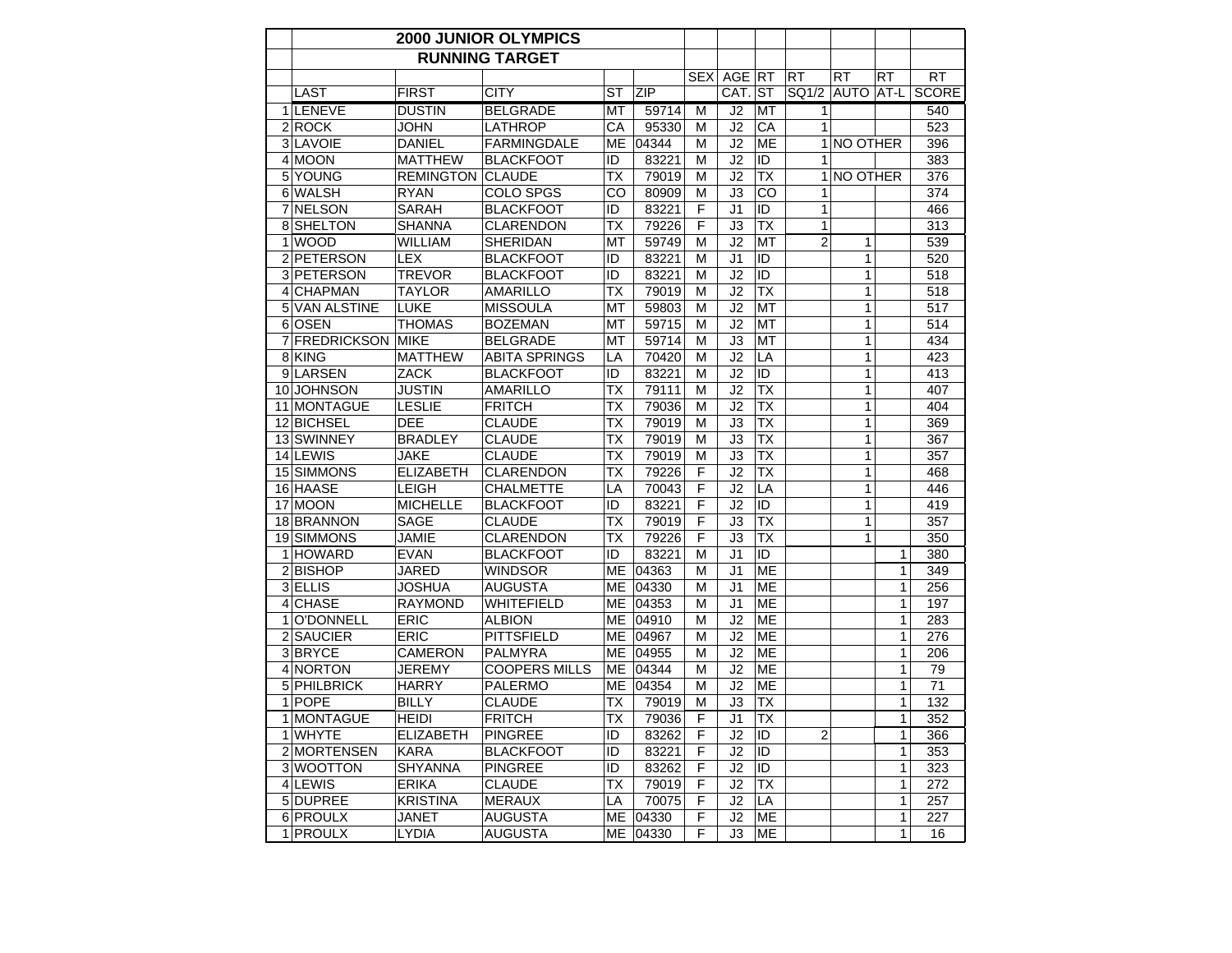| <b>2000 JUNIOR OLYMPICS</b><br><b>SPORT PISTOL</b> |                    |     |                |                 |                |              |              |              |
|----------------------------------------------------|--------------------|-----|----------------|-----------------|----------------|--------------|--------------|--------------|
|                                                    |                    |     |                |                 |                |              |              |              |
|                                                    |                    | M/F | AGE SP         |                 | <b>SP</b>      | <b>SP</b>    | <b>SP</b>    | <b>SP</b>    |
| <b>LAST</b>                                        | <b>FIRST</b>       |     | CAT.           | <b>ST</b>       | SQ1/2          | <b>AUTO</b>  | AT-L         | <b>SCORE</b> |
| 1 SANTIBANEZ                                       | <b>LAUREN</b>      | F   | J1             | СA              | 1              |              |              | 561          |
| 2 TRICKETT                                         | <b>JENNIFER</b>    | F   | J2             | MA              | 1              |              |              | 559          |
| 3 BRADFORD                                         | <b>MADELEINE</b>   | F   | J <sub>1</sub> | ID              | 1              |              |              | 534          |
| 4 NICHOLAS                                         | <b>CLAIRE</b>      | F   | J2             | <b>FL</b>       | 1              |              |              | 529          |
| 5 BEAUFORD                                         | <b>DIANA</b>       | F   | J <sub>1</sub> | GA              | $\overline{1}$ |              |              | 506          |
| 1 MAYNE                                            | <b>JASON</b>       | M   | J <sub>1</sub> | $\overline{SC}$ | $\overline{1}$ |              |              | 554          |
| 2KIDD                                              | <b>CLIFFORD</b>    | M   | J2             | ТX              | 1              |              |              | 553          |
| 3 CUMMINGS                                         | <b>STEVE</b>       | M   | J <sub>1</sub> | CA              | $\mathbf{1}$   |              |              | 550          |
| 4 WAYDA                                            | <b>BRANDON</b>     | M   | J <sub>1</sub> | GA              | $\mathbf{1}$   |              |              | 543          |
| 5WOOD                                              | <b>SHANNON</b>     | M   | J <sub>1</sub> | OH              |                | 1 NO OTHER   |              | 540          |
| 6 LABORE                                           | TRENT              | M   | J <sub>1</sub> | <b>NE</b>       | 1              |              |              | 524          |
| 7 TONG                                             | <b>KENNETH</b>     | M   | J <sub>1</sub> | HI              | 1              |              |              | 523          |
| 8 PARRISH                                          | <b>JAKE</b>        | M   | J2             | UT              | 1              |              |              | 521          |
| 9 CAMMARANO                                        | <b>VINCENT</b>     | M   | J2             | MA              | 1              |              |              | 519          |
| 10 MAXWELL                                         | <b>CODY</b>        | M   | J <sub>1</sub> | CO              | 1              |              |              | 501          |
| 11 MORGAN                                          | <b>GRANT</b>       | M   | J2             | AZ              |                | 1 NO OTHER   |              | 491          |
| 12 BASA                                            | <b>MARK JOHN</b>   | M   | J1             | IL              | 1              | <b>OTHER</b> |              | 484          |
| 1 CASSIDY                                          | <b>CHRISTINA</b>   | F   | J1             | CA              | $\overline{2}$ | 1            |              | 538          |
| 2 TURNER                                           | <b>BROOKE</b>      | F   | J1             | GA              | $\overline{2}$ | 1            |              | 475          |
| 1SAYLOR                                            | <b>GRANT</b>       | M   | J <sub>1</sub> | IL              |                | 1            |              | 568          |
| 2 DUNNING                                          | <b>JOHN</b>        | M   | J <sub>1</sub> | <b>FL</b>       |                | 1            |              | 546          |
| 3 PROUGH                                           | <b>JEREMIAH</b>    | M   | J <sub>1</sub> | CA              | $\overline{2}$ | 1            |              | 534          |
| 4 KASPAR                                           | <b>KRIS</b>        | M   | J <sub>1</sub> | ТX              | $\overline{2}$ | 1            |              | 531          |
| 5BARKER                                            | <b>CHRISTOPHER</b> | M   | J <sub>1</sub> | <b>SC</b>       |                | 1            |              | 496          |
| 6 TYCHNOWITZ                                       | <b>CHRISTOPHER</b> | M   | J1             | SC              |                | 1            |              | 477          |
| 1 CRUEY                                            | <b>ALLISON</b>     | F   | J <sub>1</sub> | IL              |                |              | 1            | 443          |
| 2 GETZ                                             | <b>AMANDA</b>      | F   | J <sub>1</sub> | IL              |                |              | 1            | 385          |
| 3 PATTERSON                                        | <b>HEATHER</b>     | F   | J <sub>1</sub> | CO              |                |              | 1            | 383          |
| 4 DAWSON                                           | <b>LORRIE</b>      | F   | J <sub>1</sub> | <b>NE</b>       |                |              | 1            | 316          |
| 5 WEINGARTEN                                       | <b>JENNIFER</b>    | F   | J <sub>1</sub> | ТX              |                |              | 1            | 294          |
| 6 DAVIS                                            | <b>JESSIE</b>      | F   | J <sub>1</sub> | GA              |                |              | 1            | 284          |
| 1 PITTEL                                           | <b>DINA</b>        | F   | J2             | MA              | $\overline{2}$ |              | 1            | 464          |
| 2 GENGENBACHER                                     | <b>AMANDA</b>      | F   | J2             | MT              |                |              | 1            | 438          |
| 3 LAUZON                                           | <b>AMANDA</b>      | F   | J2             | MA              |                |              | 1            | 382          |
| 4 CONTI                                            | <b>TASHA</b>       | F   | J2             | AZ              |                |              | 1            | 342          |
| 5 REBMAN                                           | <b>DANIELLE</b>    | F   | J2             | FL.             |                |              | 1            | 315          |
| 6 MONREAL                                          | <b>MAGDALENA</b>   | F   | J2             | IL              |                |              | 1            | 259          |
| 7 CANTERBURY                                       | <b>LEE ANN</b>     | F   | J2             | FL              |                |              | 1            | 219          |
| 1 BARSTOW                                          | <b>KATIE</b>       | F   | J3             | AZ              |                |              | $\mathbf{1}$ | 394          |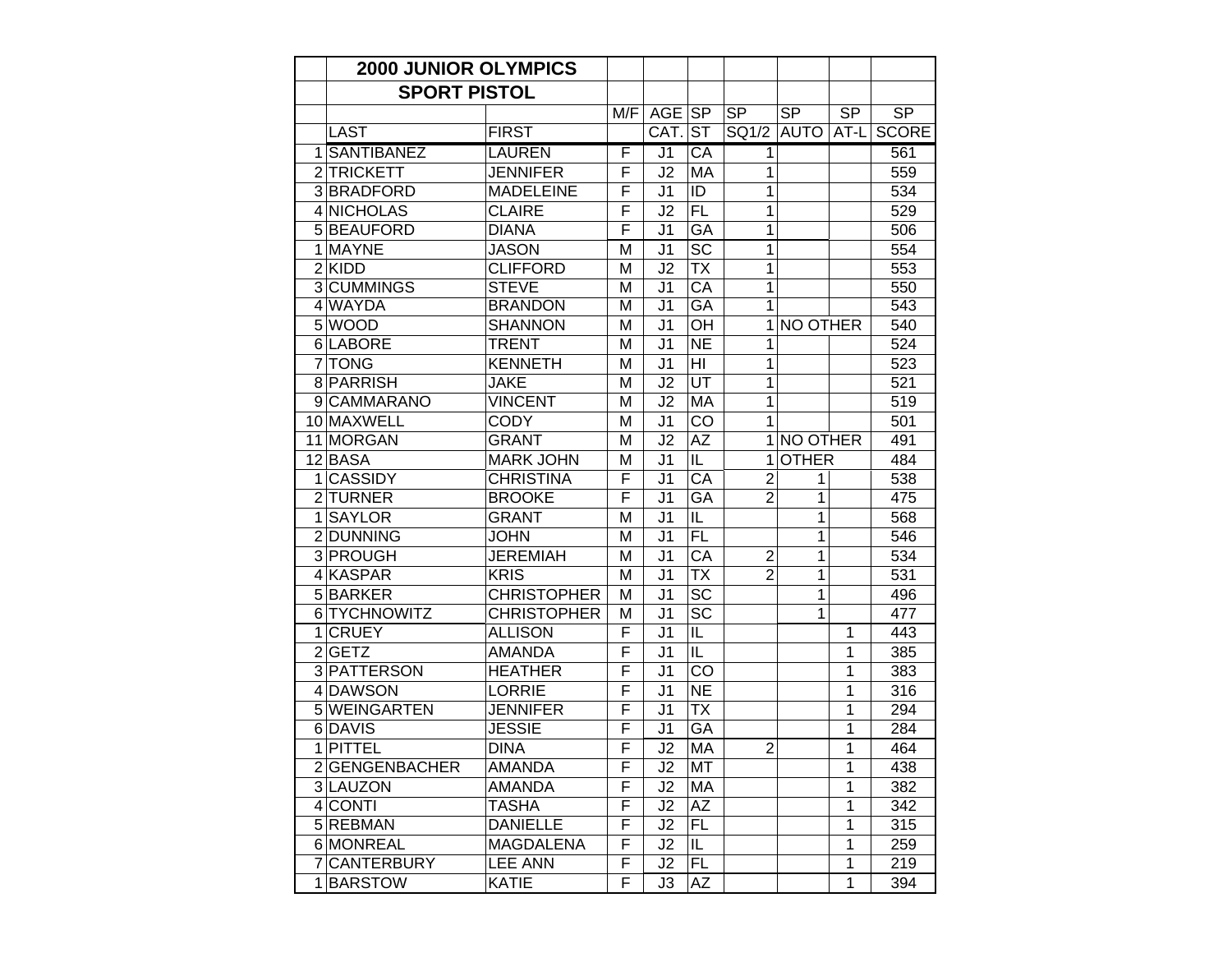| <b>2000 JUNIOR OLYMPICS</b><br><b>SPORT PISTOL</b> |                 |     |                          |           |                |             |           |              |
|----------------------------------------------------|-----------------|-----|--------------------------|-----------|----------------|-------------|-----------|--------------|
|                                                    |                 |     |                          |           |                |             |           |              |
|                                                    |                 | M/F | AGE SP                   |           | <b>SP</b>      | <b>SP</b>   | <b>SP</b> | <b>SP</b>    |
| <b>LAST</b>                                        | <b>FIRST</b>    |     | CAT. ST                  |           | SQ1/2          | <b>AUTO</b> | AT-L      | <b>SCORE</b> |
| 2 MOOR                                             | <b>JENNIFER</b> | F   | J3                       | OH        |                |             | 1         | 372          |
| 3 ZORMEIER                                         | <b>DANIELA</b>  | F   | J3                       | <b>AZ</b> |                |             | 1         | 318          |
| 4 MILLER                                           | <b>IVY</b>      | F   | J3                       | AZ        |                |             | 1         | 181          |
| 5BUTLER                                            | <b>BECKY</b>    | F   | J3                       | <b>AZ</b> |                |             | 1         | 106          |
| 1 HANSON                                           | <b>ROSS</b>     | M   | J <sub>1</sub>           | <b>TX</b> |                |             | 1         | 518          |
| 2 MITCHELL                                         | <b>JONATHAN</b> | M   | J <sub>1</sub>           | <b>TX</b> |                |             | 1         | 510          |
| 3 COX                                              | <b>JOHN</b>     | M   | J <sub>1</sub>           | ТX        |                |             | 1         | 509          |
| 4 MUNOZ                                            | <b>JONATHAN</b> | M   | J <sub>1</sub>           | TX        |                |             | 1         | 507          |
| 5 SHAFTO                                           | <b>MIKE</b>     | M   | J <sub>1</sub>           | UT        | $\overline{2}$ |             | 1         | 498          |
| 6BECKA                                             | <b>MATT</b>     | M   | J <sub>1</sub>           | ТX        |                |             | 1         | 493          |
| 7 THEISS                                           | <b>JAMES</b>    | M   | J <sub>1</sub>           | ТX        |                |             | 1         | 491          |
| 8 HOVERSON                                         | <b>JAMES</b>    | M   | J <sub>1</sub>           | ТX        |                |             | 1         | 477          |
| 9 PITTEL                                           | <b>ILYA</b>     | M   | J <sub>1</sub>           | MA        |                |             | 1         | 474          |
| 10 LINCAD                                          | <b>MARK</b>     | M   | J <sub>1</sub>           | IL        |                |             | 1         | 452          |
| 11 METCALF                                         | <b>RYAN</b>     | M   | J <sub>1</sub>           | <b>TX</b> |                |             | 1         | 448          |
| 12 DUNN                                            | <b>ADAM</b>     | M   | J <sub>1</sub>           | <b>TX</b> |                |             | 1         | 424          |
| 13 SHIVLEY                                         | <b>DUSTIN</b>   | M   | J <sub>1</sub>           | OH        |                |             | 1         | 370          |
| 14 AVALON                                          | <b>DAVID</b>    | M   | J <sub>1</sub>           | <b>TX</b> |                |             | 1         | 366          |
| 15 WRIGHT                                          | <b>BRYCE</b>    | м   | J <sub>1</sub>           | IL        |                |             | 1         | 351          |
| 16 SALINAS                                         | <b>JIMMY</b>    | M   | J <sub>1</sub>           | <b>TX</b> |                |             | 1         | 333          |
| 17 BERRIOS                                         | <b>RAFAEL</b>   | M   | J <sub>1</sub>           | IL        |                |             | 1         | 298          |
| 18 HAYNES                                          | <b>DAVID</b>    | M   | J <sub>1</sub>           | ТX        |                |             | 1         | 266          |
| 1 FALL                                             | <b>DEREK</b>    | M   | $\overline{\mathsf{J2}}$ | MA        | $\overline{2}$ |             | 1         | 489          |
| $2$ $HALL$                                         | <b>JAMES</b>    | M   | J2                       | FL        | $\overline{2}$ |             | 1         | 489          |
| 3 VILLANI                                          | <b>EVAN</b>     | M   | J2                       | MA        |                |             | 1         | 469          |
| 4 PRAUSE                                           | <b>ROBERT</b>   | M   | J2                       | ТX        |                |             | 1         | 455          |
| 5 DOGLEY                                           | <b>MATT</b>     | M   | J2                       | IL        |                |             | 1         | 440          |
| 6 QUERUBIN                                         | <b>ARCHIE</b>   | M   | J2                       | IL        |                |             | 1         | 418          |
| 7 KUPER                                            | <b>CHRIS</b>    | M   | J2                       | ТX        |                |             | 1         | 396          |
| 8 MONTES                                           | <b>IVAN</b>     | M   | J2                       | IL        |                |             | 1         | 381          |
| 9 MORRIS                                           | <b>CHARLES</b>  | M   | J2                       | ТX        |                |             | 1         | 347          |
| 10 FOUNTAIN                                        | <b>BRANDON</b>  | М   | J2                       | <b>TX</b> |                |             | 1         | 252          |
| 11 MIMS                                            | JERRY           | M   | J2                       | IL        |                |             | 1         | 186          |
| 12 WIRTZ                                           | <b>ETHAN</b>    | M   | J2                       | IL        |                |             | 1         | 167          |
| 13 MAYFIELD                                        | <b>GABRIEL</b>  | M   | J2                       | IL        |                |             | 1         | 74           |
| 1 GONZALES                                         | <b>CLAY</b>     | M   | J3                       | FL        |                |             | 1         | 477          |
| 2BLUNDELL                                          | <b>LYLE</b>     | M   | J3                       | IL        | $\overline{2}$ |             | 1         | 474          |
| 3REBMAN                                            | <b>KEITH</b>    | M   | J3                       | FL        |                |             | 1         | 469          |
| 4 HALL                                             | <b>JOSEPH</b>   | M   | J3                       | <b>FL</b> |                |             | 1         | 434          |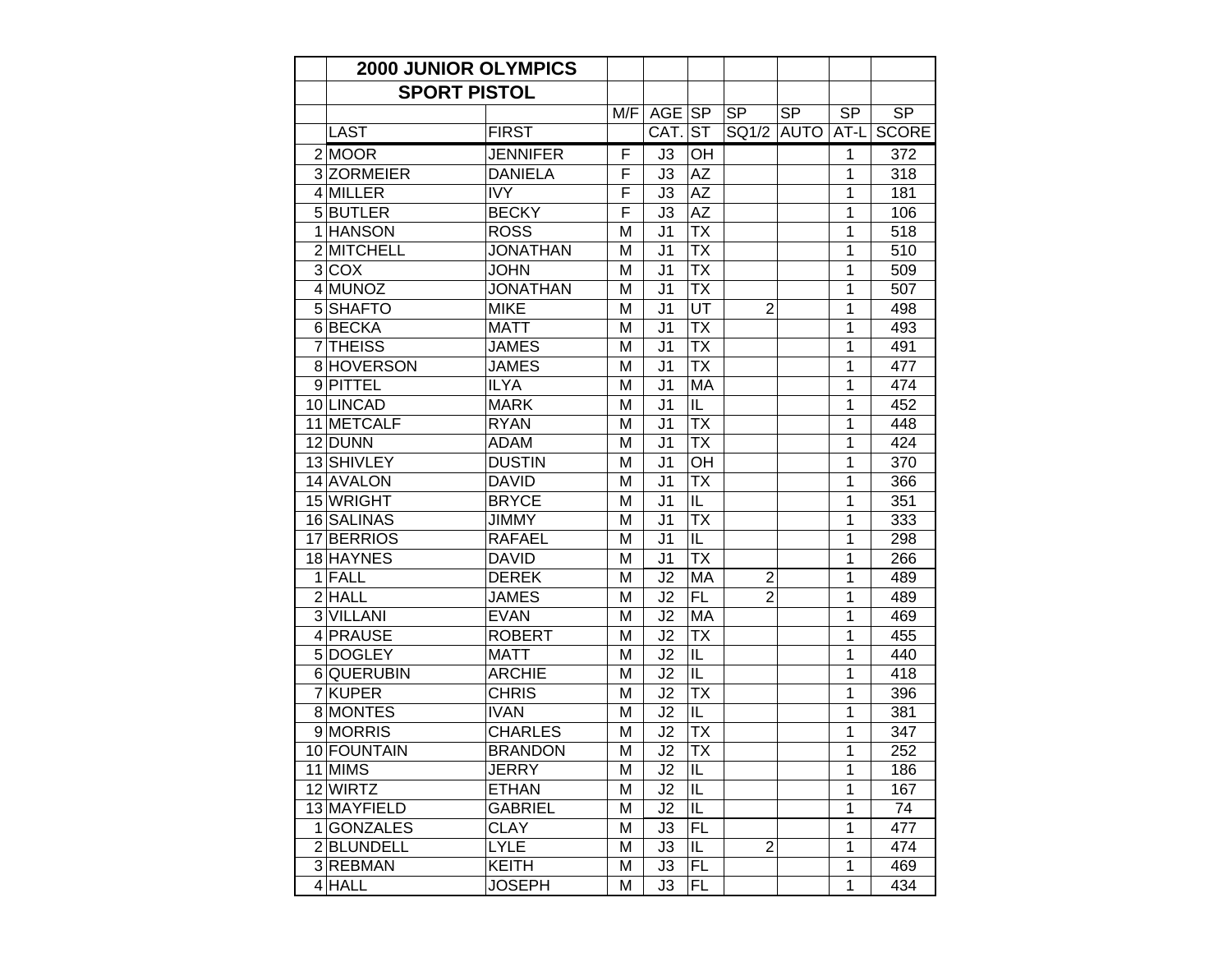| <b>2000 JUNIOR OLYMPICS</b> |                |     |         |           |           |             |      |              |
|-----------------------------|----------------|-----|---------|-----------|-----------|-------------|------|--------------|
| <b>SPORT PISTOL</b>         |                |     |         |           |           |             |      |              |
|                             |                | M/F | AGE SP  |           | <b>SP</b> | <b>SP</b>   | SP   | <b>SP</b>    |
| <b>LAST</b>                 | <b>FIRST</b>   |     | CAT. ST |           | SQ1/2     | <b>AUTO</b> | AT-L | <b>SCORE</b> |
| 5 SPRECHER                  | <b>DAVID</b>   | М   | J3      | FL        |           |             | л    | 321          |
| 6 PETERSON                  | <b>ZACHERY</b> | М   | J3      | <b>NE</b> |           |             | л    | 302          |
| 7 PRAUSE                    | <b>JEFFREY</b> | М   | J3      | TХ        |           |             |      | 185          |
|                             |                |     |         |           |           |             |      |              |
|                             |                |     |         |           |           |             |      |              |
|                             |                |     |         |           |           |             | 81   |              |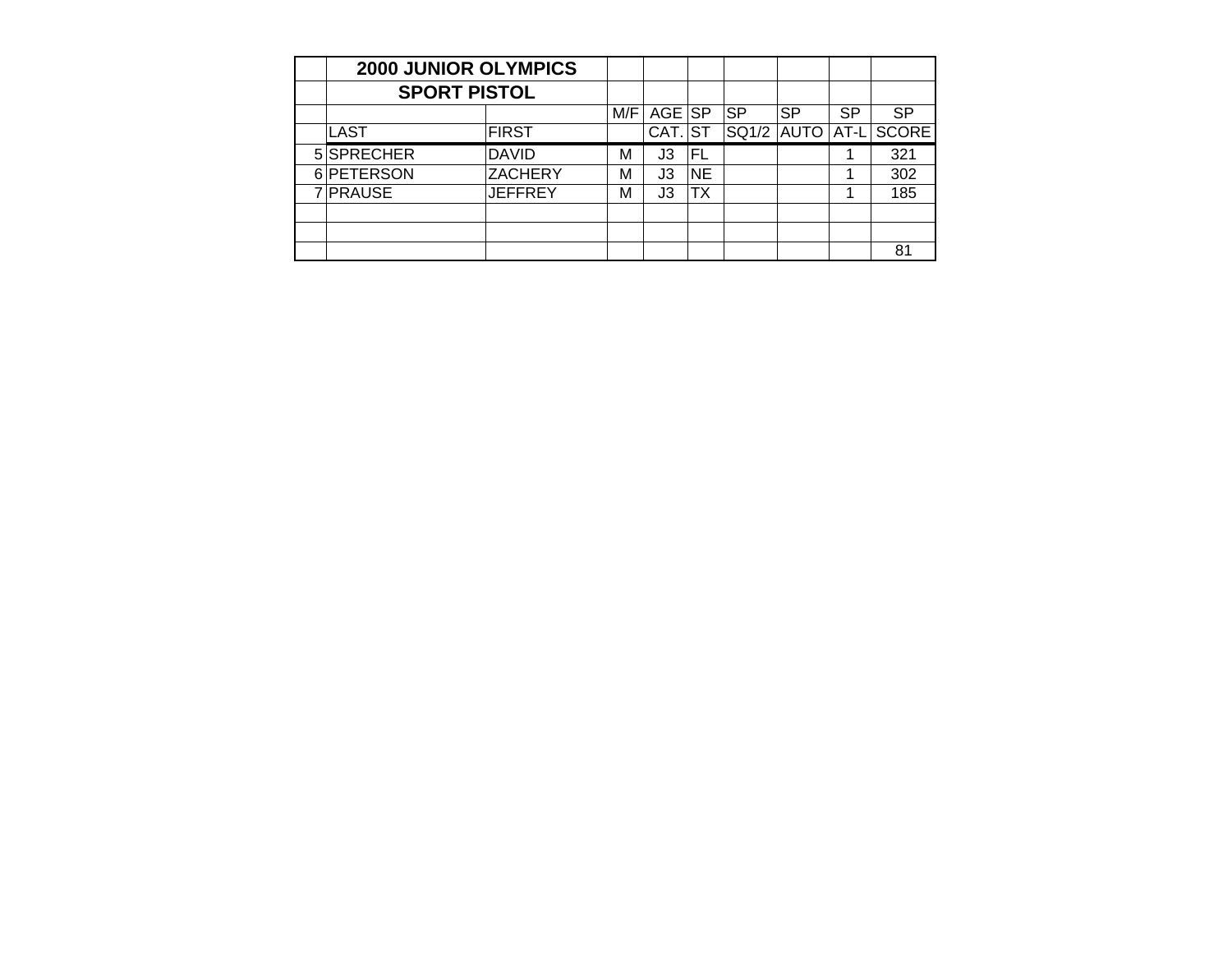|                | <b>2000 JUNIOR OLYMPICS</b> |                    |                         |                 |            |                 |                       |                |                 |      |              |
|----------------|-----------------------------|--------------------|-------------------------|-----------------|------------|-----------------|-----------------------|----------------|-----------------|------|--------------|
|                |                             |                    | <b>MEN'S AIR PISTOL</b> |                 |            |                 |                       |                |                 |      |              |
|                |                             |                    |                         |                 |            | AGE A/P         |                       | A/P            | A/P             | A/P  | A/P          |
|                | <b>LAST</b>                 | <b>FIRST</b>       | <b>CITY</b>             | <b>ST</b>       | <b>ZIP</b> | CAT.            | <b>ST</b>             | SQ1/2          | <b>AUTO</b>     | AT-L | <b>SCORE</b> |
|                | 1 MAYNE                     | <b>JASON</b>       | <b>FLORENCE</b>         | SC              | 29501      | J <sub>1</sub>  | SC                    | 1              |                 |      | 562          |
|                | 2 CUMMINGS                  | <b>STEVE</b>       | <b>RAMONA</b>           | CA              | 92065      | J <sub>1</sub>  | CA                    | 1              |                 |      | 555          |
|                | 3 TONG                      | <b>KENNETH</b>     | <b>AIEA</b>             | HI              | 96701      | J <sub>1</sub>  | H <sub>l</sub>        | 1              |                 |      | 549          |
|                | 4 LABORE                    | <b>TRENT</b>       | <b>MULLEN</b>           | <b>NE</b>       | 69152      | J <sub>1</sub>  | <b>NE</b>             | 1              |                 |      | 549          |
|                | 5KIDD                       | <b>CLIFFORD</b>    | <b>MONAHANS</b>         | ТX              | 79756      | J2              | <b>TX</b>             | 1              |                 |      | 548          |
|                | 6 WAYDA                     | <b>BRANDON</b>     | PEACHTREE CITY          | GA              | 30269      | J <sub>1</sub>  | GA                    | 1              |                 |      | 545          |
|                | 7 KRUMBEIN                  | <b>DANIEL</b>      | <b>AURORA</b>           | CO              | 80016      | J2              | CO                    | 1              |                 |      | 543          |
|                | 8 PARRISH                   | <b>JAKE</b>        | <b>ROOSEVELT</b>        | UT              | 84066      | J2              | UT                    | 1              |                 |      | 530          |
|                | 9WOOD                       | <b>SHANNON</b>     | <b>FREMONT</b>          | OH              | 43420      | J <sub>1</sub>  | OH                    | 1              | NO OTHER        |      | 530          |
|                | 10 RENNICK                  | <b>DARRIN</b>      | <b>WAUKEGAN</b>         | IL              | 60087      | J <sub>1</sub>  | IL                    | 1              |                 |      | 526          |
|                | 11 WILSON                   | CADE               | <b>TUCSON</b>           | <b>AΖ</b>       | 85745      | J <sub>1</sub>  | AΖ                    | 1              | <b>NO OTHER</b> |      | 526          |
|                | 12 HARTMAN                  | <b>ERROL</b>       | <b>READING</b>          | PA              | 19604      | J <sub>1</sub>  | $\overline{PA}$       | 1              |                 |      | 515          |
|                | 13 CAMMARANO                | <b>VINCENT</b>     | <b>WEST NEWTON</b>      | МA              | 02465      | $\overline{J2}$ | MA                    | 1              |                 |      | 514          |
|                | 14 BURKE                    | <b>CHRIS</b>       | UNDERHILL CTR.          | VT              | 05490      | J2              | $\overline{\nabla T}$ | 1              | NO OTHER        |      | 514          |
|                | 15 CERMAK                   | <b>MIKE</b>        | <b>LEVITTOWN</b>        | <b>NY</b>       | 11256      | $\overline{J2}$ | $\overline{NY}$       | 1              |                 |      | 509          |
|                | 16 TOAVS                    | <b>DENNIS</b>      | <b>COLUMBIA FALLS</b>   | МT              | 59912      | J2              | MT                    | 1              |                 |      | 503          |
|                | 17 ELLIS                    | <b>JOSHUA</b>      | <b>AUGUSTA</b>          | ME              | 04330      | J <sub>1</sub>  | <b>ME</b>             | 1              |                 |      | 493          |
|                | 18 DIEFENDERFER             | <b>CRAIG</b>       | <b>BEAR</b>             | DE              | 19701      | J2              | DE                    | 1              |                 |      | 492          |
|                | 19 HEISE                    | <b>BENJAMIN</b>    | <b>GERMANTOWN</b>       | <b>MD</b>       | 20874      | J2              | <b>MD</b>             | 1              |                 |      | 490          |
|                | 20 HALL                     | <b>JAMES</b>       | <b>ORLANDO</b>          | <b>FL</b>       | 32810      | J2              | <b>FL</b>             | 1              | <b>INV 2ND</b>  |      | 487          |
|                | 21 LAMMEY                   | <b>CHRIS</b>       | <b>NAMPA</b>            | ID              | 83686      | J2              | ID                    | 1              | NO OTHER        |      | 466          |
|                | 1 SAYLOR                    | <b>GRANT</b>       | <b>WARNER ROBINS</b>    | GA              | 31088      | J <sub>1</sub>  | IL                    |                | 1               |      | 567          |
|                | 2 BEATENBOUGH               | <b>COLE</b>        | <b>MORELAND</b>         | GA              | 30259      | J <sub>1</sub>  | GA                    | $\overline{2}$ | 1               |      | 537          |
|                | 3 LANGLOIS                  | <b>RENE</b>        | <b>ARABI</b>            | LA              | 70032      | J2              | LA                    |                | 1               |      | 520          |
|                | 1 MAXWELL                   | <b>CODY</b>        | <b>WOODLAND PARK</b>    | CO              | 80863      | J <sub>1</sub>  | CO                    | $\overline{2}$ |                 | 1    | 527          |
|                | 2 SCHLUND                   | <b>KRISTOPHER</b>  | <b>HONOLULU</b>         | H <sub>l</sub>  | 96825      | J <sub>1</sub>  | VT                    |                |                 | 1    | 526          |
|                | 3 KASPAR                    | <b>KRIS</b>        | <b>COLLEGE STATION</b>  | <b>TX</b>       | 77845      | J <sub>1</sub>  | <b>TX</b>             | $\overline{2}$ |                 | 1    | 524          |
| $\overline{4}$ | <b>TYCHNOWITZ</b>           | <b>CHRISTOPHER</b> | <b>HOLBROOK</b>         | <b>NY</b>       | 11741      | J <sub>1</sub>  | $\overline{SC}$       |                |                 | 1    | 523          |
|                | 5 PROUGH                    | <b>JEREMIAH</b>    | <b>ESCONDIDO</b>        | CA              | 92025      | J <sub>1</sub>  | CA                    | $\overline{2}$ |                 | 1    | 522          |
| 6              | <b>SHAFTO</b>               | <b>MIKE</b>        | <b>TAYLORSVILLE</b>     | UT              | 84118      | J <sub>1</sub>  | UT                    | $\overline{2}$ |                 | 1    | 520          |
| 7              | <b>DUNNING</b>              | JOHN               | <b>ORLANDO</b>          | FL              | 32808      | J <sub>1</sub>  | <b>FL</b>             |                |                 | 1    | 518          |
|                | 8BERRIOS                    | <b>RAFAEL</b>      | WAUKEGAN                | IL              | 60085      | J <sub>1</sub>  | IL                    | $\overline{c}$ |                 | 1    | 517          |
|                | 9 FULMER                    | <b>CURT</b>        | <b>HAMBURG</b>          | PA              | 19526      | J <sub>1</sub>  | PA                    | 2              |                 | 1    | 507          |
|                | 10 CANAVAN                  | <b>MATT</b>        | <b>CHARLESTON</b>       | $\overline{SC}$ | 29409      | J1              | <b>SC</b>             |                |                 | 1    | 506          |
|                | 11 MUNOZ                    | <b>JONATHAN</b>    | <b>CORPUS CHRISTI</b>   | ТX              |            | J <sub>1</sub>  | <b>TX</b>             |                |                 | 1    | 502          |
|                | 12 MITCHELL                 | <b>JONATHAN</b>    | <b>COLLEGE STATION</b>  | ТX              |            | J <sub>1</sub>  | <b>TX</b>             |                |                 | 1    | 502          |
|                | 13 BARKER                   | <b>CHRISTOPHER</b> | WAYNESVILLE             | <b>NC</b>       | 28786      | J1              | <b>SC</b>             |                |                 | 1    | 500          |
|                | 14 BECKA                    | <b>MATT</b>        | <b>CORPUS CHRISTI</b>   | ТX              | 78415      | J1              | <b>TX</b>             |                |                 | 1    | 498          |
|                | 15 GIBSON                   | <b>CURTIS</b>      | <b>MONAHANS</b>         | ТX              | 79756      | J1              | ТX                    |                |                 | 1    | 491          |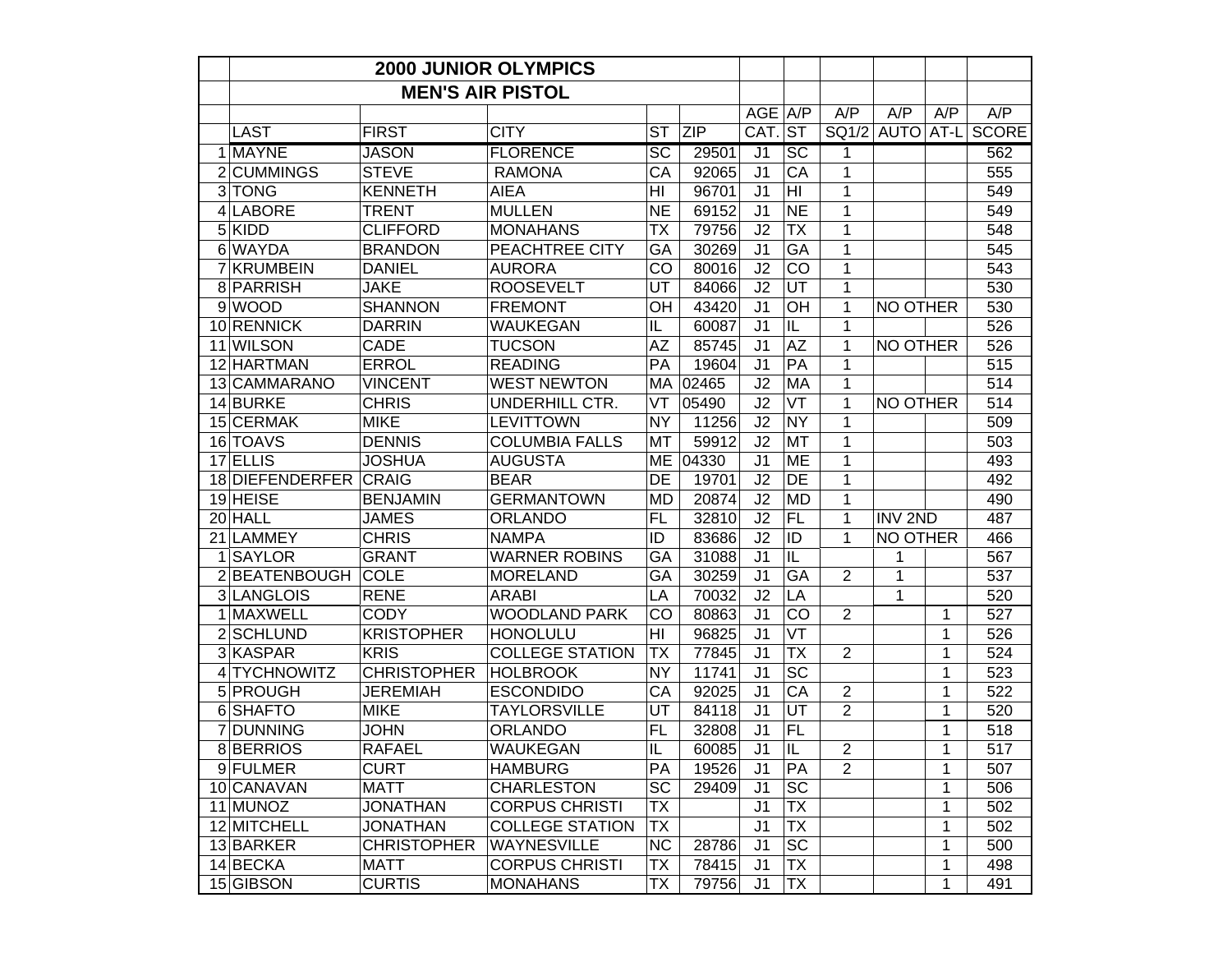| <b>2000 JUNIOR OLYMPICS</b><br><b>MEN'S AIR PISTOL</b> |                    |                        |              |            |                 |                 |                |            |      |              |
|--------------------------------------------------------|--------------------|------------------------|--------------|------------|-----------------|-----------------|----------------|------------|------|--------------|
|                                                        |                    |                        |              |            |                 |                 |                |            |      |              |
|                                                        |                    |                        |              |            | $AGE$ $A/P$     |                 | A/P            | A/P        | A/P  | A/P          |
| <b>LAST</b>                                            | <b>FIRST</b>       | <b>CITY</b>            | <b>ST</b>    | <b>ZIP</b> | CAT. ST         |                 |                | SQ1/2 AUTO | AT-L | <b>SCORE</b> |
| 16 BASA                                                | <b>MARK JOHN</b>   | <b>WAUKEGAN</b>        | IL           | 60087      | J <sub>1</sub>  | IL              |                |            | 1    | 490          |
| 17 KEATS                                               | <b>PAUL</b>        | MONTGOMERY VILL/MD     |              | 20886      | J <sub>1</sub>  | <b>MD</b>       | $\overline{2}$ |            | 1    | 489          |
| 18 DIGERNESS                                           | <b>JOSHUA</b>      | W. VALLEY CITY         | UT           | 84119      | J <sub>1</sub>  | UT              |                |            | 1    | 485          |
| 19 PEIFER                                              | <b>MARK</b>        | <b>HERNDON</b>         | PA           | 17830      | J <sub>1</sub>  | PA              |                |            | 1    | 485          |
| 20 PITTEL                                              | <b>ILYA</b>        | <b>BROOKLINE</b>       | МA           | 02445      | J <sub>1</sub>  | MA              |                |            | 1    | 481          |
| 21 MOORMAN                                             | <b>RICHARD</b>     | <b>ROCHESTER</b>       | <b>NY</b>    | 14623      | J <sub>1</sub>  | <b>NY</b>       |                |            | 1    | 479          |
| 22 LIDSTROM                                            | <b>KARL</b>        | <b>COLUMBIA FALLS</b>  | MT           | 59912      | J <sub>1</sub>  | MT              | $\overline{2}$ |            | 1    | 472          |
| 23 THEISS                                              | <b>JAMES</b>       | <b>KINGSLAND</b>       | ТX           | 78639      | J <sub>1</sub>  | <b>TX</b>       |                |            | 1    | 472          |
| 24 DUNN                                                | <b>ADAM</b>        | <b>CORPUS CHRISTI</b>  | <b>TX</b>    |            | J <sub>1</sub>  | <b>TX</b>       |                |            | 1    | 471          |
| 25 ROTH                                                | <b>PAUL</b>        | <b>OCEANSIDE</b>       | <b>NY</b>    | 11572      | J <sub>1</sub>  | <b>NY</b>       |                |            | 1    | 468          |
| $26$ COX                                               | <b>JOHN</b>        | <b>COLLEGE STATION</b> | <b>TX</b>    | 77840      | J <sub>1</sub>  | <b>TX</b>       |                |            | 1    | 465          |
| 27 HANSON                                              | <b>ROSS</b>        | <b>COLLEGE STATION</b> | ТX           | 77844      | J <sub>1</sub>  | <b>TX</b>       |                |            | 1    | 464          |
| 28 WRIGHT                                              | <b>BRYCE</b>       | WAUKEGAN               | IL           | 60087      | J <sub>1</sub>  | IL              |                |            | 1    | 462          |
| 29 METCALF                                             | <b>RYAN</b>        | <b>COLLEGE STATION</b> | ТX           | 77840      | J <sub>1</sub>  | ТX              |                |            | 1    | 459          |
| 30 KALINOWSKI                                          | <b>EDWARD</b>      | <b>DELAWARE CITY</b>   | DE           | 19706      | J <sub>1</sub>  | DE              |                |            | 1    | 455          |
| 31 SCHLOMANN                                           | <b>TRISTAN</b>     | <b>FREEPORT</b>        | NY.          | 11520      | J1              | <b>NY</b>       |                |            | 1    | 455          |
| 32 YOUNG                                               | <b>JEREMY</b>      | <b>HONOLULU</b>        | HI           | 96825      | J <sub>1</sub>  | H <sub>II</sub> |                |            | 1    | 452          |
| 33 HOVERSON                                            | <b>JAMES</b>       | <b>COLLEGE STATION</b> | ТX           |            | J <sub>1</sub>  | ТX              |                |            | 1    | 450          |
| 34 AVALON                                              | <b>DAVID</b>       | <b>CORPUS CHRISTI</b>  | ТX           | 78413      | J <sub>1</sub>  | <b>TX</b>       |                |            | 1    | 440          |
| 35 SALINAS                                             | <b>JIMMY</b>       | <b>CORPUS CHRISTI</b>  | ТX           |            | J <sub>1</sub>  | ТX              |                |            | 1    | 435          |
| 36 PIERCE                                              | <b>JOHN</b>        | <b>AUGUSTA</b>         | ME           | 04330      | J <sub>1</sub>  | <b>ME</b>       |                |            | 1    | 433          |
| 37 SHIVLEY                                             | <b>DUSTIN</b>      | <b>FREMONT</b>         | OH           | 43420      | J <sub>1</sub>  | OH              |                |            | 1    | 430          |
| 38 ANDERSON                                            | <b>PETER</b>       | <b>CHANTILLY</b>       | VA           | 20151      | J <sub>1</sub>  | $\overline{SC}$ |                |            | 1    | 426          |
| 39 KOCH                                                | CANON              | <b>MANDAN</b>          | <b>ND</b>    | 58554      | J <sub>1</sub>  | <b>ND</b>       |                |            | 1    | 426          |
| 40 SEIFERT                                             | <b>JOHN</b>        | <b>GAITHERSBURG</b>    | <b>MD</b>    | 20879      | J <sub>1</sub>  | <b>MD</b>       |                |            | 1    | 384          |
| $1$ RHEA                                               | <b>CHRISTOPHER</b> | <b>COLO SPGS</b>       | CO           | 80918      | J <sub>1</sub>  | $\overline{CO}$ |                |            | 1    | 379          |
| 2 TILMA                                                | <b>MARK</b>        | <b>BEDFORD</b>         | ТX           | 76021      | J2              | <b>TX</b>       |                |            | 1    | 516          |
| 3 MORGAN                                               | <b>GRANT</b>       | <b>TUCSON</b>          | AZ           | 85741      | $\overline{J2}$ | $\overline{AZ}$ | $\overline{2}$ |            | 1    | 512          |
| 4 FALL                                                 | <b>DEREK</b>       | <b>DRACUT</b>          | МA           | 01826      | J2              | MA              | $\overline{2}$ |            | 1    | 507          |
| 5 DAGLEY                                               | <b>MATT</b>        | <b>WAUKEGAN</b>        | IL           | 60087      | J2              | IL              |                |            | 1    | 507          |
| 6 STAUFFER                                             | <b>MICHAEL</b>     | <b>READING</b>         | PA           | 19605      | J2              | PA              |                |            | 1    | 497          |
| 7 MONTES                                               | <b>IVAN</b>        | <b>WAUKEGAN</b>        | $\mathbf{H}$ | 60085      | J2              | IL              |                |            |      | 491          |
| 8 LUPI                                                 | <b>STEPHEN</b>     | ELBA                   | NY.          | 14058      | J2              | <b>NY</b>       | $\overline{2}$ |            | 1    | 485          |
| 9EDMUNDS                                               | TODD               | <b>CENTERVILLE</b>     | UT           | 84014      | J2              | UT              |                |            | 1    | 484          |
| 10 PRAUSE                                              | <b>ROBERT</b>      | <b>CHINA SPRING</b>    | TX           | 76633      | J2              | <b>TX</b>       |                |            | 1    | 477          |
| 11 MCVICKER                                            | <b>ANDY</b>        | <b>KALISPELL</b>       | МT           | 59901      | J2              | MT              |                |            | 1    | 465          |
| 12 VILLANI                                             | <b>EVAN</b>        | <b>LEXINGTON</b>       | MA I         | 02420      | J2              | <b>MA</b>       |                |            | 1    | 460          |
| 13 QUERUBIN                                            | <b>ARCHIE</b>      | WAUKEGAN               | IL           |            | J2              | IL              |                |            | 1    | 458          |
| 14 TANONE                                              | <b>RYAN</b>        | <b>HONOLULU</b>        | HI           | 96816      | J2              | HI              |                |            | 1    | 448          |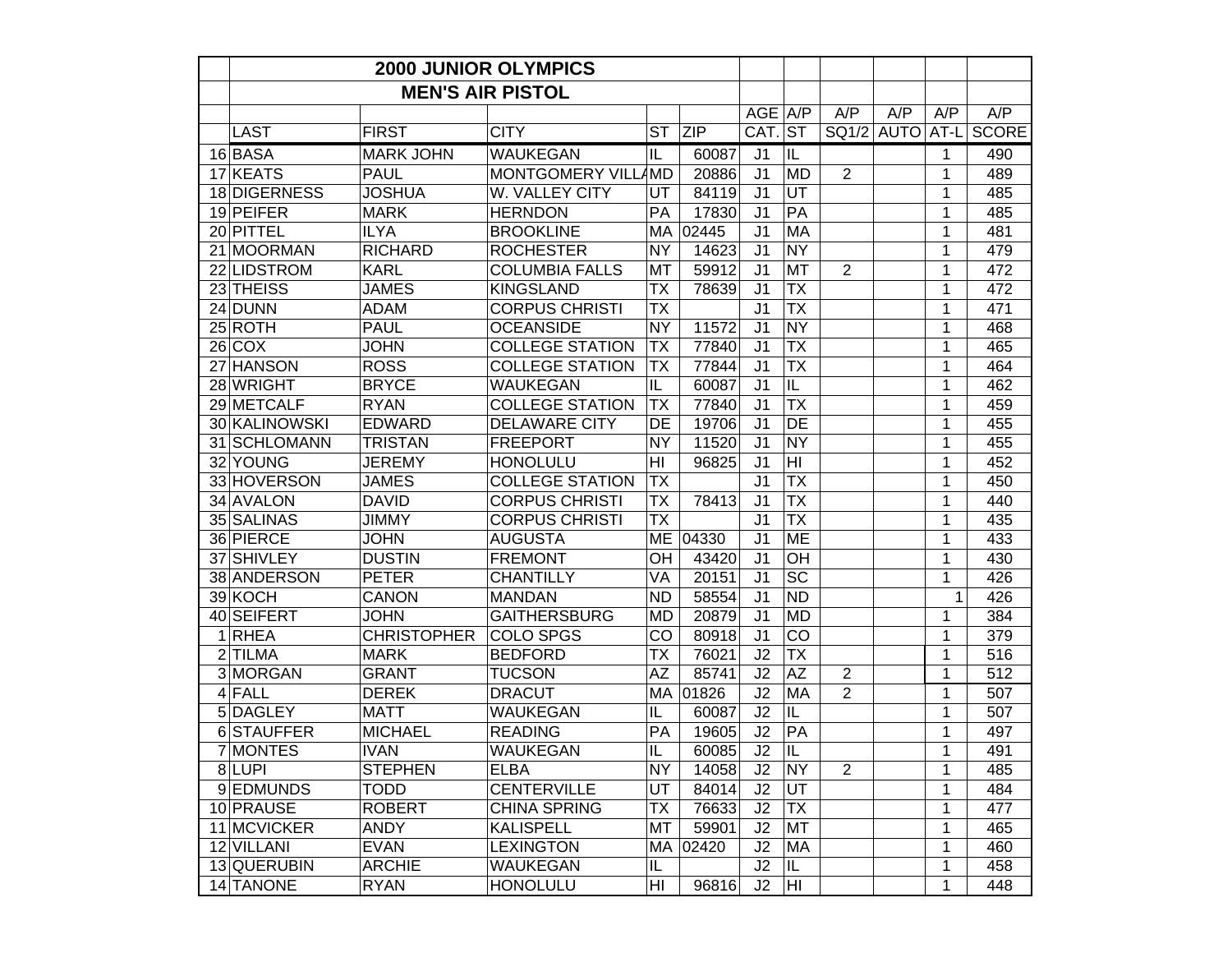| <b>2000 JUNIOR OLYMPICS</b><br><b>MEN'S AIR PISTOL</b> |                |                       |                |            |                 |                |     |            |      |              |
|--------------------------------------------------------|----------------|-----------------------|----------------|------------|-----------------|----------------|-----|------------|------|--------------|
|                                                        |                |                       |                |            |                 |                |     |            |      |              |
|                                                        |                |                       |                |            | $AGE$ $A/P$     |                | A/P | A/P        | A/P  | A/P          |
| <b>LAST</b>                                            | <b>FIRST</b>   | <b>CITY</b>           | <b>ST</b>      | <b>ZIP</b> | CAT. ST         |                |     | SQ1/2 AUTO | AT-L | <b>SCORE</b> |
| 15 KENDE                                               | <b>ALEX</b>    | <b>WARSHIP</b>        | UT             | 84017      | J2              | UT             |     |            | 1    | 446          |
| 16 EASTER                                              | <b>SAMUEL</b>  | <b>HERNDON</b>        | PA             | 17830      | J2              | PA             |     |            | 1    | 446          |
| 17 NOECKER                                             | <b>THOMAS</b>  | <b>MOHRVILLE</b>      | PA             | 19541      | J2              | PA             |     |            | 1    | 443          |
| 18 PALAMAR                                             | <b>JOHN</b>    | <b>FLORAL PARK</b>    | <b>NY</b>      | 11001      | J2              | <b>NY</b>      |     |            | 1    | 439          |
| 19 KREIDER                                             | <b>JASON</b>   | <b>MOHRSVILLE</b>     | PA             | 19541      | J2              | PA             |     |            | 1    | 439          |
| 20 SEAY                                                | <b>JACOB</b>   | <b>BEDFORD</b>        | <b>TX</b>      | 76021      | J2              | <b>TX</b>      |     |            | 1    | 439          |
| 21 FRYAR                                               | <b>BRADLEY</b> | <b>CARROLLTON</b>     | ТX             | 75007      | J2              | <b>TX</b>      |     |            | 1    | 432          |
| 22 CASPERSON                                           | <b>CLINT</b>   | <b>FRIENDSWOOD</b>    | <b>TX</b>      |            | J2              | <b>TX</b>      |     |            | 1    | 430          |
| 23 KAUZLARICH                                          | <b>JOSEF</b>   | <b>GERMANTOWN</b>     | <b>MD</b>      | 20874      | J2              | <b>MD</b>      |     |            | 1    | 428          |
| 24 BLAIR                                               | <b>JIMMY</b>   | <b>WHITEFISH</b>      | <b>MT</b>      | 59937      | J2              | <b>MT</b>      |     |            | 1    | 422          |
| $25$ LIN                                               | <b>ADRIAN</b>  | <b>HONOLULU</b>       | H <sub>l</sub> | 96821      | J2              | H <sub>l</sub> |     |            | 1    | 415          |
| 26 PENNELLA                                            | <b>JOSEPH</b>  | <b>ROCHESTER</b>      | <b>NY</b>      | 14623      | J2              | <b>NY</b>      |     |            | 1    | 414          |
| 27 MILLER                                              | <b>JOSHUA</b>  | <b>BERWICK</b>        | PA             | 18603      | J2              | PA             |     |            |      | 414          |
| 28 KUPER                                               | <b>CHRIS</b>   | <b>CORPUS CHRISTI</b> | ТX             | 78413      | J2              | ТX             |     |            | 1    | 414          |
| 29 ZOCHER                                              | <b>MARK</b>    | <b>PYOTE</b>          | ТX             | 79777      | J2              | <b>TX</b>      |     |            | 1    | 412          |
| 30 PEARSON                                             | <b>MATTHEW</b> | <b>BEDFORD</b>        | ТX             |            | J2              | <b>TX</b>      |     |            | 1    | 403          |
| 31 EVENSON                                             | <b>CHANCE</b>  | <b>KALISPELL</b>      | MT             | 59901      | J2              | MT             |     |            | 1    | 400          |
| 32 TOBEY                                               | <b>MIKE</b>    | <b>WHITEFISH</b>      | MT             | 59937      | J2              | MT             |     |            | 1    | 399          |
| 33 TSIRIGOTIS                                          | <b>JOHN</b>    | <b>BERWICK</b>        | PA             | 18603      | J2              | PA             |     |            | 1    | 396          |
| 34 NICHOLS                                             | <b>DERRIC</b>  | <b>CLYDE</b>          | ТX             | 79570      | J2              | TX             |     |            | 1    | 392          |
| 35 MORRIS                                              | <b>CHARLES</b> | <b>CORPUS CHRISTI</b> | <b>TX</b>      |            | J2              | <b>TX</b>      |     |            | 1    | 380          |
| 36 LAVOIE                                              | <b>DANIEL</b>  | <b>FARMINGDALE</b>    | <b>ME</b>      | 04344      | $\overline{J2}$ | <b>ME</b>      |     |            | 1    | 373          |
| 37 SHOFFI                                              | <b>NICK</b>    | <b>MARION</b>         | <b>NY</b>      | 14505      | J2              | <b>NY</b>      |     |            | 1    | 363          |
| 38 ROMAN                                               | <b>BRIAN</b>   | <b>HENRIETTA</b>      | <b>NY</b>      | 14467      | J2              | <b>NY</b>      |     |            | 1    | 361          |
| 39 HICKEY                                              | <b>GARY</b>    | <b>GARDINER</b>       | ME             | 04345      | J2              | <b>ME</b>      |     |            | 1    | 356          |
| 40 WERNLY                                              | <b>JOHN</b>    | <b>DARNESTOWN</b>     | <b>MD</b>      | 20878      | $\overline{J2}$ | <b>MD</b>      |     |            | 1    | 356          |
| 41 WIRTZ                                               | <b>ETHAN</b>   | WAUKEGAN              | IL             | 60085      | J2              | IL             |     |            | 1    | 351          |
| 42 DILTS                                               | <b>ANDREW</b>  | <b>SLC</b>            | UT             | 84103      | $\overline{J2}$ | UT             |     |            | 1    | 348          |
| 43 ETHINGTON                                           | <b>RICKY</b>   | <b>SLC</b>            | UT             | 84111      | J2              | UT             |     |            | 1    | 346          |
| 44 RIMAI                                               | <b>BEN</b>     | <b>WEBSTER</b>        | <b>NY</b>      | 14580      | J2              | <b>NY</b>      |     |            |      | 343          |
| 45 FOUNTAIN                                            | <b>BRANDON</b> | <b>BUCHANAN DAM</b>   | ТX             | 78609      | J2              | <b>TX</b>      |     |            | 1    | 330          |
| 46 RICKER                                              | <b>MATTHEW</b> | <b>AUGUSTA</b>        |                | ME 04330   | J2              | ME             |     |            |      | 328          |
| 47 MCLAUGHLIN                                          | <b>CHRIS</b>   | W. GARDINER           |                | ME 04345   | J2              | ME             |     |            | 1    | 326          |
| 48 MIMS                                                | JERRY          | WAUKEGAN              | IL.            | 60085      | J2              | IL             |     |            | 1    | 315          |
| 49 COLLINS                                             | <b>RYAN</b>    | <b>AUGUSTA</b>        |                | ME 04330   | J2              | <b>ME</b>      |     |            | 1    | 294          |
| 50 FOSTER                                              | <b>JOSEPH</b>  | <b>SENECA</b>         | IL.            | 61360      | J2              | IL             |     |            | 1    | 277          |
| 51 HICKLEY                                             | TODD           | <b>GARDINER</b>       |                | ME 04345   | J2              | <b>ME</b>      |     |            | 1    | 276          |
| 52 TASBER                                              | <b>DAVE</b>    | <b>HENRIETTA</b>      | NY             | 14467      | J2              | NY             |     |            | 1    | 272          |
| 53 MONTAGUE                                            | <b>LESLIE</b>  | <b>FRITCH</b>         | TX             | 79036      | J2              | <b>TX</b>      |     |            | 1    | 269          |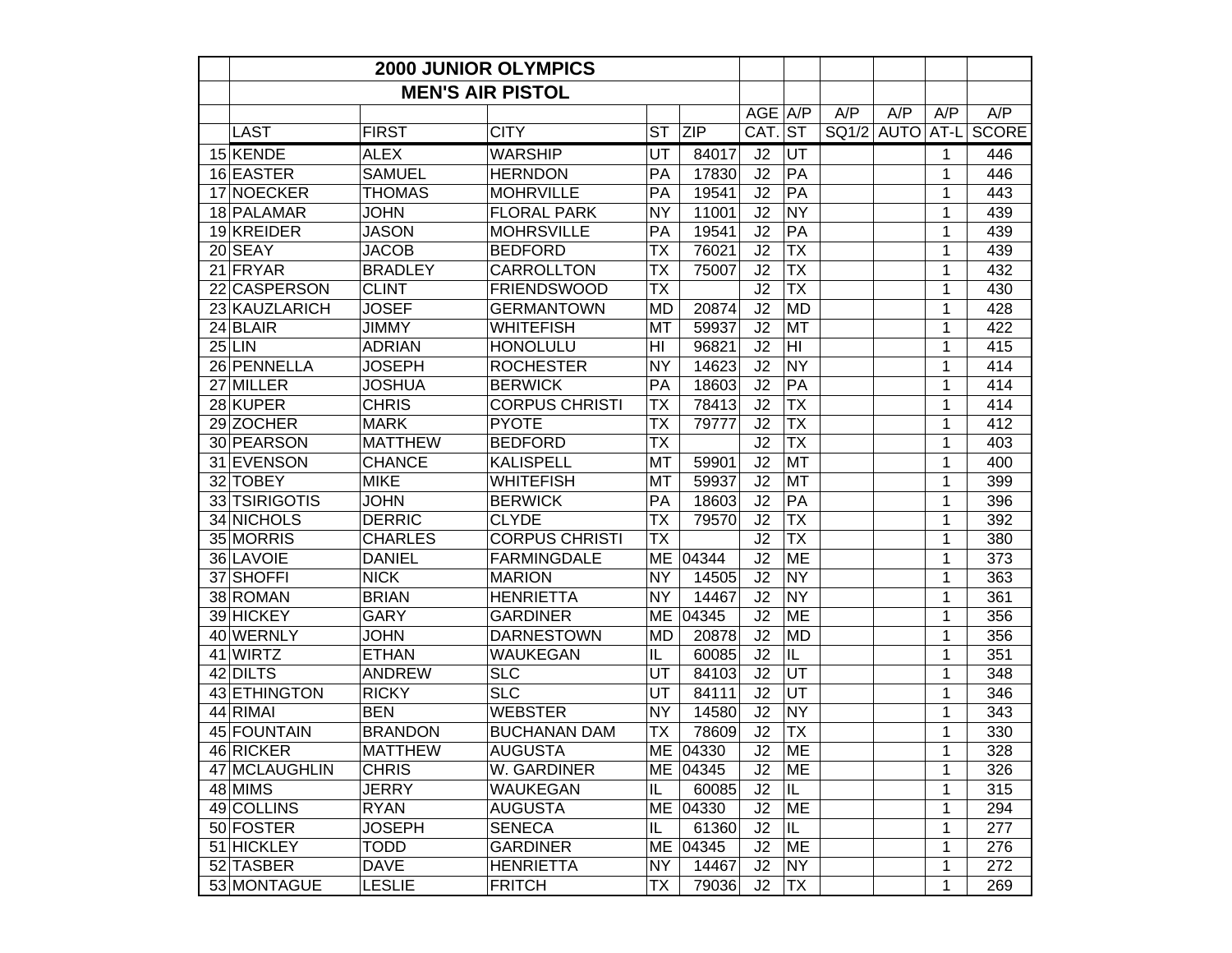| <b>2000 JUNIOR OLYMPICS</b><br><b>MEN'S AIR PISTOL</b> |                    |                     |                          |       |                 |                          |                |             |              |              |
|--------------------------------------------------------|--------------------|---------------------|--------------------------|-------|-----------------|--------------------------|----------------|-------------|--------------|--------------|
|                                                        |                    |                     |                          |       |                 |                          |                |             |              |              |
|                                                        |                    |                     |                          |       | $AGE$ $A/P$     |                          | A/P            | A/P         | A/P          | A/P          |
| <b>LAST</b>                                            | <b>FIRST</b>       | <b>CITY</b>         | <b>ST</b>                | ZIP   | CAT.            | $ \mathsf{ST} $          | SQ1/2          | <b>AUTO</b> | AT-L         | <b>SCORE</b> |
| 54 DOWNS                                               | <b>JON</b>         | <b>CHELSEA</b>      | ME                       | 04330 | J2              | <b>ME</b>                |                |             | 1            | 267          |
| 55 HARMON                                              | <b>JOEL</b>        | <b>FAIRPORT</b>     | <b>NY</b>                | 14450 | $\overline{J2}$ | <b>NY</b>                |                |             | 1            | 251          |
| 56 MAYFIELD                                            | <b>GABRIEL</b>     | <b>WAUKEGAN</b>     | IL                       | 60087 | $\overline{J2}$ | $\overline{\mathsf{IL}}$ |                |             | 1            | 215          |
| 57 PERRY                                               | <b>RANDY</b>       | W. GARDINER         | МE                       | 04345 | J2              | <b>ME</b>                |                |             | 1            | 203          |
| 58 MCCAMISH                                            | <b>MARSHALL</b>    | <b>AUGUSTA</b>      | <b>ME</b>                | 04330 | J2              | <b>ME</b>                |                |             | 1            | 188          |
| 1 BLUNDELL                                             | <b>LYLE</b>        | <b>STREATOR</b>     | IL                       | 61364 | J3              | IL                       |                |             | 1            | 484          |
| 2 ROBINSON                                             | <b>NEIL</b>        | <b>GRANTVILLE</b>   | GA                       | 30220 | J3              | $\overline{GA}$          |                |             | 1            | 476          |
| 3 REBMAN                                               | <b>KEITH</b>       | <b>FLORAL CITY</b>  | <b>FL</b>                | 34436 | J3              | <b>FL</b>                | $\overline{2}$ |             | 1            | 467          |
| 4 HALL                                                 | <b>JOSEPH</b>      | <b>ORLANDO</b>      | FL                       | 32810 | J3              | $\overline{FL}$          |                |             | 1            | 438          |
| 5 BEATENBOUGH                                          | <b>DANE</b>        | <b>MORELAND</b>     | GA                       | 30259 | J3              | GA                       |                |             | 1            | 433          |
| 6 ROSS                                                 | <b>CHASE</b>       | <b>BEAR</b>         | DE                       | 19701 | J3              | DE                       |                |             | 1            | 418          |
| 7 GONZALES                                             | <b>CLAY</b>        | <b>JACKSONVILLE</b> | <b>FL</b>                |       | J3              | $\overline{FL}$          |                |             | 1            | 400          |
| 8 PETERSON                                             | <b>ZACHERY</b>     | <b>BESWYN</b>       | <b>NE</b>                | 68819 | J3              | $\overline{\mathsf{NE}}$ |                |             | 1            | 381          |
| 9 PRAUSE                                               | <b>JEFFREY</b>     | <b>CHINA SPRING</b> | <b>TX</b>                | 76633 | J3              | $\overline{TX}$          |                |             | 1            | 348          |
| 10 SIMONSON                                            | <b>SHANE</b>       | <b>MULLEN</b>       | <b>NE</b>                | 69152 | $\overline{J3}$ | NE                       |                |             | 1            | 322          |
| 11 TSIRIGOTIS                                          | <b>NICK</b>        | <b>BERWICK</b>      | PA                       | 18603 | J3              | PA                       |                |             | 1            | 319          |
| 12 HOLSTEEN                                            | <b>ANDY</b>        | <b>COLO SPGS</b>    | CO                       | 80907 | J3              | $\overline{CO}$          |                |             | 1            | 307          |
| 13 NICHOLS                                             | <b>BRENTT</b>      | <b>CLYDE</b>        | <b>TX</b>                | 79570 | J3              | $\overline{\mathsf{TX}}$ |                |             | 1            | 300          |
| 14 HERMON                                              | <b>JONATHAN</b>    | <b>FAIRPORT</b>     | <b>NY</b>                | 14450 | $\overline{J3}$ | $\overline{NY}$          |                |             | 1            | 295          |
| 15 PETERSON                                            | <b>BEN</b>         | <b>BROKEN BOW</b>   | $\overline{\sf NE}$      | 68822 | J3              | <b>NE</b>                |                |             | 1            | 295          |
| 16 TROUTMAN                                            | <b>DUSTIN</b>      | <b>HERNDON</b>      | $\overline{PA}$          | 17830 | J3              | PA                       |                |             | 1            | 281          |
| 17 RAGUSA                                              | <b>CODY</b>        | <b>STREATOR</b>     | IL                       | 61364 | $\overline{J3}$ | $\overline{\mathsf{L}}$  |                |             | 1            | 279          |
| 18 RUPPERT                                             | <b>SCOTT</b>       | <b>FAIRPORT</b>     | <b>NY</b>                | 14450 | $\overline{J3}$ | <b>NY</b>                |                |             | 1            | 251          |
| 19 RICKER                                              | <b>MITCH</b>       | <b>AUGUSTA</b>      | ME                       | 04330 | J3              | <b>ME</b>                |                |             | 1            | 249          |
| 20 SWINNEY                                             | <b>BRADLEY</b>     | <b>CLAUDE</b>       | $\overline{\mathsf{TX}}$ | 79019 | J3              | $\overline{\mathsf{TX}}$ |                |             | 1            | 248          |
| 21 SMITH                                               | <b>JAKE</b>        | <b>SANDY</b>        | $\overline{\text{UT}}$   | 84092 | $\overline{J3}$ | UT                       |                |             | 1            | 234          |
| 22 MATTHEWS                                            | <b>KYLE</b>        | <b>PITTSFORD</b>    | $\overline{\text{NY}}$   | 14534 | J3              | <b>NY</b>                |                |             | 1            | 228          |
| 23 FLOOD                                               | <b>RYAN</b>        | <b>WEBSTER</b>      | <b>NY</b>                | 14580 | $\overline{J3}$ | <b>NY</b>                |                |             | 1            | 172          |
| 24 DIGBY                                               | <b>TOMMY</b>       | <b>AUGUSTA</b>      | ME                       | 04330 | $\overline{J3}$ | <b>ME</b>                |                |             | 1            | 165          |
| 25 OLESIK                                              | <b>MICHAEL</b>     | HONEOYE FALLS       | <b>NY</b>                | 14472 | J3              | <b>NY</b>                |                |             | 1            | 140          |
| <b>HARPER</b>                                          | <b>DONALD</b>      | <b>TAYLORSVILLE</b> | UT                       | 84118 | J3              | UT                       |                |             | $\mathbf{1}$ | 129          |
| <b>PUEPPKE</b>                                         | <b>CHRISTOPHER</b> | ERIE                | <b>ND</b>                | 58029 | J3              | <b>ND</b>                |                |             | 1            | 409          |
| <b>LANGER</b>                                          | <b>MATTHEW</b>     | <b>PERTH</b>        | <b>ND</b>                | 58363 | $\overline{J3}$ | <b>ND</b>                |                |             | $\mathbf{1}$ | 309          |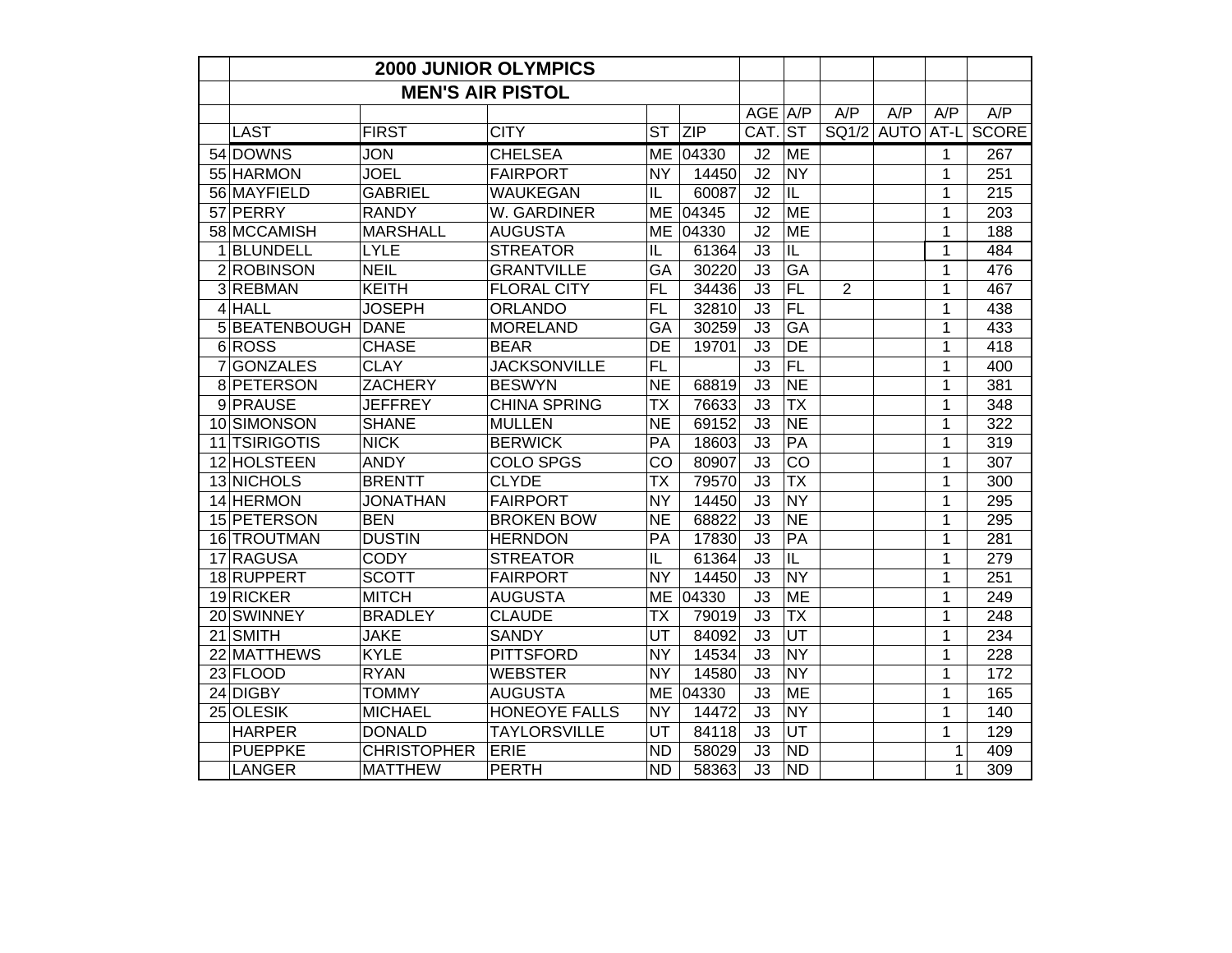|    | <b>2000 JUNIOR OLYMPICS</b> |                           |                        |                        |          |                 |                     |                |                  |              |              |
|----|-----------------------------|---------------------------|------------------------|------------------------|----------|-----------------|---------------------|----------------|------------------|--------------|--------------|
|    |                             | <b>WOMEN'S AIR PISTOL</b> |                        |                        |          |                 |                     |                |                  |              |              |
|    |                             |                           |                        |                        |          | $AGE$ $A/P$     |                     | A/P            | A/P              | A/P          | A/P          |
|    | <b>LAST</b>                 | <b>FIRST</b>              | <b>CITY</b>            | $\overline{\text{ST}}$ | ZIP      | CAT. ST         |                     | SQ1/2          | <b>AUTO AT-L</b> |              | <b>SCORE</b> |
|    | 1BRIGGS                     | JODIE                     | <b>FLOWERY BRANCH</b>  | GA                     | 30542    | J <sub>1</sub>  | GA                  | 1              |                  |              | 369          |
|    | 2 CASSIDY                   | <b>CHRISTINA</b>          | <b>ESCONDIDO</b>       | СA                     | 92029    | J <sub>1</sub>  | CA                  | 1              |                  |              | 368          |
|    | 3 WILBER                    | <b>LESLIE</b>             | <b>CALHAN</b>          | CO                     | 80808    | J <sub>1</sub>  | CO                  | 1              |                  |              | 365          |
|    | 4 BRADFORD                  | <b>MADELEINE</b>          | <b>NAMPA</b>           | ID                     | 83657    | J <sub>1</sub>  | ID                  | 1              |                  |              | 356          |
|    | 5 TRICKETT                  | <b>JENNIFER</b>           | <b>WOBURN</b>          | MA                     | 01801    | J2              | <b>MA</b>           | 1              |                  |              | 353          |
|    | 6 NICHOLAS                  | <b>CLAIRE</b>             | LK. CLARKE             | <b>FL</b>              | 33406    | J2              | FL                  | 1              |                  |              | 350          |
|    | 7 HEISE                     | <b>REBECCA</b>            | <b>GERMANTOWN</b>      | <b>MD</b>              | 20874    | J <sub>1</sub>  | <b>MD</b>           | 1              |                  |              | 349          |
|    | 8 GETZ                      | <b>AMANDA</b>             | <b>WAUKEGAN</b>        | IL                     | 60087    | J <sub>1</sub>  | IL                  |                | 1 NO OTHER       |              | 345          |
|    | 9 GENGENBACHER              | <b>AMANDA</b>             | <b>BOZEMAN</b>         | MT                     | 59715    | J2              | <b>MT</b>           | 1              |                  |              | 345          |
|    | 10 CARDA                    | <b>DANIALLE</b>           | <b>BERWYN</b>          | <b>NE</b>              | 68819    | J2              | $\overline{\sf NE}$ | 1              |                  |              | 336          |
|    | $11$  LOUX                  | <b>AMANDA</b>             | <b>PARK CITY</b>       | UT                     | 84098    | J3              | UT                  | 1              |                  |              | 334          |
|    | 12 DIEFENDERFER             | <b>LAUREN</b>             | <b>BEAR</b>            | DE                     | 19701    | $\overline{J3}$ | $\overline{DE}$     | 1              |                  |              | 322          |
|    | $13$ MOOR                   | <b>JENNIFER</b>           | <b>OAK HARBOR</b>      | OH                     | 43449    | J3              | $\overline{O}$ H    | 1              |                  |              | 314          |
|    | 14 PRITCHETT                | <b>GEORGEANNE</b>         | <b>EVERGREEN</b>       | <b>AL</b>              | 36401    | J3              | <b>AL</b>           | 1              |                  |              | 310          |
| 1. | <b>WRIGHT</b>               | <b>MEGAN</b>              | <b>SAN DIEGO</b>       | CA                     | 92131    | J <sub>1</sub>  | $\overline{CA}$     | $\overline{2}$ | 1                |              | 368          |
|    | 2 SANTIBANEZ                | LAUREN                    | <b>SAN DIEGO</b>       | CA                     | 92129    | J <sub>1</sub>  | CA                  |                | 1                |              | 357          |
|    | 3 KURFESS                   | AMY                       | <b>COLO SPGS</b>       | CO                     | 80919    | J2              | CO                  | $\overline{2}$ | 1                |              | 349          |
|    | 1 BEAUFORD                  | <b>DIANA</b>              | <b>TAYLORSVILLE</b>    | GA                     | 30178    | J <sub>1</sub>  | GA                  | $\overline{2}$ |                  | 1            | 352          |
|    | 2 TURNER                    | <b>BROOKE</b>             | <b>MONROE</b>          | GA                     | 30656    | J <sub>1</sub>  | GA                  |                |                  | 1            | 337          |
|    | 3 DAVIS                     | <b>JESSIE</b>             | <b>LOGANVILLE</b>      | GA                     | 30052    | J <sub>1</sub>  | GA                  |                |                  | 1            | 336          |
|    | 4 PATTERSON                 | <b>HEATHER</b>            | <b>COLO SPGS</b>       | CO                     | 80908    | J <sub>1</sub>  | CO                  |                |                  | 1            | 326          |
|    | 5 CRUEY                     | <b>ALLISON</b>            | <b>WAUKEGAN</b>        | IL                     | 60085    | J <sub>1</sub>  | IL                  |                |                  | 1            | 309          |
|    | 6DAWSON                     | LORRIE                    | <b>HYANNIS</b>         | <b>NE</b>              | 69350    | J <sub>1</sub>  | <b>NE</b>           |                |                  | 1            | 276          |
|    | <b>WOLTMON</b>              | LACONA                    | <b>KAPAA</b>           | HI                     | 96746    | J <sub>1</sub>  | HI                  |                |                  | 1            | 244          |
|    | 8WOOD                       | <b>LAURA</b>              | <b>FREMONT</b>         | OH                     | 43420    | J <sub>1</sub>  | OH                  |                |                  | 1            | 199          |
|    | 9 WEINGARTEN                | <b>JENNIFER</b>           | <b>COLLEGE STATION</b> | <b>TX</b>              |          | J <sub>1</sub>  | <b>TX</b>           |                |                  | 1            | 194          |
|    | 10 SIMON                    | <b>TOVAH</b>              | <b>ROCHESTER</b>       | <b>NY</b>              | 14619    | J <sub>1</sub>  | <b>NY</b>           |                |                  | 1            | 164          |
|    | 1 LABORE                    | JILL                      | <b>MULLEN</b>          | <b>NE</b>              | 69152    | J <sub>2</sub>  | <b>NE</b>           | 2              |                  | 1            | 332          |
|    | 2 HALE                      | <b>ALICIA</b>             | <b>BREWTON</b>         | <b>AL</b>              | 36426    | J2              | <b>AL</b>           |                |                  | 1            | 303          |
|    | 3 HEISE                     | <b>RACHEL</b>             | <b>GERMANTOWN</b>      | <b>MD</b>              | 20874    | J2              | <b>MD</b>           |                |                  | 1            | 299          |
|    | 4 LAUZON                    | AMANDA                    | <b>BEDFORD</b>         |                        | MA 01730 | J2              | <b>MA</b>           |                |                  | 1            | 296          |
|    | $5H$ O                      | <b>TELIANNE</b>           | <b>HONOLULU</b>        | $\overline{H}$         | 96821    | $J2$ $HI$       |                     |                |                  | $\mathbf{1}$ | 288          |
|    | 6 FREEMAN                   | <b>MARY</b>               | <b>DERWOOD</b>         | MD                     | 20855    | J2              | <b>MD</b>           |                |                  | 1            | 286          |
|    | 7 LEBRETON                  | <b>MARRIE</b>             | <b>NEW ORLEANS</b>     | LA                     | 70131    | J2              | LA                  |                |                  | 1            | 283          |
|    | 8 PITTEL                    | <b>DINA</b>               | <b>BROOKLINE</b>       |                        | MA 02445 | J2              | MA                  |                |                  | 1            | 279          |
|    | 9REBMAN                     | <b>DANIELLE</b>           | <b>FLORAL CITY</b>     | FL.                    | 34436    | J2              | FL                  |                |                  | 1            | 274          |
|    | 10 PROULX                   | <b>JANET</b>              | <b>AUGUSTA</b>         |                        | ME 04330 | J2              | ME                  |                |                  | $\mathbf 1$  | 255          |
|    | 11 BUECHEL                  | <b>LYNDA</b>              | <b>PENFIELD</b>        | NY                     | 14526    | J2              | <b>NY</b>           |                |                  | $\mathbf{1}$ | 254          |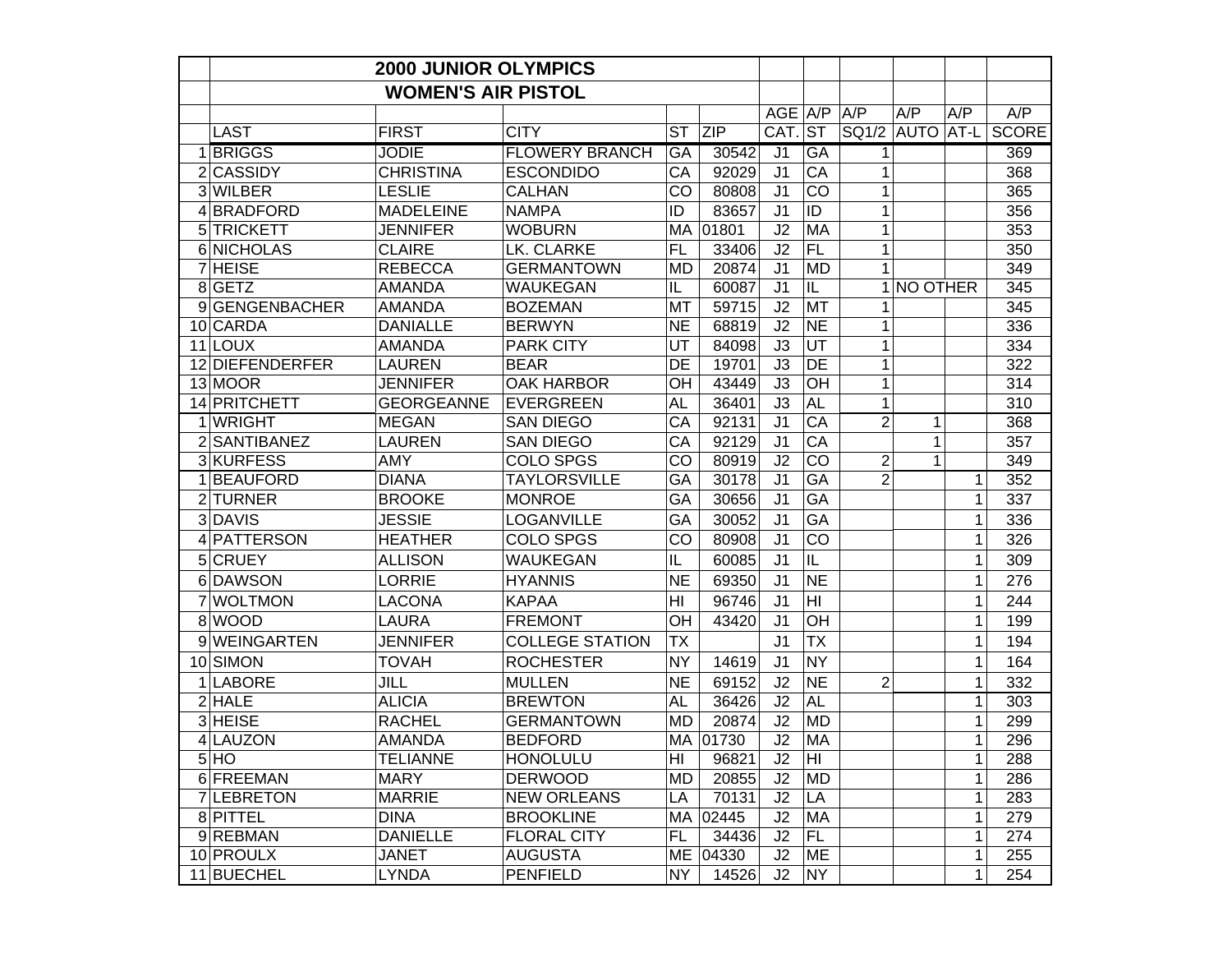|    |                  | <b>2000 JUNIOR OLYMPICS</b><br><b>WOMEN'S AIR PISTOL</b> |                    |           |            |      |           |       |             |      |              |
|----|------------------|----------------------------------------------------------|--------------------|-----------|------------|------|-----------|-------|-------------|------|--------------|
|    |                  |                                                          |                    |           |            |      |           |       |             |      |              |
|    |                  |                                                          |                    |           |            | AGE  | A/P       | A/P   | A/P         | A/P  | A/P          |
|    | <b>LAST</b>      | <b>FIRST</b>                                             | <b>CITY</b>        | <b>ST</b> | <b>ZIP</b> | CAT. | <b>ST</b> | SQ1/2 | <b>AUTO</b> | AT-L | <b>SCORE</b> |
|    | 12 HAMILTON      | <b>ASHLEY</b>                                            | <b>AUGUSTA</b>     | ME        | 04330      | J2   | ME        |       |             |      | 248          |
|    | 13 CONTI         | <b>TASHA</b>                                             | <b>TUCSON</b>      | <b>AZ</b> | 85704      | J2   | <b>ΑΖ</b> |       |             | 1    | 241          |
|    | 14 SIMMONS       | <b>ELIZABETH</b>                                         | <b>CLARENDON</b>   | <b>TX</b> | 79226      | J2   | TX        |       |             | 1    | 228          |
|    | 15 OUELLETTE     | <b>LAUREN</b>                                            | <b>OAKLAND</b>     | ME        | 04963      | J2   | ME        |       |             | 1    | 207          |
|    | 16 PHAM          | TANIA                                                    | <b>KANEOHE</b>     | HI        | 96744      | J2   | HI        |       |             | 1    | 205          |
|    | 17 CANTERBURY    | <b>LEE ANN</b>                                           | <b>INVERNESS</b>   | FL        | 34450      | J2   | <b>FL</b> |       |             | 1    | 183          |
|    | 18 MILLER        | <b>ALICIA</b>                                            | <b>WOODLAND</b>    | <b>MS</b> | 39776      | J2   | <b>MS</b> |       |             | 1    | 164          |
|    | 19 LOPEZ         | <b>EDNA</b>                                              | <b>SLC</b>         | UT        | 84116      | J2   | UT        |       |             | 1    | 159          |
|    | <b>BARSTOW</b>   | <b>KATIE</b>                                             | <b>TUCSON</b>      | AΖ        | 85716      | J3   | <b>ΑΖ</b> |       |             | 1    | 248          |
|    | 2 THOMSEN        | <b>KRISTI</b>                                            | <b>PLAINVIEW</b>   | <b>NE</b> | 68769      | J3   | <b>NE</b> |       |             | 1    | 224          |
|    | 3 ZORMEIER       | <b>DANIELA</b>                                           | <b>TUCSON</b>      | <b>AZ</b> | 85746      | J3   | <b>AZ</b> |       |             | 1    | 215          |
|    | 4 BUTLER         | <b>BECKY</b>                                             | <b>TUCSON</b>      | AΖ        |            | J3   | <b>ΑΖ</b> |       |             | 1    | 215          |
|    | 5 DILLEY         | <b>RAMISI</b>                                            | <b>EDGECOMB</b>    | ME        | 04556      | J3   | ME        |       |             | 1    | 213          |
|    | 6 COLONE         | ANGELA                                                   | <b>BERWICK</b>     | PA        | 18605      | J3   | PA        |       |             | 1    | 210          |
|    | 7 NALTY          | <b>LESLIE</b>                                            | <b>BREWTON</b>     | AL        | 36426      | J3   | AL        |       |             | 1    | 206          |
|    | 8 MILLER         | <b>IVY</b>                                               | <b>TUCSON</b>      | AΖ        | 85738      | J3   | <b>AZ</b> |       |             | 1    | 201          |
|    | 9SIMMONS         | JAMIE                                                    | <b>CLARENDON</b>   | <b>TX</b> | 79226      | J3   | TX        |       |             | 1    | 168          |
|    | 10 TRUXON        | TIFFANY                                                  | <b>NEWARK</b>      | DE        | 19713      | J3   | DE        |       |             | 1    | 159          |
|    | 11 DAVIS         | <b>AMBER</b>                                             | <b>HOUSTON</b>     | <b>MS</b> | 38851      | J3   | <b>MS</b> |       |             | 1    | 135          |
| 12 | <b>CASPERSON</b> | <b>KATIE</b>                                             | <b>FRIENDSWOOD</b> | <b>TX</b> |            | J3   | <b>TX</b> |       |             | 1    | 124          |
|    | 13 GRECO         | <b>YVONNE</b>                                            | <b>ROCHESTER</b>   | <b>NY</b> | 14624      | J3   | <b>NY</b> |       |             | 1    | 120          |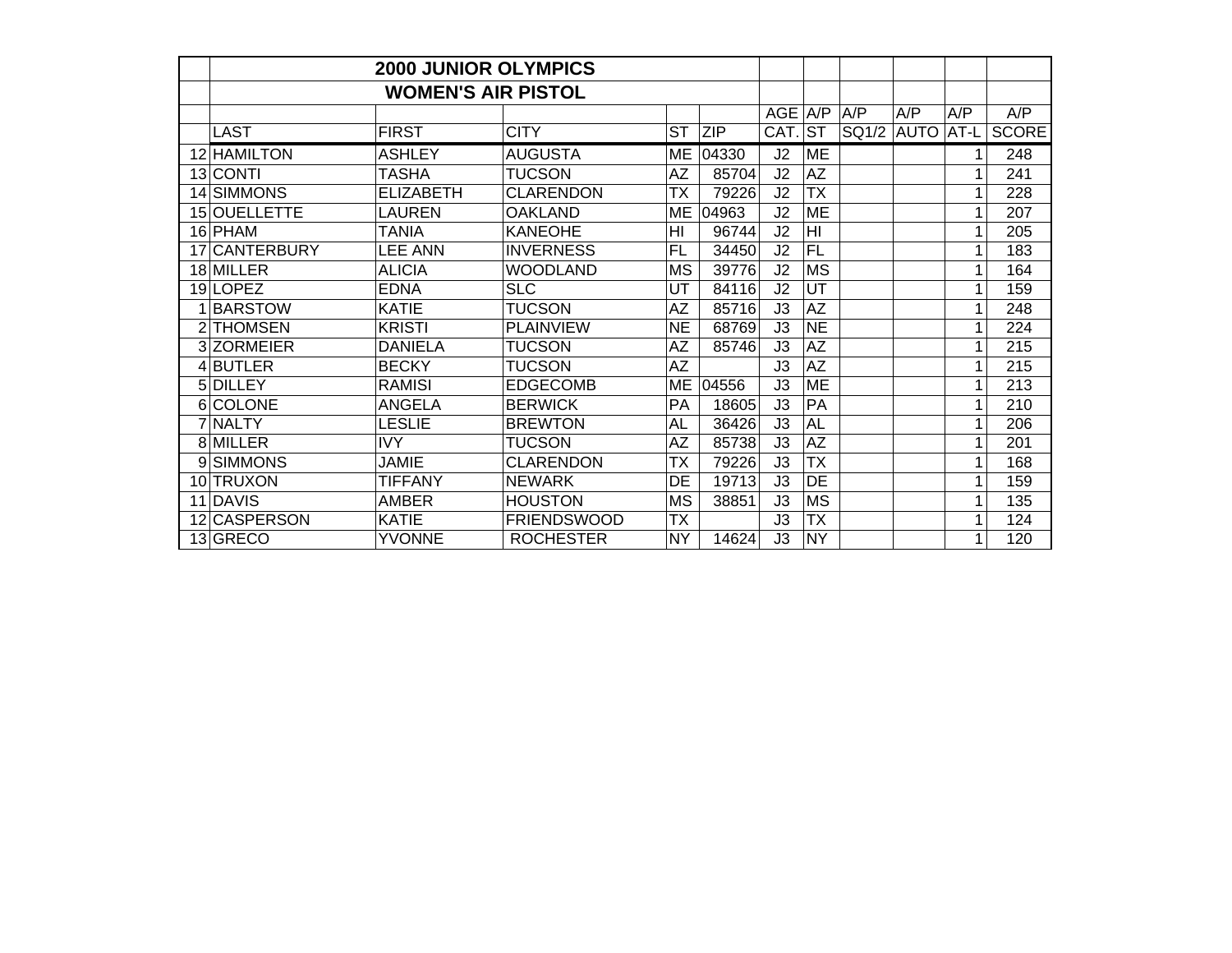| <b>2000 JUNIOR OLYMPICS</b>  |                |                |                |              |                  |     |              |
|------------------------------|----------------|----------------|----------------|--------------|------------------|-----|--------------|
| <b>MEN'S SMALLBORE RIFLE</b> |                |                |                |              |                  |     |              |
|                              |                | AGE            | S/B            | S/B          | S/B              | S/B | S/B          |
| <b>LAST</b>                  | <b>FIRST</b>   | CAT.           | <b>ST</b>      | SQ1/2        | <b>AUTO AT-L</b> |     | <b>SCORE</b> |
| 1 WHEELDON                   | <b>BRADLEY</b> | J <sub>1</sub> | KY             | $\mathbf{1}$ |                  |     | 1156         |
| 2 TORTORELLA                 | <b>MARK</b>    | J <sub>1</sub> | MA             |              | 1 NO OTHER       |     | 1146         |
| 3 NASH                       | <b>JAMES</b>   | J <sub>1</sub> | GA             | 1            |                  |     | 1142         |
| 4BLANCHARD                   | <b>CODY</b>    | J2             | MT             | 1            |                  |     | 1141         |
| 5 LOOK                       | <b>TRAVIS</b>  | J <sub>1</sub> | <b>NV</b>      | 1            |                  |     | 1132         |
| 6 SPARKS                     | <b>JUSTIN</b>  | J2             | PA             | 1            |                  |     | 1130         |
| 7 RAWLINGS                   | <b>MATTHEW</b> | J2             | ТX             | 1            |                  |     | 1129         |
| 8 SIMON                      | <b>KEVIN</b>   | J <sub>1</sub> | <b>CT</b>      | $\mathbf{1}$ |                  |     | 1128         |
| 9 TANOUE                     | <b>RYAN</b>    | J2             | H <sub>l</sub> | 1            |                  |     | 1124         |
| 10 BRESHEARS                 | <b>JORDAN</b>  | J2             | <b>WA</b>      | 1            |                  |     | 1122         |
| 11 BRADSHAW                  | <b>JOHN</b>    | J <sub>1</sub> | <b>MD</b>      | 1            |                  |     | 1116         |
| 12 CHARBONNEAU               | <b>PAUL</b>    | J <sub>1</sub> | R <sub>l</sub> | 1            |                  |     | 1116         |
| 13 WEIL                      | M. ERIC        | J2             | <b>OR</b>      | 1            |                  |     | 1115         |
| 14 GOLIGHTLY                 | <b>ZACK</b>    | J2             | WV             | 1            |                  |     | 1112         |
| 15 DUNNING                   | <b>JOHN</b>    | J1             | FL             | 1            |                  |     | 1110         |
| 16 LOSTETTER                 | JARED          | J2             | TN             | 1            |                  |     | 1106         |
| 17 BUSHEY                    | <b>RYAN</b>    | J2             | VT             | 1            |                  |     | 1104         |
| 18 TOKACH                    | <b>BROCK</b>   | J <sub>1</sub> | <b>ND</b>      | 1            |                  |     | 1102         |
| 19 WALLACE                   | <b>MATT</b>    | J2             | AK             | 1            |                  |     | 1100         |
| 20 LESTER                    | <b>ERIC</b>    | J <sub>1</sub> | <b>AL</b>      |              | $1$  2ND INV.    |     | 1100         |
| 21 ANDREWS                   | <b>JAKE</b>    | J2             | <b>WY</b>      | 1            |                  |     | 1090         |
| 22 HARRISON                  | <b>EDWARD</b>  | J <sub>1</sub> | CA             | 1            |                  |     | 1090         |
| 23 FUNNI                     | <b>MICHAEL</b> | J <sub>1</sub> | OH             | $\mathbf{1}$ |                  |     | 1088         |
| 24 CZEKAJ                    | <b>BRANDON</b> | J2             | MI             | $\mathbf{1}$ |                  |     | 1088         |
| 25 FITZGIBBON                | <b>JOSEPH</b>  | J <sub>1</sub> | <b>NY</b>      |              | $1$  INV 2-3     |     | 1086         |
| 26 BELEW                     | <b>ADAM</b>    | J <sub>1</sub> | CO             | 1            |                  |     | 1084         |
| 27 SAMPERS                   | JASON          | J2             | SC             | 1            |                  |     | 1080         |
| 28 NELSON                    | <b>LARRY</b>   | J1             | AZ             | 1            |                  |     | 1076         |
| 29 PETERS                    | <b>JOSHUA</b>  | J2             | VA             | 1            |                  |     | 1074         |
| 30 MILLER                    | <b>RYAN</b>    | J2             | <b>NE</b>      | 1            |                  |     | 1062         |
| 31 HODGES                    | J. RYAN        | J1             | IN             | 1            |                  |     | 1054         |
| 32 FIDDES                    | <b>JOHN</b>    | J2             | <b>NJ</b>      | 1            |                  |     | 1052         |
| 33 BACHMANN                  | <b>MICHAEL</b> | J1             | WI             | 1            |                  |     | 1043         |
| 34 BERRIOS                   | <b>RAFAEL</b>  | J <sub>1</sub> | IL             |              | 1 NO OTHER       |     | 1042         |
| 35 POWELL                    | <b>STEVE</b>   | J <sub>1</sub> | UT             | 1            |                  |     | 1042         |
| 36 LAVOIE                    | <b>DANIEL</b>  | J2             | ME             | 1            |                  |     | 1040         |
| 37 FLANERY                   | <b>MICHAEL</b> | J <sub>1</sub> | SD             | 1            |                  |     | 1034         |
| 1 SHUB                       | <b>MAXIM</b>   | J <sub>1</sub> | <b>NY</b>      |              | 1                |     | 1168         |
| 2 EMMONS                     | <b>MATTHEW</b> | J <sub>1</sub> | AK             |              | 1                |     | 1154         |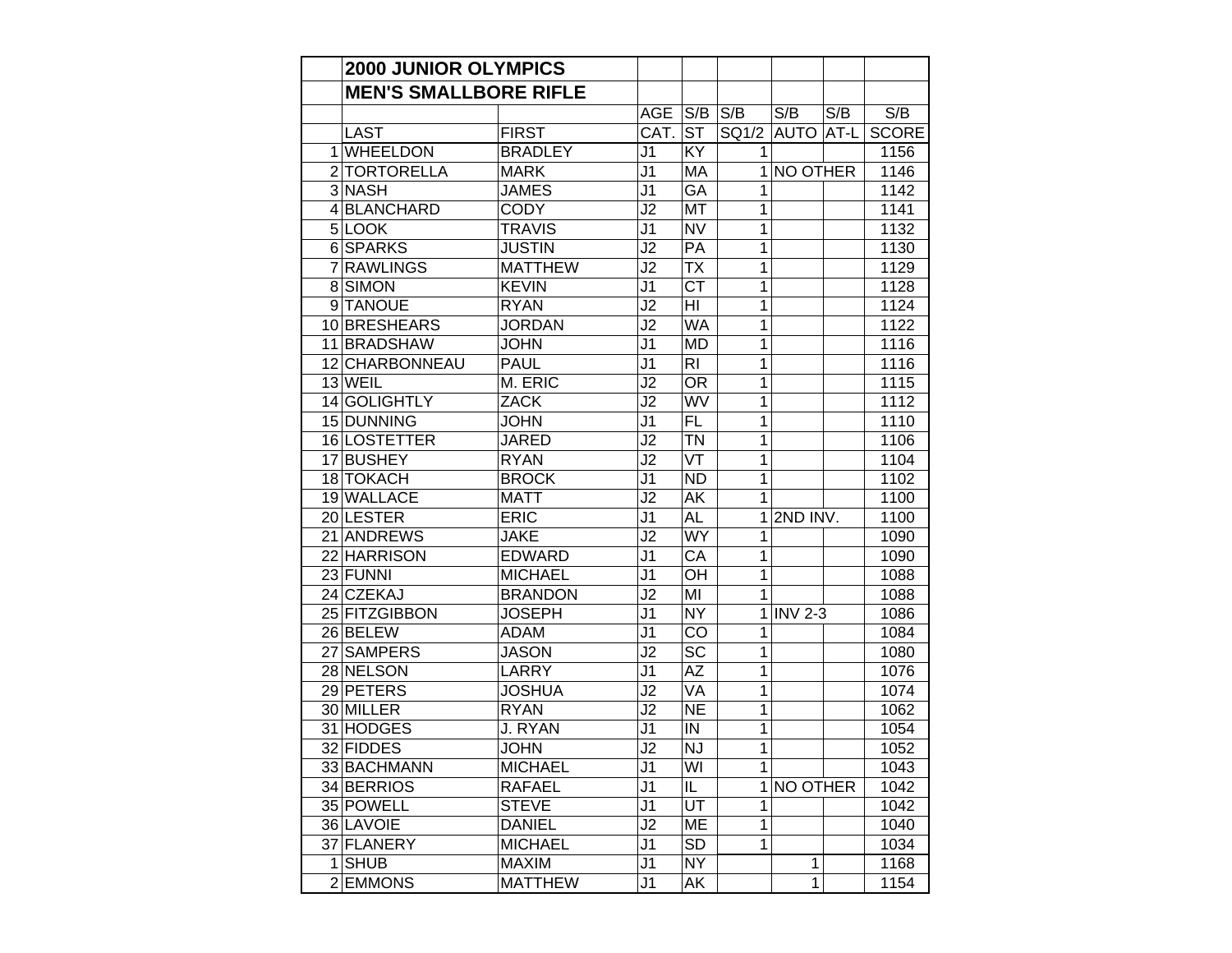| <b>2000 JUNIOR OLYMPICS</b>  |                    |                 |                 |                 |     |     |              |
|------------------------------|--------------------|-----------------|-----------------|-----------------|-----|-----|--------------|
| <b>MEN'S SMALLBORE RIFLE</b> |                    |                 |                 |                 |     |     |              |
|                              |                    | <b>AGE</b>      | S/B             | S/B             | S/B | S/B | S/B          |
| <b>LAST</b>                  | <b>FIRST</b>       | CAT.            | <b>ST</b>       | SQ1/2 AUTO AT-L |     |     | <b>SCORE</b> |
| 3BEYERLE                     | <b>MIKE</b>        | J1              | PA              |                 | 1   |     | 1130         |
| 4 SCHLUND                    | <b>KRISTOPHER</b>  | J <sub>1</sub>  | VT              |                 | 1   |     | 1126         |
| 5 TOLSON                     | <b>WILLIAM</b>     | J <sub>1</sub>  | <b>MD</b>       |                 | 1   |     | 1124         |
| 6 RIEGER                     | <b>ERIK</b>        | J <sub>1</sub>  | PA              | $\overline{2}$  | 1   |     | 1120         |
| 7 CREWS                      | FREDERICK D.       | J2              | GA              | $\overline{2}$  | 1   |     | 1116         |
| 8 GRANT                      | <b>BILLY</b>       | J <sub>1</sub>  | PA              |                 | 1   |     | 1110         |
| 9BLANCHARD                   | <b>CHRIS</b>       | J2              | MT              | $\overline{2}$  | 1   |     | 1107         |
| 10 GRAY                      | <b>PAUL</b>        | J2              | PA              |                 | 1   |     | 1102         |
| 11 KEMPLEY                   | <b>TARL</b>        | J2              | <b>NV</b>       | $\overline{2}$  | 1   |     | 1100         |
| $12$ FRITZ                   | <b>KODY</b>        | J2              | TX              | $\overline{2}$  | 1   |     | 1100         |
| 13 ALBRIGHT                  | <b>MATTHEW</b>     | $\overline{J2}$ | <b>CT</b>       |                 | 1   |     | 1098         |
| 14 CULBERTSON                | <b>ALEX</b>        | $\overline{J2}$ | OR.             |                 | 1   |     | 1096         |
| 15 JACOBSON                  | <b>MAX</b>         | J2              | $\overline{PA}$ |                 | 1   |     | 1096         |
| 16 KINGSBURY                 | <b>CRAIG</b>       | J2              | <b>WA</b>       | $\overline{2}$  | 1   |     | 1090         |
| 17 HICKS                     | <b>CAMERON</b>     | J3              | WA              |                 | 1   |     | 1089         |
| 18BUTLER                     | J. WILLIAM         | J3              | VT              |                 | 1   |     | 1086         |
| 1 TONG                       | <b>KENNETH</b>     | J <sub>1</sub>  | HI              | $\overline{2}$  |     | 1   | 1108         |
| 2 KRUKOSKI                   | <b>ROBERT</b>      | J <sub>1</sub>  | KY              |                 |     | 1   | 1106         |
| 3 SEMLER                     | <b>AARON</b>       | J <sub>1</sub>  | <b>MD</b>       |                 |     | 1   | 1104         |
| 4BABCOCK                     | <b>JUSTIN</b>      | J <sub>1</sub>  | VT              |                 |     | 1   | 1102         |
| 5 WILSON                     | <b>BRETT</b>       | J <sub>1</sub>  | <b>OR</b>       | $\overline{2}$  |     | 1   | 1099         |
| 6 GODBEE                     | <b>BYRON</b>       | J <sub>1</sub>  | <b>AL</b>       | $\overline{2}$  |     | 1   | 1098         |
| 7 WALTERS                    | <b>MATTHEW</b>     | J <sub>1</sub>  | <b>MD</b>       |                 |     | 1   | 1096         |
| 8 MITCHELL                   | <b>JOSEPH</b>      | J <sub>1</sub>  | PA              |                 |     | 1   | 1096         |
| 9 LONGWELL                   | <b>GARY</b>        | J <sub>1</sub>  | <b>WV</b>       | $\overline{2}$  |     | 1   | 1090         |
| 10 COWAN                     | <b>BRANDON</b>     | J <sub>1</sub>  | KY              | $\overline{2}$  |     | 1   | 1090         |
| 11 KAUBER                    | <b>JAMES</b>       | J <sub>1</sub>  | <b>MD</b>       |                 |     | 1   | 1090         |
| 12 BROWNYER                  | <b>RYAN</b>        | J <sub>1</sub>  | <b>WA</b>       |                 |     | 1   | 1089         |
| 13 BUTTLER                   | <b>JOHN (TREY)</b> | J <sub>1</sub>  | <b>WA</b>       |                 |     | 1   | 1089         |
| 14 PAQUETTE                  | <b>SEBASTIAN</b>   | J <sub>1</sub>  | СT              |                 |     | 1   | 1088         |
| 15 DAUTEL                    | <b>CHRIS</b>       | J1              | СT              |                 |     | 1   | 1088         |
| 16 RENGGLI                   | <b>PETER</b>       | J <sub>1</sub>  | <b>OR</b>       |                 |     | 1   | 1087         |
| 17 PURDY                     | <b>ROBERT</b>      | J1              | ТX              |                 |     | 1   | 1085         |
| 18 ROBBINS                   | <b>TATE</b>        | J <sub>1</sub>  | WA              |                 |     | 1   | 1080         |
| 19 LETOURNEAU                | <b>BRIAN</b>       | J <sub>1</sub>  | VT              |                 |     | 1   | 1080         |
| 20 TIMM                      | <b>JACOB</b>       | J <sub>1</sub>  | AΚ              |                 |     | 1   | 1078         |
| 21 DEBRUHL                   | <b>BRIAN</b>       | J <sub>1</sub>  | CO              |                 |     | 1   | 1076         |
| 22 MORRIS                    | <b>JOSHUA</b>      | J <sub>1</sub>  | CO              |                 |     | 1   | 1076         |
| $23$ SMITH                   | <b>NICHOLAS</b>    | J <sub>1</sub>  | <b>WA</b>       |                 |     | 1   | 1074         |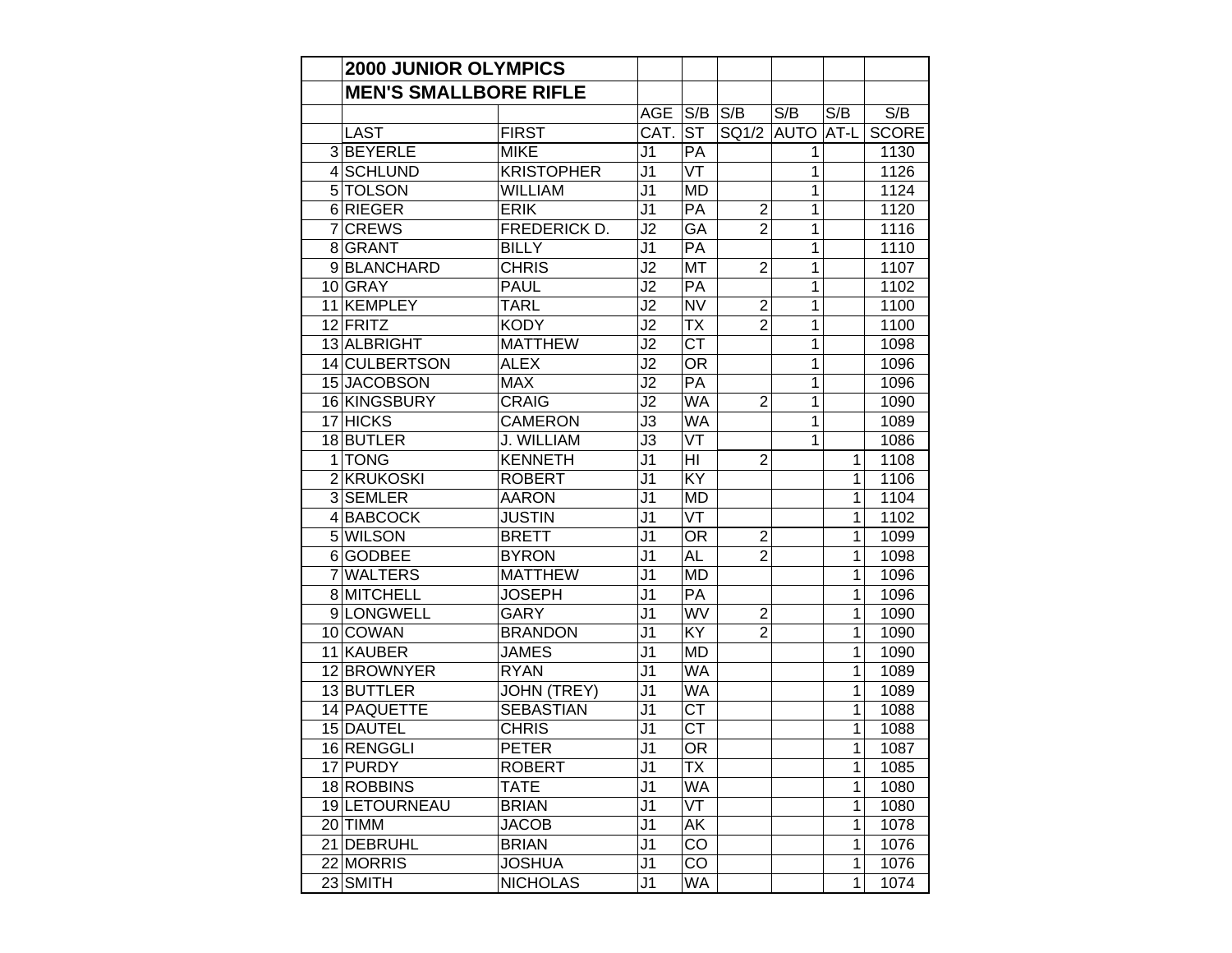| <b>2000 JUNIOR OLYMPICS</b>  |                 |                |           |                |           |              |              |
|------------------------------|-----------------|----------------|-----------|----------------|-----------|--------------|--------------|
| <b>MEN'S SMALLBORE RIFLE</b> |                 |                |           |                |           |              |              |
|                              |                 | AGE            | S/B       | S/B            | S/B       | S/B          | S/B          |
| <b>LAST</b>                  | <b>FIRST</b>    | CAT.           | <b>ST</b> | SQ1/2          | AUTO AT-L |              | <b>SCORE</b> |
| 24 COULTER                   | <b>MIKE</b>     | J1             | AK        |                |           | 1.           | 1070         |
| 25 PATTY                     | <b>THOMAS</b>   | J <sub>1</sub> | PA        |                |           | 1.           | 1070         |
| 26 SCHONERT                  | <b>CODY</b>     | J <sub>1</sub> | <b>ND</b> | 2              |           | 1            | 1068         |
| 27 SAWYER                    | <b>RICHARD</b>  | J <sub>1</sub> | CO        |                |           | 1            | 1068         |
| 28 GRAY                      | <b>ERIC</b>     | J <sub>1</sub> | PA        |                |           | 1            | 1066         |
| 29 DOBKINS                   | <b>PHILLIP</b>  | J <sub>1</sub> | <b>WY</b> | $\overline{2}$ |           | 1            | 1064         |
| 30 GALBRAITH                 | <b>ANDREW</b>   | J <sub>1</sub> | <b>WA</b> |                |           | $\mathbf{1}$ | 1063         |
| 31 MILANO                    | <b>JOE</b>      | J <sub>1</sub> | OH        | $\overline{2}$ |           | 1            | 1062         |
| 32 DEVOLT                    | <b>TRAVIS</b>   | J <sub>1</sub> | VT        |                |           | 1            | 1062         |
| 33 HARROD                    | <b>JEREMY</b>   | J <sub>1</sub> | AK        |                |           | 1            | 1060         |
| 34 HALLGREN                  | <b>GUNNAR</b>   | J <sub>1</sub> | AK        |                |           | 1            | 1060         |
| 35 GOSS                      | <b>ROBERT</b>   | J <sub>1</sub> | PA        |                |           | 1            | 1060         |
| 36 O'CONNOR                  | <b>MIKE</b>     | J <sub>1</sub> | MI        | $\overline{2}$ |           | 1            | 1058         |
| 37 TSALAPATANIS              | <b>SERGI</b>    | J <sub>1</sub> | <b>NY</b> |                |           | 1            | 1058         |
| 38 YOUNG                     | <b>JEREMY</b>   | J <sub>1</sub> | HI        |                |           | 1            | 1058         |
| 39 HARRIS                    | <b>JACOB</b>    | J <sub>1</sub> | <b>CT</b> |                |           | 1            | 1058         |
| 40 JOHNSTON                  | <b>KYLE</b>     | J <sub>1</sub> | <b>MD</b> |                |           | 1            | 1054         |
| 41 MEGLICH                   | <b>GARY</b>     | J <sub>1</sub> | OH        |                |           | 1            | 1054         |
| 42 VELAT                     | <b>AARON</b>    | J <sub>1</sub> | MI        |                |           | 1            | 1052         |
| 43 HAHN                      | <b>ERIK</b>     | J <sub>1</sub> | KY        |                |           | 1            | 1048         |
| 44 SCHWARTZ                  | <b>ROBERT</b>   | J <sub>1</sub> | <b>CT</b> |                |           | 1            | 1048         |
| 45 THORUD                    | <b>STEPHEN</b>  | J <sub>1</sub> | <b>OR</b> |                |           | 1            | 1047         |
| 46 GURNSEY                   | <b>BRENT</b>    | J <sub>1</sub> | <b>WY</b> |                |           | 1            | 1046         |
| 47 HUMMEL                    | <b>JESSE</b>    | J <sub>1</sub> | PA        |                |           | 1            | 1046         |
| 48 GILBERT                   | <b>BENJAMIN</b> | J <sub>1</sub> | WA        |                |           | 1            | 1045         |
| 49 HENSIL                    | ERIC            | J <sub>1</sub> | WV        |                |           | 1            | 1044         |
| 50 SCOTT                     | <b>AARON</b>    | J <sub>1</sub> | WV        |                |           | 1            | 1044         |
| 51 BOYER, JR.                | <b>ANDREW</b>   | J <sub>1</sub> | PA        |                |           | $\mathbf{1}$ | 1038         |
| 52 HOLZ                      | <b>MATT</b>     | J <sub>1</sub> | AK        |                |           | 1            | 1036         |
| 53 GINGRICH                  | <b>JOHN</b>     | J <sub>1</sub> | PA        |                |           | 1            | 1036         |
| 54 GOLUEKE                   | <b>ERIC</b>     | J <sub>1</sub> | WI        | $\overline{2}$ |           | 1            | 1035         |
| 55 SCHWARTZ                  | <b>SCOTT</b>    | J <sub>1</sub> | MT        |                |           | 1            | 1032         |
| 56 YURK                      | <b>RUSSELL</b>  | J1             | MI        |                |           | 1            | 1032         |
| 57 NEELY                     | <b>WADE</b>     | J <sub>1</sub> | PA        |                |           | 1            | 1030         |
| 58 RAMSEY                    | <b>JAMES</b>    | J <sub>1</sub> | KY        |                |           | 1            | 1030         |
| 59 LABONTE                   | <b>MATTHEW</b>  | J <sub>1</sub> | <b>CT</b> |                |           | 1            | 1028         |
| 60 SCHMER                    | <b>ANDREW</b>   | J <sub>1</sub> | <b>NY</b> |                |           | 1            | 1026         |
| 61 VESSELY                   | <b>MIKE</b>     | J <sub>1</sub> | CO        |                |           | 1            | 1026         |
| 62 MAYOTT                    | <b>GARY</b>     | J <sub>1</sub> | <b>NY</b> |                |           | 1            | 1024         |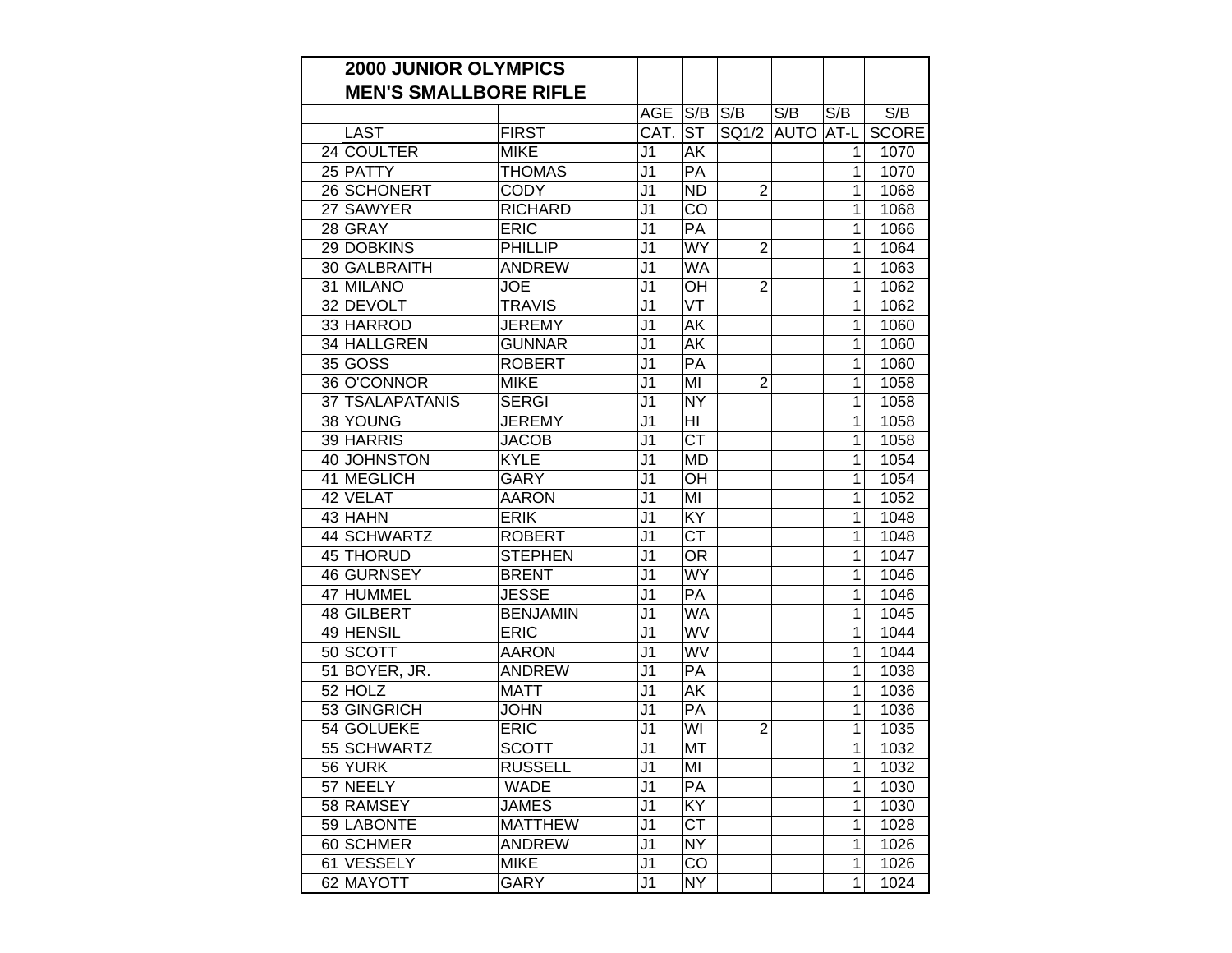| <b>2000 JUNIOR OLYMPICS</b>  |                  |                          |                |       |             |       |              |
|------------------------------|------------------|--------------------------|----------------|-------|-------------|-------|--------------|
| <b>MEN'S SMALLBORE RIFLE</b> |                  |                          |                |       |             |       |              |
|                              |                  | AGE                      | S/B            | S/B   | S/B         | S/B   | S/B          |
| <b>LAST</b>                  | <b>FIRST</b>     | CAT.                     | <b>ST</b>      | SQ1/2 | <b>AUTO</b> | IAT-L | <b>SCORE</b> |
| 63 SMITH                     | <b>NATHAN</b>    | J1                       | WY             |       |             | 1     | 1022         |
| 64 ROHRER                    | <b>JUSTIN</b>    | J <sub>1</sub>           | <b>NY</b>      |       |             | 1     | 1022         |
| 65 POFFENBERGER              | <b>CASEY</b>     | J <sub>1</sub>           | <b>MD</b>      |       |             | 1     | 1020         |
| 66 COST                      | <b>ALEX</b>      | J <sub>1</sub>           | AΖ             |       |             | 1     | 1020         |
| 67 GRAVES                    | <b>JEREMY</b>    | J <sub>1</sub>           | WI             |       |             | 1     | 1019         |
| 68 FRANCETT                  | <b>NEIL</b>      | J <sub>1</sub>           | <b>NY</b>      |       |             | 1     | 1018         |
| 69 ROSSITER                  | <b>DANIEL</b>    | J <sub>1</sub>           | PA             |       |             | 1     | 1016         |
| 70 SPITZER                   | <b>JOE</b>       | J <sub>1</sub>           | <b>WA</b>      |       |             | 1     | 1014         |
| 71 NOLAN                     | <b>JOSEPH</b>    | J <sub>1</sub>           | <b>NY</b>      |       |             | 1     | 1014         |
| 72 ALLEN                     | <b>JESSE</b>     | J <sub>1</sub>           | <b>CT</b>      |       |             | 1     | 1012         |
| 73 SCHMIDT                   | J.D.             | J <sub>1</sub>           | МT             |       |             | 1     | 1010         |
| 74 FERRIS                    | <b>BEN</b>       | $\overline{\mathsf{J1}}$ | <b>NY</b>      |       |             | 1     | 1006         |
| 75 WERNER                    | <b>SCOTT</b>     | J <sub>1</sub>           | <b>NY</b>      |       |             | 1     | 1004         |
| 76 JOLY                      | <b>MICHAEL</b>   | J <sub>1</sub>           | <b>CT</b>      |       |             | 1     | 1004         |
| 77 HAMEL                     | <b>BRYAN</b>     | J <sub>1</sub>           | MA             |       |             | 1     | 1002         |
| 78 SCHNELL                   | <b>JASON</b>     | J <sub>1</sub>           | MD             |       |             | 1     | 1000         |
| 79 BRADTKE                   | <b>JOSHUA</b>    | J1                       | <b>NY</b>      |       |             | 1     | 1000         |
| 80 HAMPP                     | <b>ADAM</b>      | J <sub>1</sub>           | <b>CT</b>      |       |             | 1     | 1000         |
| 81 GOFFARD                   | <b>GREG</b>      | J <sub>1</sub>           | WI             |       |             | 1     | 999          |
| 82 RUIZ                      | <b>JASON</b>     | J <sub>1</sub>           | <b>NY</b>      |       |             | 1     | 996          |
| 83 DAHME                     | <b>STEVE</b>     | J <sub>1</sub>           | <b>SD</b>      |       |             | 1     | 996          |
| 84 BASA                      | <b>MARK JOHN</b> | J <sub>1</sub>           | IL             |       |             | 1     | 994          |
| 85 SATO                      | <b>MATTHEW</b>   | J <sub>1</sub>           | H <sub>l</sub> |       |             | 1     | 992          |
| 86 MORGAN                    | <b>JUSTIN</b>    | J <sub>1</sub>           | <b>MD</b>      |       |             | 1     | 990          |
| 87 SHAFFER                   | <b>MARK</b>      | J <sub>1</sub>           | CA             |       |             | 1     | 990          |
| 88 JACKSON                   | <b>BRYAN</b>     | J <sub>1</sub>           | <b>WA</b>      |       |             | 1     | 989          |
| 89 JOCHUM                    | <b>JARED</b>     | J <sub>1</sub>           | <b>NE</b>      |       |             | 1     | 988          |
| 90 LINGAD                    | <b>MARK</b>      | J <sub>1</sub>           | IL             |       |             | 1     | 986          |
| 91 BISSELL                   | <b>JAMES</b>     | J <sub>1</sub>           | OR             |       |             | 1     | 986          |
| 92 TONESHIGE                 | <b>SEAN</b>      | J <sub>1</sub>           | HI             |       |             | 1     | 986          |
| 93 FOREMAN                   | <b>ROBERT</b>    | J <sub>1</sub>           | IN             |       |             | 1     | 984          |
| 94 WALSH                     | <b>JOSEPH</b>    | J <sub>1</sub>           | <b>RI</b>      |       |             | 1     | 984          |
| 95 SUBIDO                    | <b>MICHAEL</b>   | J1                       | HI             |       |             | 1     | 984          |
| 96 JOHNSON                   | <b>DYLAN</b>     | J <sub>1</sub>           | KY             |       |             | 1     | 982          |
| 97 BRIDGES                   | <b>SYDNEY</b>    | J <sub>1</sub>           | IN             |       |             | 1     | 978          |
| 98 PITTS                     | <b>KEVIN</b>     | J <sub>1</sub>           | ТX             |       |             | 1     | 978          |
| 99 REESE                     | <b>MICHAEL</b>   | J <sub>1</sub>           | <b>NY</b>      |       |             | 1     | 974          |
| 100 BASTYR                   | <b>LUKAS</b>     | J <sub>1</sub>           | GA             |       |             | 1     | 972          |
| 101 KRIEGEL                  | <b>JOHN</b>      | J <sub>1</sub>           | IN             |       |             | 1     | 970          |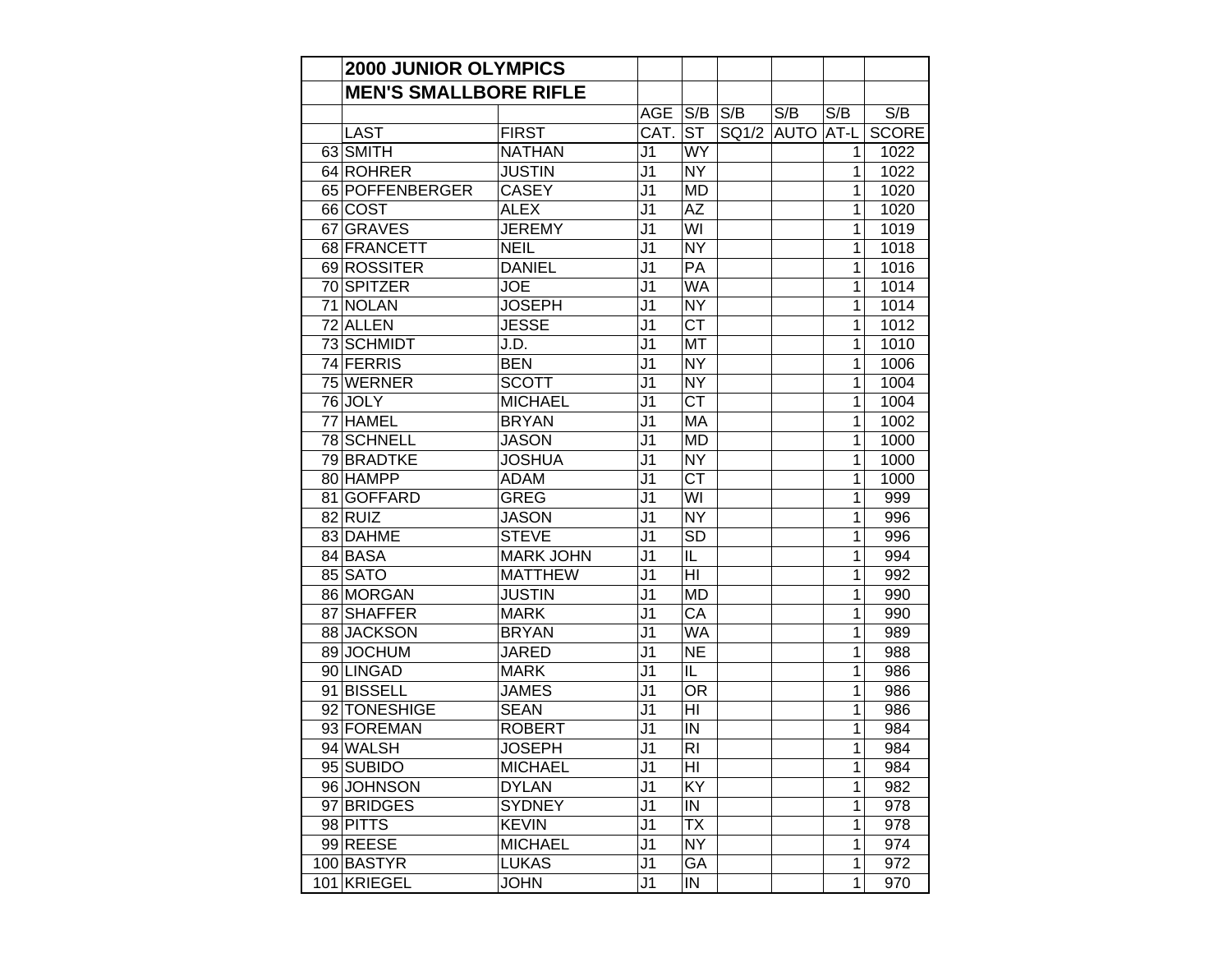|        | <b>2000 JUNIOR OLYMPICS</b>  |                    |                          |                |       |             |       |              |
|--------|------------------------------|--------------------|--------------------------|----------------|-------|-------------|-------|--------------|
|        | <b>MEN'S SMALLBORE RIFLE</b> |                    |                          |                |       |             |       |              |
|        |                              |                    | <b>AGE</b>               | S/B            | S/B   | S/B         | S/B   | S/B          |
|        | <b>LAST</b>                  | <b>FIRST</b>       | CAT.                     | <b>ST</b>      | SQ1/2 | <b>AUTO</b> | ∣AT-L | <b>SCORE</b> |
|        | 102 CASE                     | <b>RICHARD</b>     | J <sub>1</sub>           | <b>AL</b>      |       |             | 1     | 970          |
|        | 103 WADGEWORTH               | <b>JARROD</b>      | J <sub>1</sub>           | <b>TX</b>      |       |             | 1     | 961          |
|        | 104 KNUTSON                  | <b>BRIAN</b>       | J <sub>1</sub>           | <b>MN</b>      |       |             | 1     | 960          |
|        | 105 BAUGH                    | <b>RODNEY</b>      | J <sub>1</sub>           | KY             |       |             | 1     | 958          |
|        | 106 HARRIS                   | <b>RICK</b>        | J <sub>1</sub>           | AK             |       |             | 1     | 956          |
|        | 107 HAMMONS                  | <b>MIKE</b>        | J <sub>1</sub>           | <b>NE</b>      |       |             | 1     | 956          |
|        | 108 BAGARELLA                | <b>NICHOLAS</b>    | J <sub>1</sub>           | <b>WA</b>      |       |             | 1     | 955          |
|        | 109 KNOEBEL                  | <b>IAN</b>         | J <sub>1</sub>           | <b>AL</b>      |       |             | 1     | 952          |
|        | $110$ BERI                   | <b>JUSTIN</b>      | J <sub>1</sub>           | <b>WY</b>      |       |             | 1     | 950          |
|        | 111 MASUI                    | <b>JUSTIN</b>      | J <sub>1</sub>           | H <sub>l</sub> |       |             | 1     | 948          |
|        | 112 SUTHERLAND               | <b>SEAN</b>        | $\overline{J1}$          | <b>NE</b>      |       |             | 1     | 948          |
|        | 113 TODD                     | <b>NICHOLAS</b>    | $\overline{\mathsf{J}1}$ | H <sub>l</sub> |       |             | 1     | 946          |
|        | 114 CHILSON                  | <b>DAVID</b>       | J1                       | PA             |       |             | 1     | 944          |
|        | 115 CLARK                    | <b>CHESTER</b>     | J1                       | <b>SD</b>      |       |             | 1     | 944          |
|        | 116 BEFORT                   | <b>JEREMY</b>      | J1                       | <b>NE</b>      |       |             | 1     | 944          |
|        | 117 STARK                    | <b>RUSS</b>        | J1                       | AK             |       |             | 1     | 942          |
|        | 118 PARSONS                  | <b>MICHAEL</b>     | J1                       | KY             |       |             | 1     | 942          |
|        | 119 SAURO                    | <b>MATT</b>        | J1                       | <b>MN</b>      |       |             | 1     | 942          |
|        | 120 MOISSETT                 | <b>TODD</b>        | J <sub>1</sub>           | <b>NY</b>      |       |             | 1     | 940          |
|        | 121 FISHER                   | <b>JAMES</b>       | J <sub>1</sub>           | HI             |       |             | 1     | 940          |
|        | 122 ERHART                   | <b>MICHAEL</b>     | J <sub>1</sub>           | <b>SD</b>      |       |             | 1     | 938          |
|        | 123 WARNOCK                  | <b>ADAM</b>        | J <sub>1</sub>           | UT             |       |             | 1     | 936          |
|        | 124 NARDONE                  | CARLO              | J <sub>1</sub>           | <b>NY</b>      |       |             | 1     | 932          |
|        | 125 FIORDALISO               | <b>MATTHEW</b>     | J <sub>1</sub>           | <b>NY</b>      |       |             | 1     | 932          |
|        | 126 SMITH                    | <b>RYAN</b>        | J <sub>1</sub>           | KY             |       |             | 1     | 930          |
|        | 127 BLONDHEIM, JR.           | <b>DAVID</b>       | J <sub>1</sub>           | WI             |       |             | 1     | 929          |
|        | 128 DOHRING                  | <b>AARON</b>       | J1                       | IN             |       |             | 1     | 928          |
|        | 129 TEICHERT                 | <b>NICHOLAS</b>    | J1                       | WI             |       |             | 1     | 922          |
|        | 130 NAGLE                    | <b>KENNETH</b>     | J1                       | <b>NY</b>      |       |             | 1     | 920          |
|        | 131 POWELL                   | <b>CHRISTOPHER</b> | J1                       | UT             |       |             | 1     | 920          |
|        | 132 FIGURA                   | <b>MARK</b>        | J1                       | <b>CT</b>      |       |             | 1     | 920          |
|        | 133 THOMPSON                 | <b>JAMES</b>       | J1                       | MI             |       |             | 1     | 918          |
|        | $134$ ELLIS                  | JOSHUA             | J <sub>1</sub>           | ME             |       |             | 1     | 916          |
|        | 135 BLEDSOE                  | WILLIAM            | J <sub>1</sub>           | KY             |       |             | 1     | 916          |
|        | 136 WEISBECKER               | <b>ANDY</b>        | J <sub>1</sub>           | MN             |       |             | 1     | 916          |
| 137 LY |                              | <b>NGUYEN</b>      | J <sub>1</sub>           | CA             |       |             | 1     | 915          |
|        | 138 FRIESELL                 | <b>TOM</b>         | J <sub>1</sub>           | <b>NE</b>      |       |             | 1     | 914          |
|        | 139 EVANS                    | <b>NATHAN</b>      | J <sub>1</sub>           | $\sf IN$       |       |             | 1     | 912          |
|        | 140 DEMASI                   | <b>ANDREW</b>      | J <sub>1</sub>           | VT             |       |             | 1     | 912          |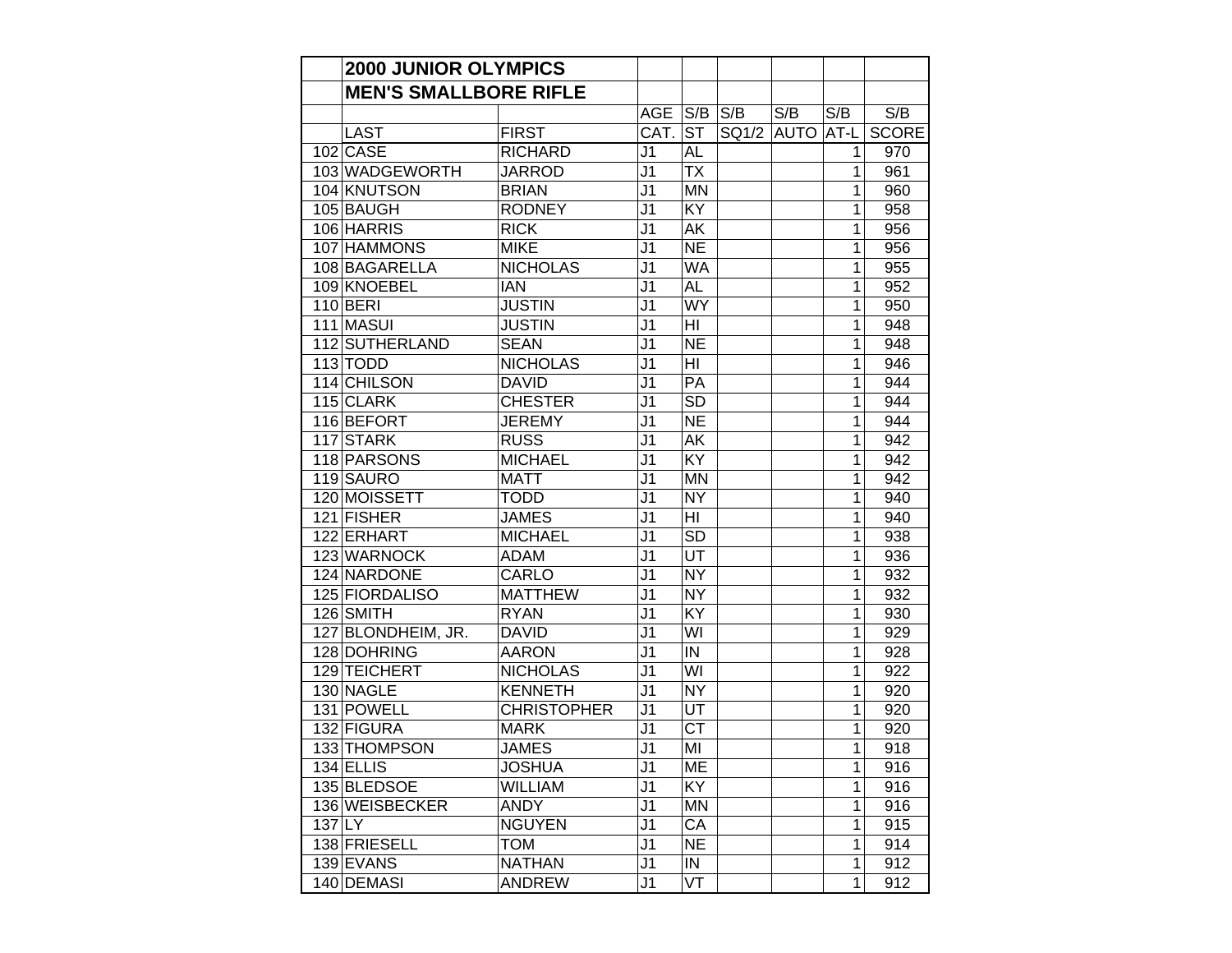| <b>2000 JUNIOR OLYMPICS</b>  |                  |                          |           |                |             |             |              |
|------------------------------|------------------|--------------------------|-----------|----------------|-------------|-------------|--------------|
| <b>MEN'S SMALLBORE RIFLE</b> |                  |                          |           |                |             |             |              |
|                              |                  | <b>AGE</b>               | S/B       | S/B            | S/B         | S/B         | S/B          |
| <b>LAST</b>                  | <b>FIRST</b>     | CAT.                     | <b>ST</b> | SQ1/2          | <b>AUTO</b> | AT-L        | <b>SCORE</b> |
| 141 KROH                     | <b>CANON</b>     | J1                       | <b>ND</b> |                |             | 1           | 910          |
| 142 TEICH                    | <b>AARON</b>     | J <sub>1</sub>           | VA        |                |             | 1           | 902          |
| 143 MITCHELL                 | <b>BEN</b>       | J <sub>1</sub>           | MT        |                |             | 1           | 897          |
| 144 FAGAN                    | <b>MARK</b>      | J <sub>1</sub>           | <b>NJ</b> |                |             | 1           | 896          |
| 145 MCDONALD                 | <b>JOHN</b>      | J <sub>1</sub>           | <b>CT</b> |                |             | 1           | 896          |
| 146 DIANA                    | <b>LOUIS</b>     | J <sub>1</sub>           | <b>NY</b> |                |             | 1           | 892          |
| 147 DUTKOWSKI                | <b>JAMES</b>     | J <sub>1</sub>           | KY        |                |             | 1           | 892          |
| 148 THOMPSON                 | <b>DANIEL</b>    | J <sub>1</sub>           | <b>MS</b> |                |             | 1           | 892          |
| 149 HAMBERG                  | <b>JEFFREY</b>   | J <sub>1</sub>           | IN        |                |             | 1           | 890          |
| 150 KARZENEIWSKI             | <b>ANDY</b>      | J <sub>1</sub>           | AK        |                |             | 1           | 890          |
| 151 PERRY                    | TIM              | $\overline{\mathsf{J1}}$ | IN        |                |             | 1           | 886          |
| 152 MATHER                   | <b>SAM</b>       | $\overline{\mathsf{J}1}$ | <b>NE</b> |                |             | 1           | 884          |
| 153 RAYBURN                  | <b>IVAN</b>      | J <sub>1</sub>           | <b>NE</b> |                |             | 1           | 884          |
| 154 TAYLOR                   | <b>JASON</b>     | J1                       | <b>WY</b> |                |             | 1           | 883          |
| 155 MUELLER                  | <b>TRAVIS</b>    | J1                       | MI        |                |             | 1           | 882          |
| $156$ LINTZ                  | JON              | J <sub>1</sub>           | <b>NE</b> |                |             | 1           | 882          |
| 157 LASSEIGNE                | <b>CORY</b>      | J <sub>1</sub>           | LA        |                |             | 1           | 868          |
| 158 MOORMAN                  | <b>RICHARD</b>   | J <sub>1</sub>           | <b>NY</b> |                |             | 1           | 860          |
| 159 DUNCAN                   | <b>DAN</b>       | J <sub>1</sub>           | IN        |                |             | 1           | 858          |
| 160 WALKER                   | <b>JONATHAN</b>  | J <sub>1</sub>           | MA        |                |             | 1           | 857          |
| 161 MCMANN                   | <b>JUSTIN</b>    | J <sub>1</sub>           | <b>ME</b> |                |             | 1           | 852          |
| 162 BRABAND                  | <b>SCOTT</b>     | J <sub>1</sub>           | <b>NE</b> |                |             | 1           | 852          |
| 163 TONTHAT                  | <b>VINHHOA</b>   | J <sub>1</sub>           | CA        |                |             | 1           | 817          |
| 164 PATTON                   | <b>SAMUEL</b>    | J <sub>1</sub>           | VA        |                |             | 1           | 814          |
| 165 BALLARD                  | <b>JOHNNY</b>    | J <sub>1</sub>           | <b>MS</b> |                |             | 1           | 810          |
| 166 COLEMAN                  | <b>IAN</b>       | J <sub>1</sub>           | AK        |                |             | 1           | 800          |
| 167 CONN                     | <b>GARRY</b>     | J <sub>1</sub>           | MI        |                |             | 1           | 794          |
| 168 SNYDER                   | <b>MORGAN</b>    | J <sub>1</sub>           | <b>NE</b> |                |             | 1           | 788          |
| 169 BESGROVE                 | <b>TRAVIS</b>    | J1                       | IA        |                |             | 1           | 774          |
| 170 SCHILLI                  | <b>KARL</b>      | J <sub>1</sub>           | IL        |                |             | 1           | 766          |
| 171 PHILLIPS                 | <b>PETER</b>     | J1                       | MI        |                |             | 1           | 754          |
| 172 PIERCE                   | <b>JOHN</b>      | J <sub>1</sub>           | ME        |                |             | $\mathbf 1$ | 752          |
| 173 MATTINGLEY               | <b>RYAN</b>      | J <sub>1</sub>           | AK        |                |             | 1           | 736          |
| $174$ EID                    | <b>MIKE</b>      | J1                       | NY.       |                |             | 1           | 724          |
| $175$ BELL                   | <b>BRENDAN</b>   | J <sub>1</sub>           | <b>NY</b> |                |             | 1           | 702          |
| 176 WALKER                   | <b>JASON</b>     | J <sub>1</sub>           | <b>MS</b> |                |             | 1           | 664          |
| 177 AMES                     | <b>CHRIS</b>     | J <sub>1</sub>           | MN        |                |             | 1           | 256          |
| $1$ <b>BURKE</b>             | <b>ALEXANDER</b> | J2                       | VT        | $\overline{2}$ |             | 1           | 1088         |
| 2 CARMELLA                   | <b>CODY</b>      | J2                       | PA        |                |             | 1           | 1084         |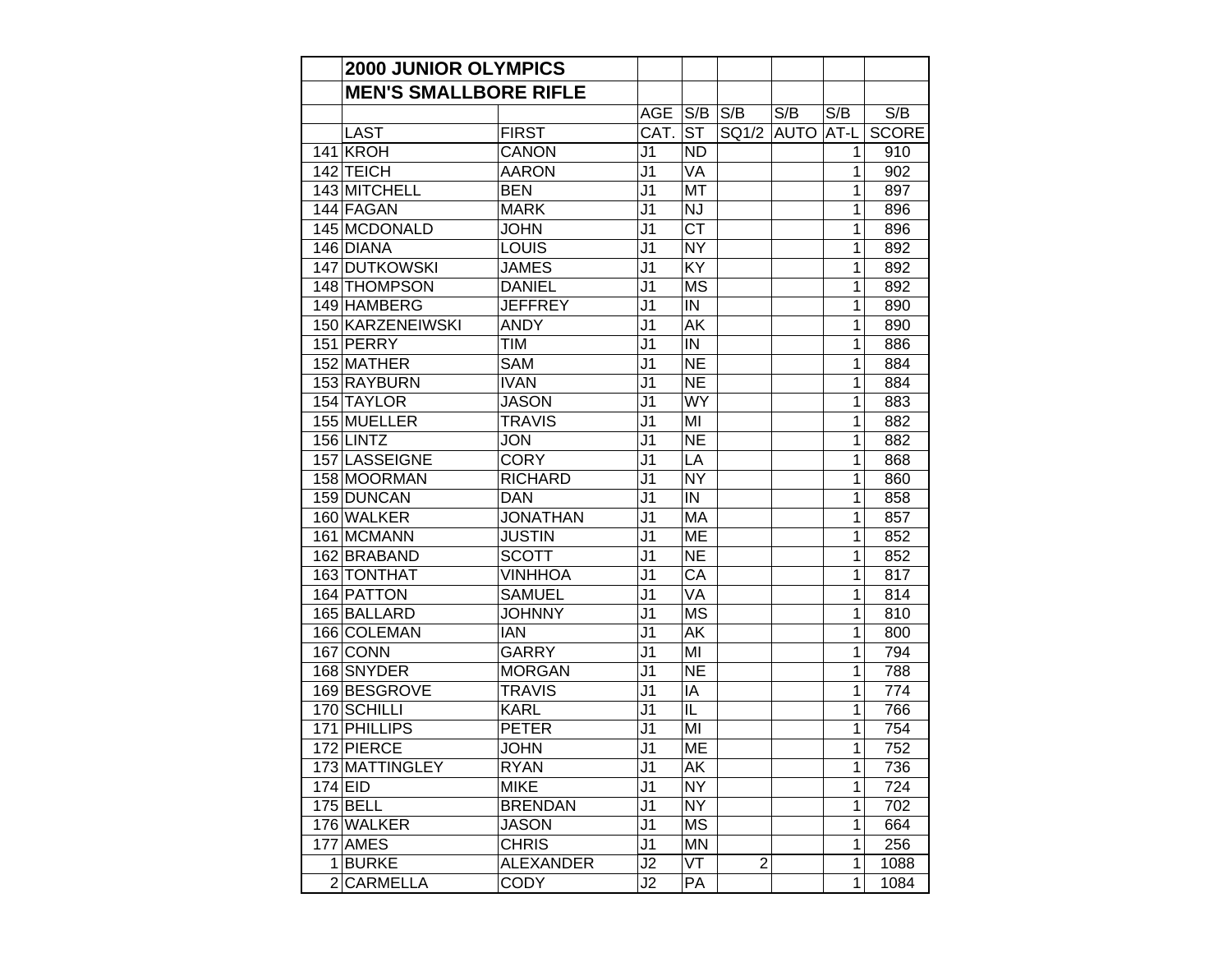| <b>2000 JUNIOR OLYMPICS</b>  |                     |      |           |                |           |              |              |
|------------------------------|---------------------|------|-----------|----------------|-----------|--------------|--------------|
| <b>MEN'S SMALLBORE RIFLE</b> |                     |      |           |                |           |              |              |
|                              |                     | AGE  | S/B       | S/B            | S/B       | S/B          | S/B          |
| <b>LAST</b>                  | <b>FIRST</b>        | CAT. | <b>ST</b> | SQ1/2          | AUTO AT-L |              | <b>SCORE</b> |
| 3 VAN ZANDT                  | <b>JEFF</b>         | J2   | AΚ        | 2              |           | 1            | 1082         |
| 4BRACE                       | <b>GLEN</b>         | J2   | CO        | $\overline{2}$ |           | 1.           | 1082         |
| 5 SHETLER                    | <b>ROBERT</b>       | J2   | ΑK        |                |           | 1            | 1076         |
| 6 PHILLIPS                   | ROBERT AARON        | J2   | GA        |                |           | 1            | 1074         |
| 7 WITTERS                    | <b>JORDAN</b>       | J2   | <b>WA</b> |                |           | 1            | 1069         |
| 8 KANE                       | <b>SEAN</b>         | J2   | <b>NY</b> | $\overline{2}$ |           | 1            | 1068         |
| 9SHADER                      | <b>AARON</b>        | J2   | KY        |                |           | $\mathbf{1}$ | 1060         |
| 10 SURBER                    | <b>ERIC</b>         | J2   | KY        |                |           | 1            | 1060         |
| 11 KIMMEL                    | <b>PAUL</b>         | J2   | <b>WA</b> |                |           | 1            | 1058         |
| 12 WILSON                    | <b>KEVIN</b>        | J2   | <b>NY</b> |                |           | 1            | 1058         |
| 13 GOFF                      | <b>BEAU</b>         | J2   | AZ        | $\overline{2}$ |           | 1            | 1056         |
| 14 KELLER                    | <b>CHRIS</b>        | J2   | OH        |                |           | 1            | 1056         |
| 15 GARDNER                   | <b>MIKE</b>         | J2   | MI        |                |           | 1            | 1056         |
| 16 VAN WYLEN                 | <b>JOHN</b>         | J2   | MI        |                |           | 1            | 1054         |
| 17 HALL                      | <b>JAMES</b>        | J2   | <b>FL</b> |                |           | 1            | 1052         |
| 18 CLARK                     | <b>NATHAN</b>       | J2   | MA        |                |           | 1            | 1051         |
| 19 JACOBS                    | <b>DAVID</b>        | J2   | <b>NJ</b> | $\overline{2}$ |           | 1.           | 1050         |
| 20 HIMPHILL                  | <b>RYAN</b>         | J2   | OR.       |                |           | 1            | 1044         |
| 21 THOMPSON                  | <b>BENJAMIN</b>     | J2   | AL        |                |           | 1            | 1044         |
| 22 LOMINACK                  | <b>KENNETH</b>      | J2   | <b>SC</b> | 2              |           | 1            | 1038         |
| 23 PENNER                    | <b>RUSSELL</b>      | J2   | PA        |                |           | 1            | 1036         |
| 24 SANTIAGO                  | <b>YARON</b>        | J2   | <b>AL</b> |                |           | 1            | 1036         |
| 25 BLAIR                     | <b>JIMMY</b>        | J2   | MT        |                |           | 1            | 1034         |
| 26 ARMSTRONG                 | R. REID             | J2   | MT        |                |           | 1            | 1030         |
| 27 FRAZAO                    | <b>MATHEW</b>       | J2   | СT        |                |           | 1            | 1030         |
| 28 DAGLEY                    | <b>MATT</b>         | J2   | IL        |                |           | 1            | 1028         |
| 29 MONTES                    | <b>IVAN</b>         | J2   | IL        |                |           | 1            | 1028         |
| 30 POTVIN                    | <b>PHILIP</b>       | J2   | VT        |                |           | 1            | 1028         |
| 31 MURRAY                    | <b>PATRICK</b>      | J2   | <b>NY</b> |                |           | 1            | 1028         |
| 32 STARR                     | <b>DALE</b>         | J2   | MA        |                |           | 1            | 1027         |
| 33 KARADZA                   | <b>DAMIR</b>        | J2   | VT        |                |           | 1            | 1026         |
| 34 LERSTER                   | <b>CURT</b>         | J2   | WI        |                |           | 1            | 1026         |
| 35 WILL                      | <b>STRINGFELLOW</b> | J2   | ΤN        | $\overline{2}$ |           | 1            | 1024         |
| 36 BAUCOM                    | <b>ANDREAS</b>      | J2   | FL        |                |           | 1            | 1022         |
| 37 BECKS                     | <b>PAUL</b>         | J2   | OH        |                |           | 1            | 1020         |
| 38 BLASI                     | <b>CHRISTOPHER</b>  | J2   | <b>NE</b> |                |           | 1            | 1020         |
| 39 MARION                    | <b>JOSHUA</b>       | J2   | PA        |                |           | 1            | 1018         |
| 40 SHAFFER                   | <b>COLT</b>         | J2   | <b>WY</b> |                |           | 1            | 1017         |
| 41 TAFT                      | <b>DOUGLAS</b>      | J2   | VT        |                |           | 1            | 1016         |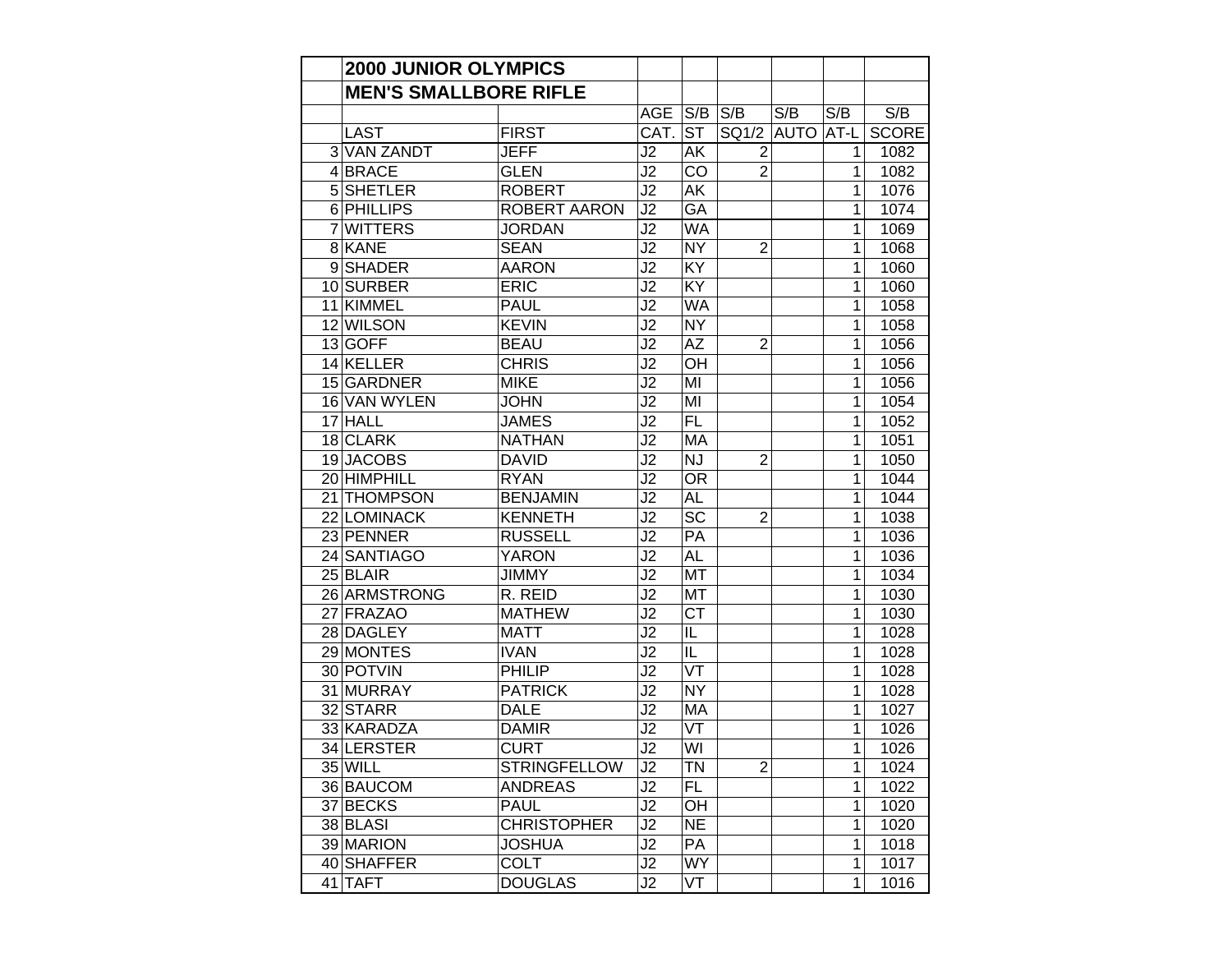| <b>2000 JUNIOR OLYMPICS</b>  |                |            |                |       |                  |     |              |
|------------------------------|----------------|------------|----------------|-------|------------------|-----|--------------|
| <b>MEN'S SMALLBORE RIFLE</b> |                |            |                |       |                  |     |              |
|                              |                | <b>AGE</b> | S/B            | S/B   | S/B              | S/B | S/B          |
| <b>LAST</b>                  | <b>FIRST</b>   | CAT.       | <b>ST</b>      | SQ1/2 | <b>AUTO AT-L</b> |     | <b>SCORE</b> |
| 42 HUEBACHER                 | <b>TIM</b>     | J2         | AK             |       |                  | 1   | 1014         |
| 43 TANOUE                    | <b>MICHAEL</b> | J2         | HI             |       |                  | 1   | 1014         |
| 44 MCLELLAN                  | <b>JACOB</b>   | J2         | <b>WA</b>      |       |                  | 1   | 1013         |
| 45 STILES                    | <b>BRIAN</b>   | J2         | <b>SC</b>      |       |                  | 1   | 1012         |
| 46 CLARK                     | <b>BLAKE</b>   | J2         | <b>OR</b>      |       |                  | 1   | 1005         |
| 47 EGOLF                     | <b>JOSH</b>    | J2         | IA             |       |                  | 1   | 1004         |
| 48 PEARSALL                  | <b>TAYLOR</b>  | J2         | <b>OR</b>      |       |                  | 1   | 1004         |
| 49 VAN NAME                  | <b>JARED</b>   | J2         | <b>NJ</b>      |       |                  | 1   | 1004         |
| 50 SKEUSE                    | <b>TOM</b>     | J2         | <b>NJ</b>      |       |                  | 1   | 1002         |
| 51 MILLER                    | <b>JOSH</b>    | J2         | PA             |       |                  | 1   | 1002         |
| 52 QUON                      | <b>KYLE</b>    | J2         | H <sub>l</sub> |       |                  | 1   | 1002         |
| 53 MATNER                    | <b>KEVIN</b>   | J2         | <b>NE</b>      |       |                  | 1   | 1002         |
| 54 WATSON                    | <b>BRIAN</b>   | J2         | <b>MD</b>      |       |                  | 1   | 998          |
| 55 BANICH                    | <b>ALAN</b>    | J2         | CO             |       |                  | 1   | 996          |
| 56 GALLAGHER                 | <b>QUINN</b>   | J2         | SC             |       |                  | 1   | 992          |
| 57 JANKOSKI                  | <b>MICHAEL</b> | J2         | <b>NJ</b>      |       |                  | 1   | 992          |
| 58 ALBRIGHT                  | <b>JOSH</b>    | J2         | <b>CT</b>      |       |                  | 1   | 992          |
| 59 MAFFEI                    | <b>NATHAN</b>  | J2         | OH             |       |                  | 1   | 990          |
| 60 AUGER                     | <b>COREY</b>   | J2         | <b>CT</b>      |       |                  | 1   | 990          |
| 61 CHWICK                    | <b>ERIK</b>    | J2         | <b>NY</b>      |       |                  | 1   | 988          |
| 62 SAVIEIR                   | <b>ERIC</b>    | J2         | ME             |       |                  | 1   | 988          |
| 63 SATO                      | <b>MICHAEL</b> | J2         | HI             |       |                  | 1   | 988          |
| 64 FERREIRA                  | <b>TIMOTHY</b> | J2         | R <sub>l</sub> |       |                  | 1   | 986          |
| 65 MILLER                    | <b>JAMES</b>   | J2         | PA             |       |                  | 1   | 982          |
| 66 SWIGERT                   | <b>JASON</b>   | J2         | PA             |       |                  | 1   | 982          |
| 67 TAKAHASHI                 | <b>STEVE</b>   | J2         | H <sub>l</sub> |       |                  | 1   | 980          |
| 68 PFAFF                     | <b>NATHAN</b>  | J2         | CO             |       |                  | 1   | 980          |
| 69 CARZONA                   | <b>SHAWN</b>   | J2         | AK             |       |                  | 1   | 978          |
| 70 ZUCKERMAN                 | <b>CRAIG</b>   | J2         | VA             |       |                  | 1   | 978          |
| 71 PALUMBO                   | <b>PHILLIP</b> | J2         | RI             |       |                  | 1   | 978          |
| 72 FOXLEY                    | <b>SCOTT</b>   | J2         | AK             |       |                  | 1   | 968          |
| 73 DOW                       | <b>WES</b>     | J2         | <b>OR</b>      |       |                  | 1   | 968          |
| 74 ELLIS                     | <b>ERIC</b>    | J2         | MT             |       |                  | 1   | 963          |
| 75 COLLINS                   | <b>CHRIS</b>   | J2         | AK             |       |                  | 1   | 962          |
| 76 WICKER                    | <b>BILL</b>    | J2         | <b>NY</b>      |       |                  | 1   | 962          |
| 77 TAYLOR                    | <b>JOHN</b>    | J2         | <b>WY</b>      |       |                  | 1   | 961          |
| 78 JOHNSON                   | <b>TOM</b>     | J2         | AK             |       |                  | 1   | 960          |
| 79 HERNANDEZ                 | <b>STEVEN</b>  | J2         | OH             |       |                  | 1   | 960          |
| 80 KOCHAN                    | <b>CHARLES</b> | J2         | <b>CT</b>      |       |                  | 1   | 958          |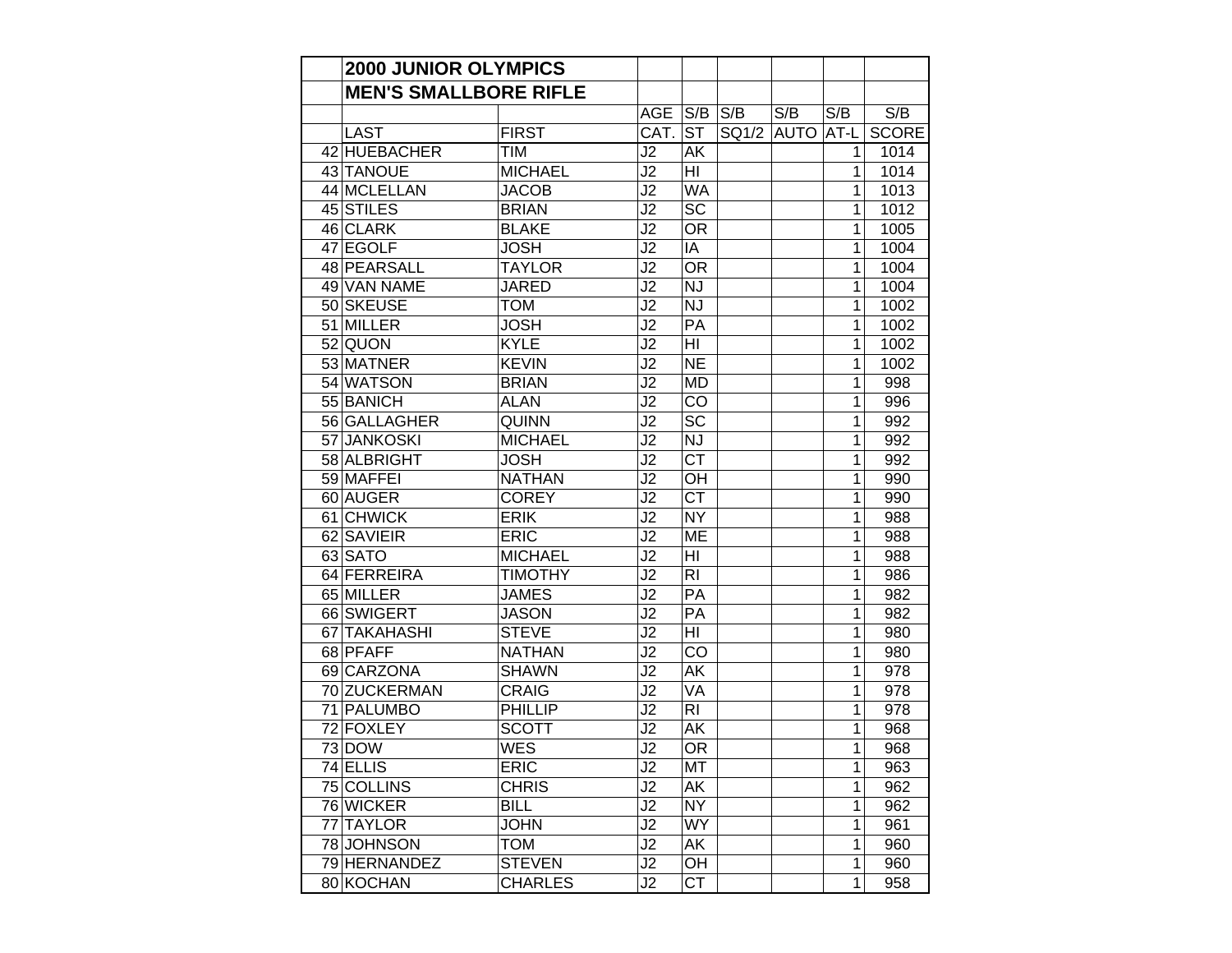|        | <b>2000 JUNIOR OLYMPICS</b>  |                    |            |                |       |             |      |              |
|--------|------------------------------|--------------------|------------|----------------|-------|-------------|------|--------------|
|        | <b>MEN'S SMALLBORE RIFLE</b> |                    |            |                |       |             |      |              |
|        |                              |                    | <b>AGE</b> | S/B            | S/B   | S/B         | S/B  | S/B          |
|        | <b>LAST</b>                  | <b>FIRST</b>       | CAT.       | <b>ST</b>      | SQ1/2 | <b>AUTO</b> | AT-L | <b>SCORE</b> |
|        | 81 COST                      | <b>CHRIS</b>       | J2         | AΖ             |       |             | 1    | 954          |
|        | 82 DEMASI                    | <b>JOHN</b>        | J2         | VT             |       |             | 1    | 952          |
|        | 83 LAVERS                    | <b>ETHAN</b>       | J2         | VA             |       |             | 1    | 952          |
|        | 84 FELEREISEN                | <b>KEN</b>         | J2         | AK             |       |             | 1    | 950          |
|        | 85 STRAND                    | <b>TIM</b>         | J2         | <b>CT</b>      |       |             | 1    | 948          |
|        | 86 MONTGOMERY                | <b>BRET</b>        | J2         | <b>WA</b>      |       |             | 1    | 946          |
|        | 87 LANGFORD                  | <b>WALTER</b>      | J2         | <b>WA</b>      |       |             | 1    | 946          |
|        | 88 JOSH                      | <b>KUPERSHMIDT</b> | J2         | TN             |       |             | 1    | 944          |
|        | $89$ LEY                     | <b>DANNY</b>       | J2         | <b>SC</b>      |       |             | 1    | 944          |
|        | 90 MODINE                    | <b>THOMAS</b>      | J2         | <b>OR</b>      |       |             | 1    | 942          |
|        | 91 SPICER                    | <b>RANDY</b>       | J2         | VA             |       |             | 1    | 942          |
|        | 92 JOHNSON                   | <b>ZACHARY</b>     | J2         | AL             |       |             | 1    | 942          |
|        | 93 STONER                    | <b>SCOTT</b>       | J2         | $\sf IN$       |       |             | 1    | 940          |
|        | 94 KIEFER                    | <b>JOSH</b>        | J2         | <b>ND</b>      |       |             | 1    | 940          |
|        | 95 GLOJEK                    | G. FRITZ           | J2         | WI             |       |             | 1    | 935          |
|        | 96 AILLAUD                   | <b>BRIAN</b>       | J2         | AK             |       |             | 1    | 934          |
|        | 97 PALMER                    | <b>SCOTT</b>       | J2         | ID             |       |             | 1    | 932          |
|        | 98 BRIGGS                    | <b>MATTHEW</b>     | J2         | <b>OR</b>      |       |             | 1    | 926          |
|        | 99 AURIGEMMA                 | <b>WILL</b>        | J2         | <b>CT</b>      |       |             | 1    | 926          |
|        | 100 HEAD                     | <b>GEORGE</b>      | J2         | <b>WA</b>      |       |             | 1    | 924          |
|        | 101 DANIELS                  | <b>TYLER</b>       | J2         | VT             |       |             | 1    | 924          |
| 102 FU |                              | <b>NELSON</b>      | J2         | <b>NY</b>      |       |             | 1    | 924          |
|        | 103 BURDINE                  | <b>DENNIS</b>      | J2         | KY             |       |             | 1    | 922          |
|        | 104 TOTH                     | <b>BRYAN</b>       | J2         | <b>CT</b>      |       |             | 1    | 920          |
|        | 105 KLUSKE                   | <b>THOMAS</b>      | J2         | <b>SC</b>      |       |             | 1    | 918          |
|        | 106 BLOMSNESS                | <b>ROBERT</b>      | J2         | IL             |       |             | 1    | 918          |
|        | 107 CARTER                   | <b>LANDON</b>      | J2         | AL             |       |             | 1    | 918          |
|        | 108 DYE                      | <b>SHANE</b>       | J2         | <b>NE</b>      |       |             | 1    | 914          |
|        | 109 VOLLENWEIDER             | <b>HANS EMIL</b>   | J2         | WI             |       |             | 1    | 912          |
|        | 110 BRYCE                    | <b>CAMERON</b>     | J2         | ME             |       |             | 1    | 906          |
|        | 111 LUPI                     | <b>STEPHEN</b>     | J2         | <b>NY</b>      |       |             | 1    | 904          |
|        | 112 BONDHEIM                 | JIM                | J2         | WI             |       |             | 1    | 903          |
|        | 113 WALDEN                   | <b>ROBERT</b>      | J2         | IN             |       |             | 1    | 900          |
|        | 114 ROBINSON                 | <b>JONATHAN</b>    | J2         | AZ             |       |             | 1    | 900          |
|        | 115 PIASKOWSKI               | <b>JEFF</b>        | J2         | WI             |       |             | 1    | 898          |
|        | 116 LEMON                    | <b>STEVE</b>       | J2         | MI             |       |             | 1    | 896          |
|        | 117 LIM                      | <b>ADRIAN</b>      | J2         | H <sub>l</sub> |       |             | 1    | 896          |
|        | 118 RAEMISCH                 | <b>QUINN</b>       | J2         | WI             |       |             | 1    | 892          |
|        | 119 WICKE                    | <b>JACOB</b>       | J2         | AZ             |       |             | 1    | 890          |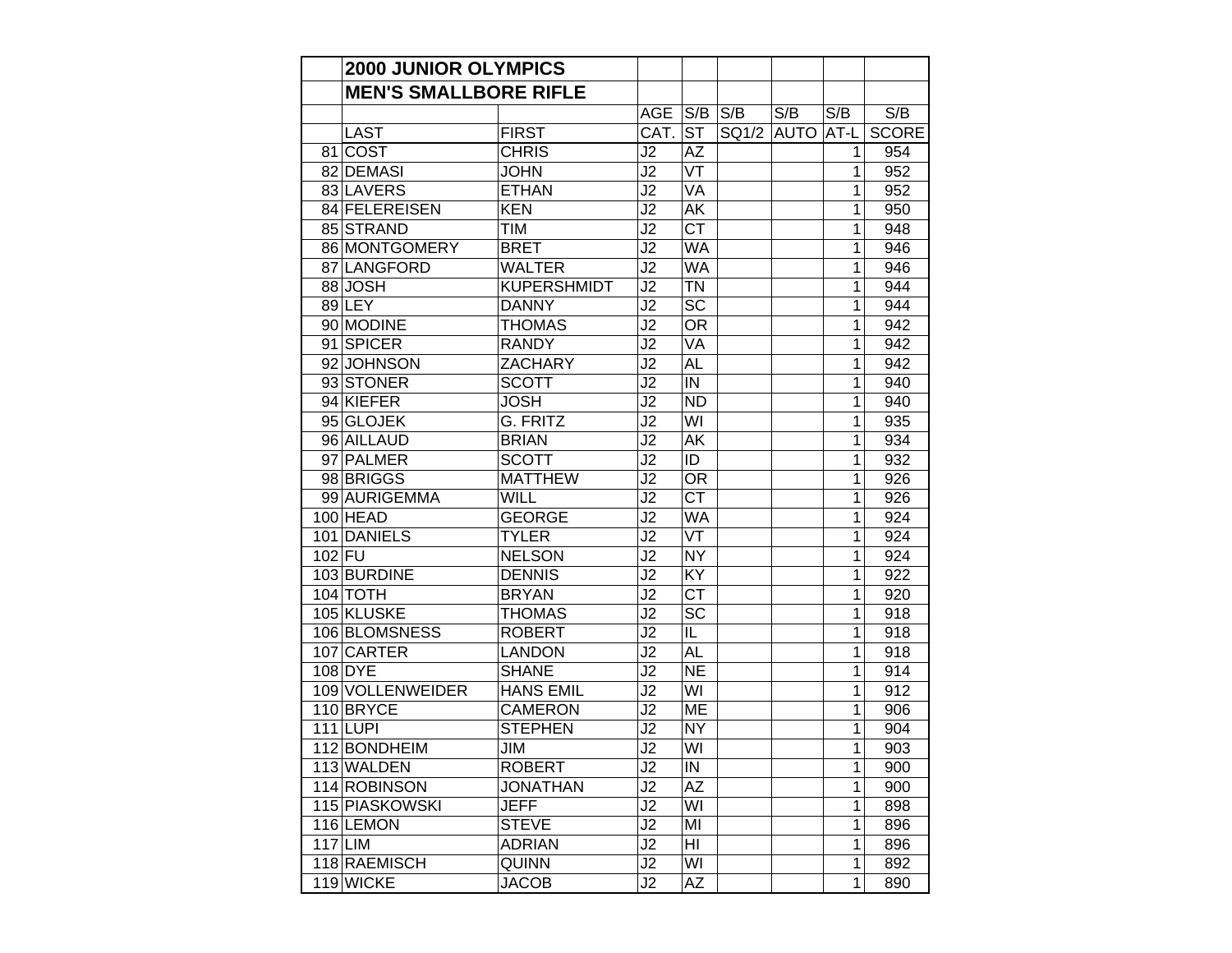| <b>2000 JUNIOR OLYMPICS</b>  |                 |            |                |       |             |      |              |
|------------------------------|-----------------|------------|----------------|-------|-------------|------|--------------|
| <b>MEN'S SMALLBORE RIFLE</b> |                 |            |                |       |             |      |              |
|                              |                 | <b>AGE</b> | S/B            | S/B   | S/B         | S/B  | S/B          |
| <b>LAST</b>                  | <b>FIRST</b>    | CAT.       | <b>ST</b>      | SQ1/2 | <b>AUTO</b> | AT-L | <b>SCORE</b> |
| 120 MILLER                   | <b>ROSS</b>     | J2         | VA             |       |             | 1.   | 886          |
| 121 WHELAN                   | <b>MIKE</b>     | J2         | CO             |       |             | 1    | 886          |
| $122$ YORK                   | <b>BRIAN</b>    | J2         | ME             |       |             | 1    | 882          |
| 123 COMMONS                  | <b>AUSTIN</b>   | J2         | VT             |       |             | 1    | 880          |
| 124 WALSH                    | <b>JOSHUA</b>   | J2         | R <sub>l</sub> |       |             | 1    | 878          |
| $125$ HYDA                   | <b>CHRIS</b>    | J2         | <b>NE</b>      |       |             | 1    | 878          |
| 126 JORDAN                   | <b>ROBERT</b>   | J2         | IN             |       |             | 1    | 876          |
| 127 SCHMIDT                  | <b>ERIC</b>     | J2         | МT             |       |             | 1    | 873          |
| 128 CARROLL                  | <b>BARTON</b>   | J2         | R <sub>l</sub> |       |             | 1    | 866          |
| 129 KATTO                    | <b>RUSS</b>     | J2         | HI             |       |             | 1    | 866          |
| 130 SELLEW                   | <b>DEREK</b>    | J2         | <b>CT</b>      |       |             | 1    | 866          |
| 131 KUEHN                    | <b>CARSON</b>   | J2         | MT             |       |             | 1    | 865          |
| 132 BRIDGES                  | <b>ROBERT</b>   | J2         | IN             |       |             | 1    | 864          |
| 133 ZWART                    | <b>CAMERON</b>  | J2         | MI             |       |             | 1    | 864          |
| 134 FRAZIER                  | <b>JOHN</b>     | J2         | SC             |       |             | 1    | 860          |
| 135 JACKSON                  | <b>BALTHROP</b> | J2         | ΤN             |       |             | 1    | 858          |
| 136 VICTORY                  | <b>JON</b>      | J2         | ID             |       |             | 1    | 855          |
| $137$ MEEK                   | <b>JAMES</b>    | J2         | MI             |       |             | 1    | 854          |
| <b>138 RULE</b>              | <b>SCOTT</b>    | J2         | <b>WY</b>      |       |             | 1    | 847          |
| 139 QUERUBIN                 | <b>ARCHIE</b>   | J2         | IL             |       |             | 1    | 842          |
| 140 FORTINO                  | <b>DOMINICK</b> | J2         | <b>NY</b>      |       |             | 1    | 840          |
| 141 CLEMENT                  | <b>EDGAR</b>    | J2         | <b>CT</b>      |       |             | 1    | 840          |
| 142 JOCHUM                   | <b>BEN</b>      | J2         | <b>NE</b>      |       |             | 1    | 840          |
| 143 CARTER                   | ADAM            | J2         | AK             |       |             | 1    | 838          |
| 144 MCLAUGHLIN               | <b>CHRIS</b>    | J2         | ME             |       |             | 1    | 838          |
| 145 LEYDIG                   | <b>ANDREW</b>   | J2         | PA             |       |             | 1    | 834          |
| 146 TONEY                    | <b>RICKEY</b>   | J2         | <b>AL</b>      |       |             | 1    | 828          |
| 147 FREEMAN                  | <b>ZACK</b>     | J2         | ID             |       |             | 1    | 826          |
| 148 LANDRETH                 | <b>RILEY</b>    | J2         | <b>WA</b>      |       |             | 1    | 824          |
| 149 WATERS                   | <b>TRISTEN</b>  | J2         | CO             |       |             | 1    | 824          |
| 150 ROCKHILL                 | <b>COBY</b>     | J2         | AΖ             |       |             | 1    | 822          |
| 151 WHITE                    | <b>TRAVIS</b>   | J2         | ID             |       |             | 1    | 820          |
| 152 MILLER                   | <b>MILES</b>    | J2         | MD             |       |             | 1    | 820          |
| 153 BLAHUT                   | <b>CAMERON</b>  | J2         | MN             |       |             | 1    | 820          |
| 154 GROTE                    | <b>JAMES</b>    | J2         | IN             |       |             | 1    | 818          |
| 155 HOUSER                   | CHAD            | J2         | IN             |       |             | 1    | 816          |
| 156 FRANCEL                  | <b>SHAUN</b>    | J2         | CO             |       |             | 1    | 816          |
| 157 ESTEP                    | <b>MARK</b>     | J2         | <b>WA</b>      |       |             | 1    | 810          |
| 158 AUDE                     | <b>SPENCER</b>  | J2         | AK             |       |             | 1    | 808          |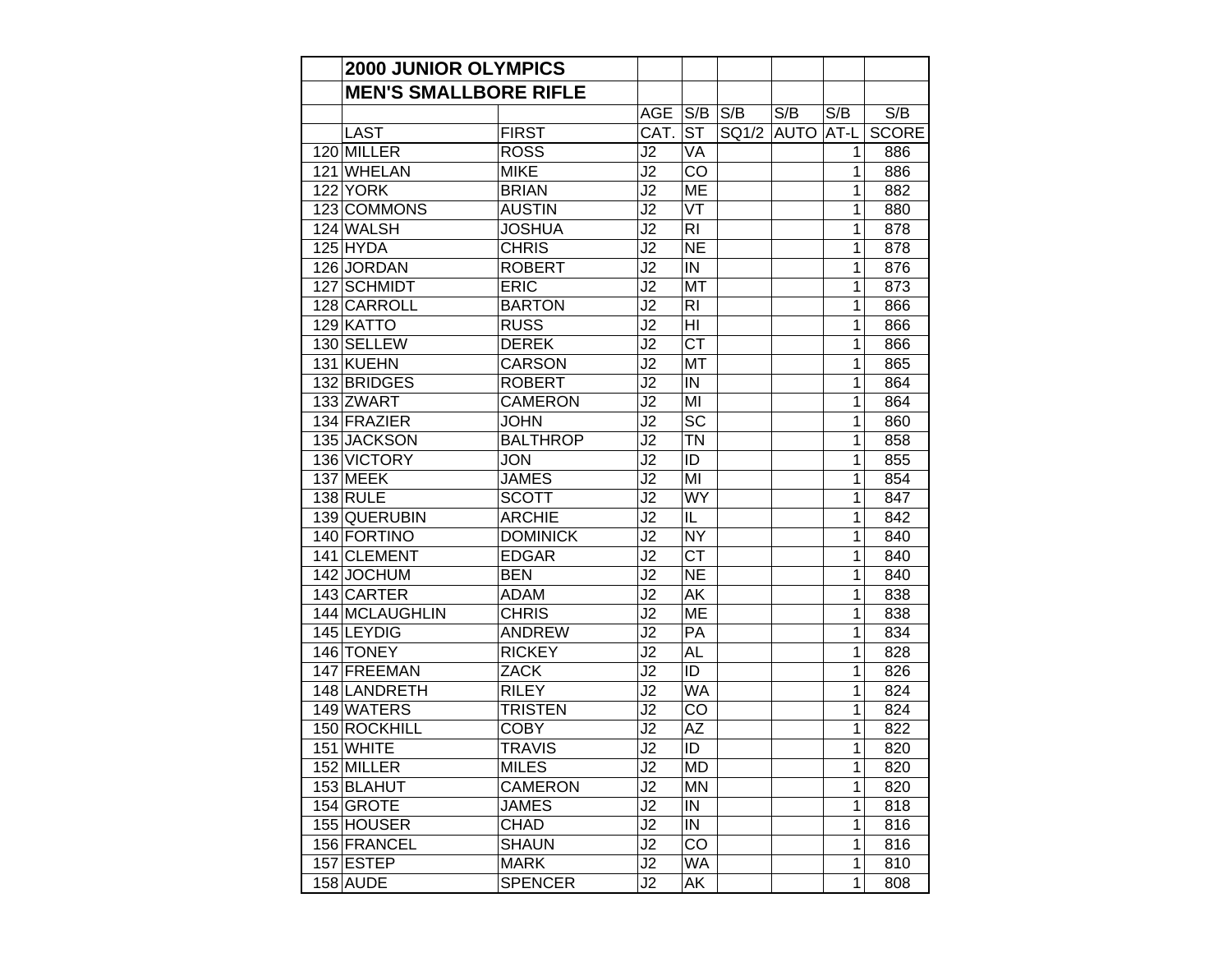| <b>2000 JUNIOR OLYMPICS</b>  |                  |            |                |       |             |             |              |
|------------------------------|------------------|------------|----------------|-------|-------------|-------------|--------------|
| <b>MEN'S SMALLBORE RIFLE</b> |                  |            |                |       |             |             |              |
|                              |                  | <b>AGE</b> | S/B            | S/B   | S/B         | S/B         | S/B          |
| <b>LAST</b>                  | <b>FIRST</b>     | CAT.       | <b>ST</b>      | SQ1/2 | <b>AUTO</b> | AT-L        | <b>SCORE</b> |
| 159 JOHNSON                  | <b>LUCAS</b>     | J2         | CO             |       |             | 1           | 806          |
| 160 CLOUTIER                 | <b>DANIEL</b>    | J2         | <b>MN</b>      |       |             | 1           | 806          |
| 161 COSTA                    | <b>RODRIGO</b>   | J2         | WI             |       |             | 1           | 805          |
| 162 COTTLE                   | <b>BRIAN</b>     | J2         | R <sub>l</sub> |       |             | 1           | 804          |
| 163 DENNETT                  | <b>ERIC</b>      | J2         | <b>ME</b>      |       |             | 1           | 804          |
| 164 KOAN                     | <b>ZACHARY</b>   | J2         | MI             |       |             | 1           | 802          |
| 165 MASUNAGA                 | <b>BRYCE</b>     | J2         | HI             |       |             | 1           | 798          |
| 166 BROWN                    | <b>NICHOLAS</b>  | J2         | CO             |       |             | 1           | 798          |
| 167 ELLENBECKER              | <b>TYLER</b>     | J2         | <b>WY</b>      |       |             | 1           | 796          |
| 168 CARUSO                   | <b>WILLIAM</b>   | J2         | MA             |       |             | 1           | 796          |
| 169 FRATESI                  | <b>PATRICK</b>   | J2         | <b>MS</b>      |       |             | 1           | 794          |
| $170$ GAC                    | <b>ALEXANDER</b> | J2         | MN             |       |             | 1           | 792          |
| 171 FUHRIMAN                 | <b>ZACHARY</b>   | J2         | <b>WY</b>      |       |             | 1           | 791          |
| 172 WILLIAMS                 | <b>JIMMY</b>     | J2         | MT             |       |             | 1           | 790          |
| 173 GIRUM                    | <b>TRAVIS</b>    | J2         | AZ             |       |             | 1           | 790          |
| 174 WILSON                   | <b>ANDREW</b>    | J2         | MA             |       |             | 1           | 789          |
| 175 ECKMAN                   | <b>CHRIS</b>     | J2         | <b>WA</b>      |       |             | 1           | 788          |
| 176 MAROGLIO                 | <b>JOHN</b>      | J2         | <b>MD</b>      |       |             | 1           | 786          |
| 177 GRAZIANO                 | <b>JOHN</b>      | J2         | <b>NY</b>      |       |             | 1           | 786          |
| 178 DESCHENE                 | <b>JOSHUA</b>    | J2         | <b>ND</b>      |       |             | 1           | 782          |
| 179 JOCHUM                   | <b>NATHAN</b>    | J2         | <b>NE</b>      |       |             | 1           | 780          |
| 180 CHANDLER                 | <b>ANDREW</b>    | J2         | <b>MN</b>      |       |             | 1           | 768          |
| 181 ALM                      | <b>DEREK</b>     | J2         | MI             |       |             | 1           | 766          |
| 182 DUONG                    | <b>KHANH</b>     | J2         | CA             |       |             | 1           | 766          |
| 183 WATTLEWORTH              | <b>JOHN</b>      | J2         | <b>SD</b>      |       |             | 1           | 764          |
| 184 ANDREWS                  | <b>JEREMY</b>    | J2         | IN             |       |             | 1           | 756          |
| 185 DE BOER                  | <b>HENRY</b>     | J2         | <b>NY</b>      |       |             | 1           | 756          |
| 186 MACKE                    | <b>MATT</b>      | J2         | <b>NE</b>      |       |             | 1           | 756          |
| 187 BECKWITH                 | <b>WILLIAM</b>   | J2         | <b>CT</b>      |       |             | 1           | 754          |
| 188 HALEY                    | <b>JOHN</b>      | J2         | VA             |       |             | 1           | 742          |
| 189 MOLLISON                 | <b>ANDREW</b>    | J2         | MA             |       |             | 1           | 733          |
| 190 MULLER                   | <b>GREG</b>      | J2         | TX             |       |             | $\mathbf 1$ | 733          |
| 191 ZANOIA                   | <b>CHRIS</b>     | J2         | CO             |       |             | 1           | 732          |
| 192 MEREDITH                 | <b>BENJAMIN</b>  | J2         | MI             |       |             | 1           | 728          |
| 193 MOORE                    | <b>MATT</b>      | J2         | AΖ             |       |             | 1           | 728          |
| 194 NAJJAR                   | <b>NICHOLAS</b>  | J2         | ΜN             |       |             | 1           | 728          |
| 195 MULLER                   | <b>TRENT</b>     | J2         | <b>TX</b>      |       |             | 1           | 726          |
| 196 BONG                     | <b>VANOEURN</b>  | J2         | CA             |       |             | 1           | 725          |
| 197 MOLLISON                 | <b>MATTHEW</b>   | J2         | MA             |       |             | 1           | 723          |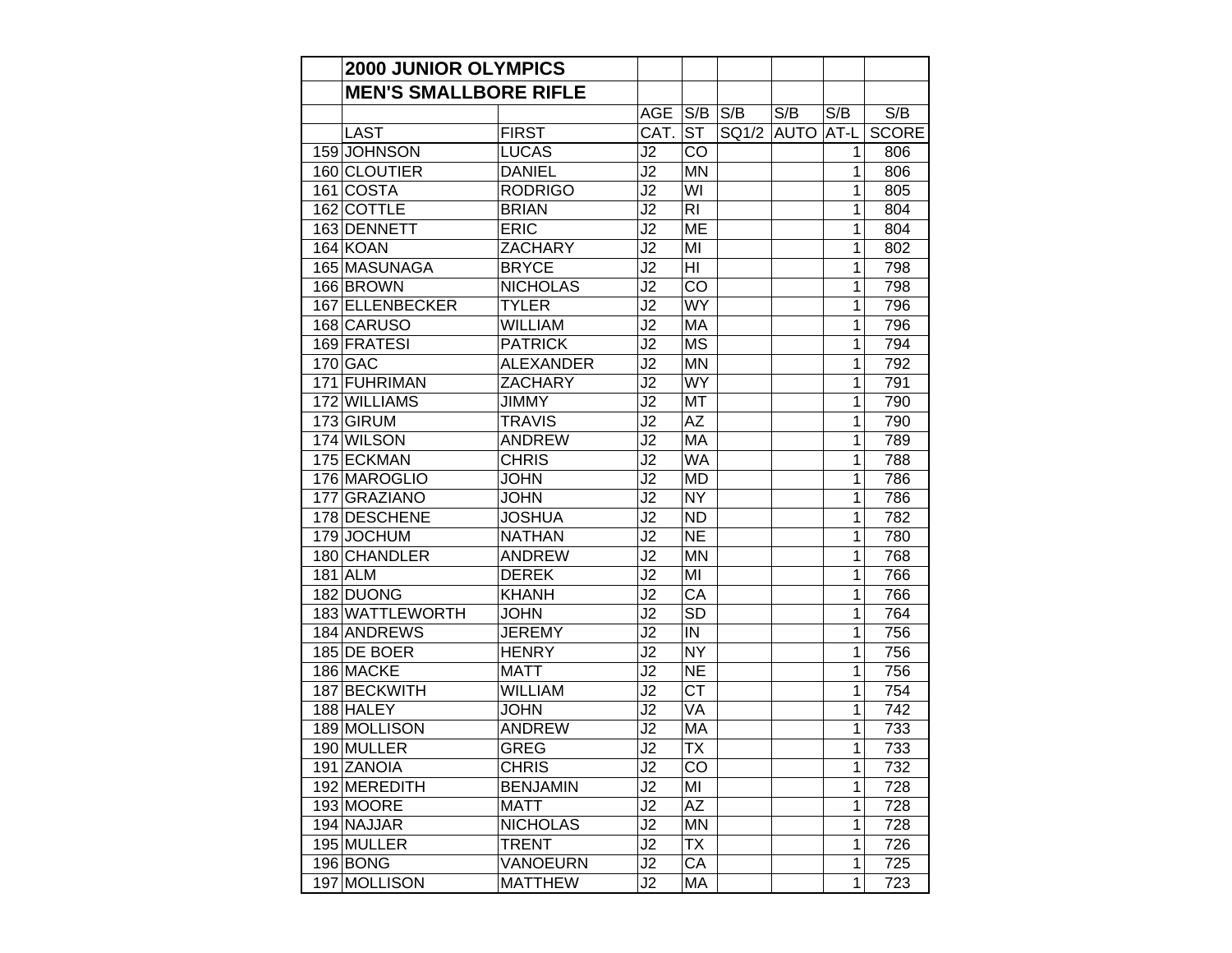| <b>2000 JUNIOR OLYMPICS</b>  |                  |                 |           |       |           |              |              |
|------------------------------|------------------|-----------------|-----------|-------|-----------|--------------|--------------|
| <b>MEN'S SMALLBORE RIFLE</b> |                  |                 |           |       |           |              |              |
|                              |                  | <b>AGE</b>      | S/B       | S/B   | S/B       | S/B          | S/B          |
| <b>LAST</b>                  | <b>FIRST</b>     | CAT.            | <b>ST</b> | SQ1/2 | AUTO AT-L |              | <b>SCORE</b> |
| 198 HAYN                     | <b>ADAM</b>      | J2              | <b>CT</b> |       |           | 1            | 720          |
| 199 HENDRIX                  | LEVI             | J2              | <b>MS</b> |       |           | 1            | 720          |
| 200 YOUNKER                  | <b>MATT</b>      | J2              | MA        |       |           | 1            | 712          |
| 201 SENERS                   | <b>ADAM</b>      | J2              | <b>MD</b> |       |           | 1            | 712          |
| 202 GIAMBRO                  | <b>TONY</b>      | J2              | ME        |       |           | 1            | 704          |
| 203 CURTIS                   | <b>ANDREW</b>    | J2              | UT        |       |           | 1            | 704          |
| 204 NOEHRE                   | <b>TOM</b>       | J2              | <b>ND</b> |       |           | 1            | 700          |
| 205 FOURROUX                 | <b>JOHNATHAN</b> | J2              | LA        |       |           | 1            | 698          |
| 206 PATTERSON                | <b>RYAN</b>      | J2              | CO        |       |           | 1            | 698          |
| 207 BRANDAY                  | <b>KYLE</b>      | J2              | <b>CT</b> |       |           | 1            | 698          |
| 208 SRENASKI                 | <b>ANDREW</b>    | J2              | <b>CT</b> |       |           | 1            | 698          |
| 209 HENDRIX                  | <b>LOGAN</b>     | $\overline{J2}$ | <b>MS</b> |       |           | 1            | 696          |
| 210 BATES                    | <b>NICK</b>      | J2              | MA        |       |           | 1            | 691          |
| 211 PLOGGER                  | <b>JOSHUA</b>    | J2              | VA        |       |           | 1            | 686          |
| 212 CARPENTER                | <b>RENN</b>      | J2              | IN        |       |           | 1            | 684          |
| 213 MAC DONALD               | <b>GARTH</b>     | J2              | MЕ        |       |           | 1            | 684          |
| 214 FITZ-PATRICK             | <b>TYLER</b>     | J2              | <b>OR</b> |       |           | 1            | 678          |
| 215 VENSKOSKE                | <b>MATT</b>      | J2              | VA        |       |           | 1            | 670          |
| 216 MORRIS                   | <b>JUSTIN</b>    | J2              | UT        |       |           | 1            | 670          |
| 217 WIRTZ                    | <b>ETHAN</b>     | J2              | IL.       |       |           | 1            | 668          |
| $218$ MARING                 | <b>CHARLIE</b>   | J2              | WI        |       |           | 1            | 667          |
| 219 STODDARD                 | <b>DAVID</b>     | J2              | <b>AZ</b> |       |           | 1            | 662          |
| 220 STEELE                   | <b>ADAM</b>      | J2              | PA        |       |           | 1            | 660          |
| 221 NORTON                   | <b>MIKE</b>      | J2              | VA        |       |           | 1            | 658          |
| 222 YAGER                    | <b>CODY</b>      | J2              | ID        |       |           | 1            | 654          |
| 223 TEICHERT                 | <b>SCOTT</b>     | J2              | WI        |       |           | 1            | 645          |
| 224 MORITA                   | <b>SCOTT</b>     | J2              | HI        |       |           | 1            | 636          |
| 225 CAMPBELL                 | <b>MATTHEW</b>   | J2              | <b>NY</b> |       |           | 1            | 634          |
| 226 MUTUBERNIA               | <b>JONATHAN</b>  | J2              | <b>WY</b> |       |           | 1            | 625          |
| 227 SOTOMAYOR                | <b>CHRIS</b>     | J2              | <b>MN</b> |       |           | 1            | 622          |
| 228 GERENA                   | <b>CARLOS</b>    | J2              | IL        |       |           | 1            | 620          |
| 229 BUTCHER                  | <b>CHRIS</b>     | J2              | IN        |       |           | 1            | 616          |
| 230 FRIEDMAN                 | <b>PAUL</b>      | J <sub>2</sub>  | CO        |       |           | 1            | 610          |
| 231 FORTE                    | <b>PAUL</b>      | J <sub>2</sub>  | <b>NY</b> |       |           | 1            | 606          |
| 232 PECKHAM                  | <b>DAVID</b>     | J2              | ID        |       |           | 1            | 604          |
| 233 BEGIN                    | <b>GREG</b>      | J2              | ME        |       |           | 1            | 604          |
| 234 RIMAI                    | <b>BEN</b>       | J2              | <b>NY</b> |       |           | 1            | 596          |
| 235 BARTHOLOMEW              | <b>NICHOLAS</b>  | J2              | <b>MN</b> |       |           | 1            | 594          |
| 236 COLLINS                  | <b>RYAN</b>      | J2              | ME        |       |           | $\mathbf{1}$ | 576          |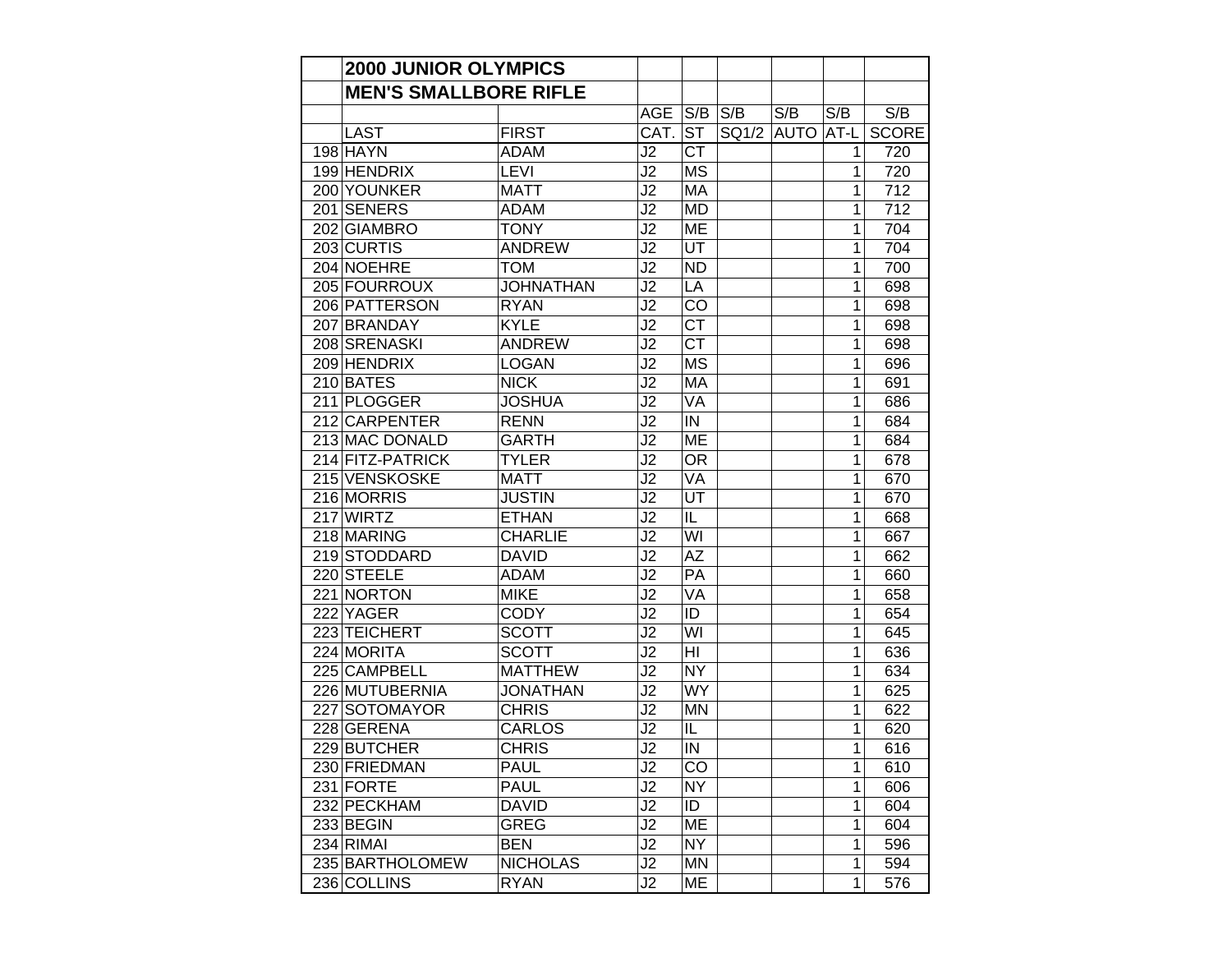| <b>2000 JUNIOR OLYMPICS</b>  |                    |            |                |                |             |      |              |
|------------------------------|--------------------|------------|----------------|----------------|-------------|------|--------------|
| <b>MEN'S SMALLBORE RIFLE</b> |                    |            |                |                |             |      |              |
|                              |                    | <b>AGE</b> | S/B            | S/B            | S/B         | S/B  | S/B          |
| <b>LAST</b>                  | <b>FIRST</b>       | CAT.       | <b>ST</b>      | SQ1/2          | <b>AUTO</b> | AT-L | <b>SCORE</b> |
| 237 DUNN                     | <b>COLIN</b>       | J2         | ΜN             |                |             | 1    | 574          |
| 238 DEWEY                    | <b>CHRIS</b>       | J2         | <b>WA</b>      |                |             | 1    | 573          |
| 239 BOKENKAMP                | <b>JOSH</b>        | J2         | ID             |                |             | 1    | 568          |
| 240 ESTEP                    | <b>DEREK</b>       | J2         | <b>WA</b>      |                |             | 1    | 562          |
| $\overline{241}$ ROMINE      | <b>BENJAMIN</b>    | J2         | AL             |                |             | 1    | 558          |
| 242 GOSHERT                  | <b>BRIAN</b>       | J2         | IN             |                |             | 1    | 548          |
| 243 NUTGRASS                 | <b>BRYAN</b>       | J2         | IL             |                |             | 1    | 546          |
| 244 NGUYEN                   | <b>TRUNG</b>       | J2         | CA             |                |             | 1    | 543          |
| 245 FORTE                    | <b>PETER</b>       | J2         | <b>NY</b>      |                |             | 1    | 538          |
| 246 HUNTER                   | H.J.               | J2         | MЕ             |                |             | 1    | 532          |
| 247 PRICE                    | <b>JUSTIN</b>      | J2         | <b>MS</b>      |                |             | 1    | 532          |
| 248 APPLE                    | <b>CHARLES</b>     | J2         | DE             |                |             | 1    | 520          |
| 249 LEDSWORTH                | <b>BRENDON</b>     | J2         | R <sub>l</sub> |                |             | 1    | 518          |
| 250 ABEL                     | <b>SPENCER</b>     | J2         | <b>OR</b>      |                |             | 1    | 496          |
| 251 POWELL                   | <b>ZACK</b>        | J2         | <b>ND</b>      |                |             | 1    | 480          |
| 252 GEARHART                 | <b>CHRIS</b>       | J2         | MD             |                |             | 1    | 476          |
| 253 GRIFFIN                  | <b>JONATHAN</b>    | J2         | МA             |                |             | 1    | 439          |
| 254 NORTHCRAFT               | <b>CODY</b>        | J2         | VA             |                |             | 1    | 422          |
| 255 STANDISH                 | <b>JOHN</b>        | J2         | <b>NY</b>      |                |             | 1    | 376          |
| 256 TASBER                   | <b>DAVE</b>        | J2         | <b>NY</b>      |                |             | 1    | 370          |
| 257 JONES                    | <b>ANDREW</b>      | J2         | R <sub>l</sub> |                |             | 1    | 370          |
| 258 DAVIS                    | <b>MATT</b>        | J2         | <b>MS</b>      |                |             | 1    | 330          |
| 259 SARRADET                 | <b>CLARENCE</b>    | J2         | LA             |                |             | 1    | 290          |
| 260 COOPER                   | <b>SEAN</b>        | J2         | AΖ             |                |             | 1    | 236          |
| 261 SARRADET                 | <b>DEREK</b>       | J2         | LA             |                |             | 1    | 132          |
| 1 HALL                       | <b>JOSEPH</b>      | J3         | FL.            | $\overline{2}$ |             | 1    | 1064         |
| 2 GEYER                      | <b>RAY</b>         | J3         | KY             |                |             | 1    | 1058         |
| 3 LEMENAGER                  | LEE                | J3         | CA             | $\overline{2}$ |             | 1    | 1056         |
| 4 ROUTH                      | <b>AARON</b>       | J3         | CO             |                |             | 1    | 1056         |
| 5DEPRIEST                    | <b>JACOB</b>       | J3         | KY             |                |             | 1    | 1040         |
| 6 BLANCHARD                  | <b>CADE</b>        | J3         | МT             |                |             | 1    | 1039         |
| 7 NICHOLAS                   | <b>JON-MICHAEL</b> | J3         | OH             |                |             | 1    | 1022         |
| 8 KERN                       | <b>BRIAN</b>       | J3         | PA             |                |             | 1    | 1000         |
| 9 HIGGINS                    | <b>ERIC</b>        | J3         | <b>MD</b>      |                |             | 1    | 992          |
| 10 IRVINE                    | <b>REESE</b>       | J3         | <b>WY</b>      |                |             | 1    | 984          |
| 11 GAUTHIER                  | <b>HARRISON</b>    | J3         | CO             |                |             | 1    | 964          |
| 12 BURILLO                   | <b>DANIEL</b>      | J3         | AZ             |                |             | 1    | 948          |
| 13 DEWITT                    | <b>KEVIN</b>       | J3         | <b>NJ</b>      |                |             | 1    | 942          |
| 14 MCNETT                    | <b>ERIC</b>        | J3         | <b>WA</b>      |                |             | 1    | 935          |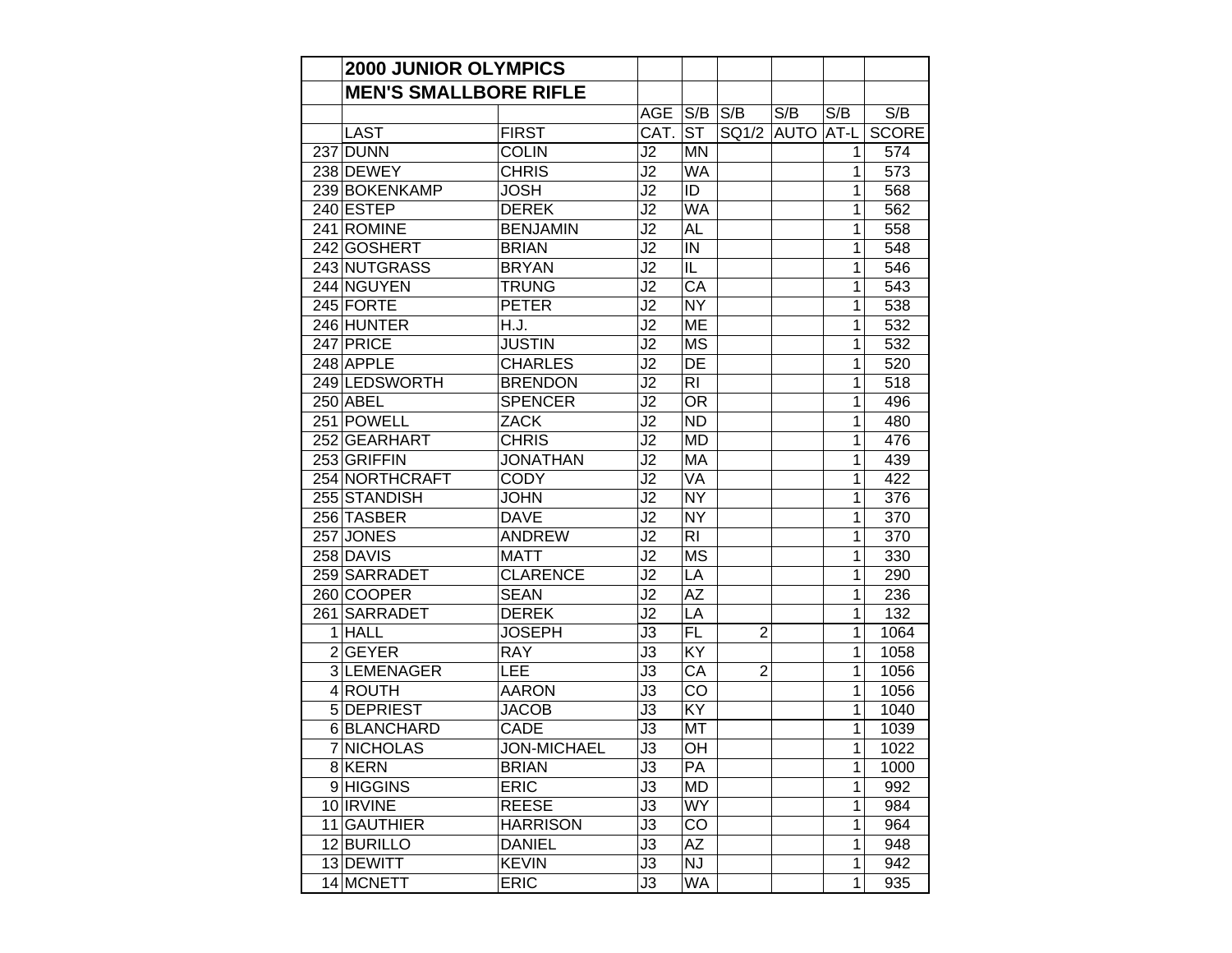| <b>2000 JUNIOR OLYMPICS</b>  |                  |      |                |       |       |       |              |
|------------------------------|------------------|------|----------------|-------|-------|-------|--------------|
| <b>MEN'S SMALLBORE RIFLE</b> |                  |      |                |       |       |       |              |
|                              |                  | AGE  | S/B            | S/B   | S/B   | S/B   | S/B          |
| <b>LAST</b>                  | <b>FIRST</b>     | CAT. | <b>ST</b>      | SQ1/2 | AUTO. | ∣AT-L | <b>SCORE</b> |
| 15 SORENSEN                  | <b>DAVID</b>     | J3   | VT             |       |       | 1     | 928          |
| 16 GALLANIS                  | <b>THOMAS</b>    | J3   | CO             |       |       | 1     | 928          |
| 17 CRABTREE                  | <b>NATHAN</b>    | J3   | <b>CT</b>      |       |       | 1     | 920          |
| 18 BARRON                    | <b>DANNY</b>     | J3   | PA             |       |       | 1     | 896          |
| 19 O'ROARK                   | <b>JAMES</b>     | J3   | VA             |       |       | 1     | 890          |
| 20 BLUNDELL                  | <b>LYLE</b>      | J3   | IL             |       |       | 1     | 882          |
| 21 HOLCOMB                   | <b>NATHANIEL</b> | J3   | MI             |       |       | 1     | 880          |
| 22 HAMILTON                  | <b>TRAVIS</b>    | J3   | PA             |       |       | 1     | 878          |
| 23 BLAHUT                    | <b>COLLIN</b>    | J3   | MN             |       |       | 1     | 874          |
| 24 VANWYLEN                  | <b>BLAKE</b>     | J3   | MI             |       |       | 1     | 858          |
| 25 ANDREWS                   | <b>JEFF</b>      | J3   | <b>WY</b>      |       |       | 1     | 844          |
| 26 PEARCE                    | <b>RYAN</b>      | J3   | OH             |       |       | 1     | 838          |
| 27 TUTTLE                    | <b>RYAN</b>      | J3   | UT             |       |       | 1     | 836          |
| 28 LANDWEHR                  | <b>JOE</b>       | J3   | WI             |       |       | 1     | 832          |
| 29 BLANCHARD                 | <b>CORD</b>      | J3   | MT             |       |       | 1     | 818          |
| 30 LUKE                      | <b>DAVID</b>     | J3   | МT             |       |       | 1     | 799          |
| 31 SWEET                     | <b>AARON</b>     | J3   | CO             |       |       | 1     | 798          |
| 32 BARNEY                    | <b>RICHARD</b>   | J3   | R <sub>l</sub> |       |       | 1     | 780          |
| 33 MARKS                     | <b>JAKE</b>      | J3   | <b>WA</b>      |       |       | 1     | 779          |
| 34 HULL                      | <b>JOSH</b>      | J3   | PA             |       |       | 1     | 770          |
| $35$ ZELL                    | <b>PAUL</b>      | J3   | VA             |       |       | 1     | 758          |
| 36 KAWECK                    | <b>JACOB</b>     | J3   | <b>WY</b>      |       |       | 1     | 754          |
| 37 PETERS                    | <b>TOM</b>       | J3   | WI             |       |       | 1     | 752          |
| 38 MITCHELL                  | <b>LUKE</b>      | J3   | MT             |       |       | 1     | 733          |
| 39 ORVIN                     | <b>JACOB</b>     | J3   | CO             |       |       | 1     | 722          |
| 40 KELLY                     | <b>JASON</b>     | J3   | МA             |       |       | 1     | 717          |
| 41 WHITHAM                   | <b>PATRICK</b>   | J3   | ID             |       |       | 1     | 714          |
| 42 GONZALES                  | <b>CLAY</b>      | J3   | <b>FL</b>      |       |       | 1     | 714          |
| 43 FOURROUX                  | <b>CHRIS</b>     | J3   | LA             |       |       | 1     | 706          |
| 44 GUILLOT                   | <b>MATIAS</b>    | J3   | CO             |       |       | 1     | 642          |
| 45 CLARY                     | <b>BRANDON</b>   | J3   | MS             |       |       | 1     | 608          |
| 46 BEARD                     | <b>RYAN</b>      | J3   | CO             |       |       | 1     | 558          |
| 47 BAYER                     | <b>JARED</b>     | J3   | PA             |       |       | 1     | 554          |
| 48 GRYCH                     | <b>JOEY</b>      | J3   | WI             |       |       | 1     | 549          |
| 49 AMIRAULT                  | <b>MATTIEU</b>   | J3   | RI             |       |       | 1     | 540          |
| 50 CATANZANO                 | <b>JOSEPH</b>    | J3   | MA             |       |       | 1     | 531          |
| 51 MATTHEWS                  | <b>KYLE</b>      | J3   | <b>NY</b>      |       |       | 1     | 530          |
| 52 TARDIF                    | <b>GREGORY</b>   | J3   | ME             |       |       | 1     | 516          |
| 53 COZENS                    | <b>JOHN</b>      | J3   | <b>WA</b>      |       |       | 1     | 504          |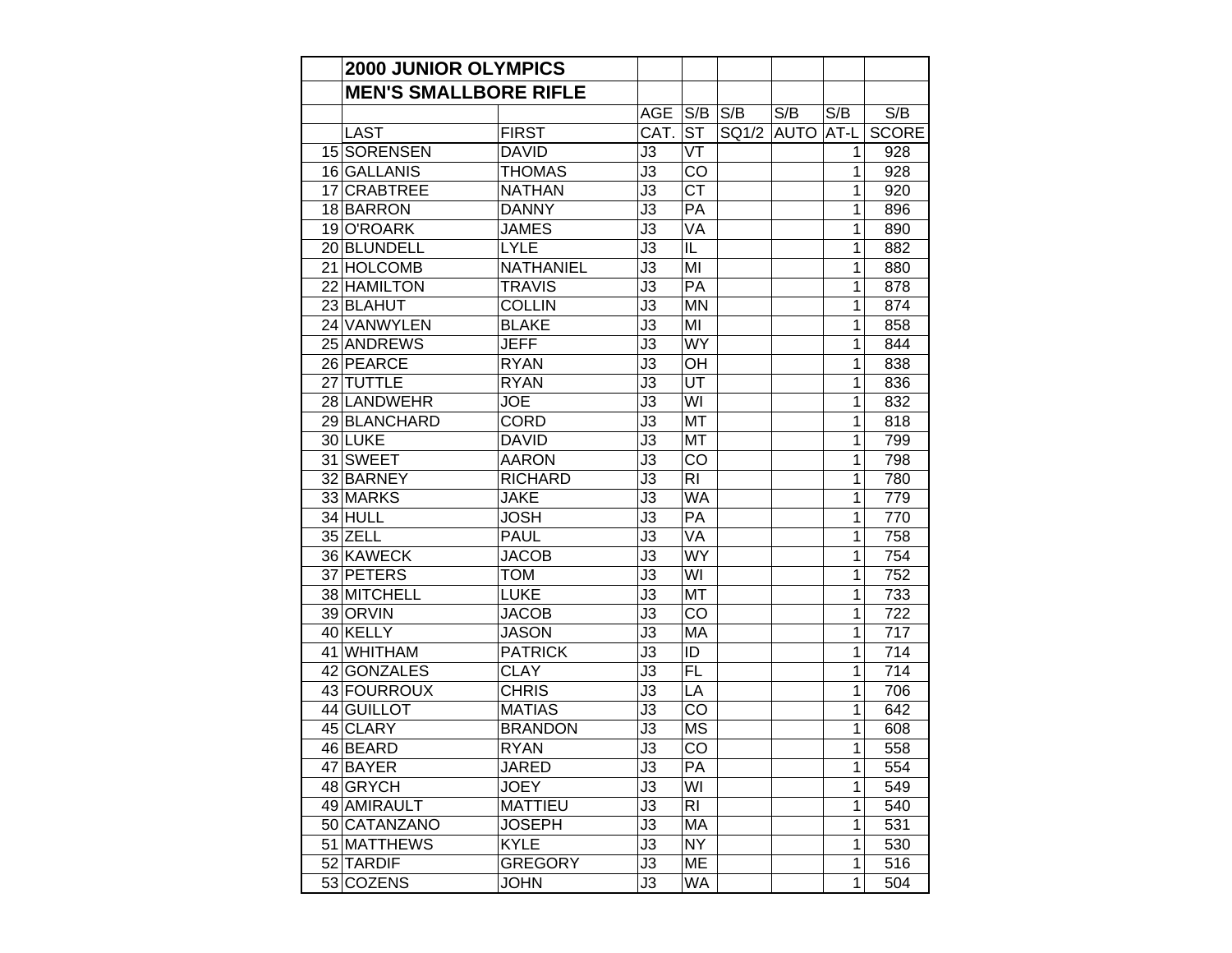| <b>2000 JUNIOR OLYMPICS</b>  |                |            |                |       |             |      |              |
|------------------------------|----------------|------------|----------------|-------|-------------|------|--------------|
| <b>MEN'S SMALLBORE RIFLE</b> |                |            |                |       |             |      |              |
|                              |                | <b>AGE</b> | S/B            | S/B   | S/B         | S/B  | S/B          |
| LAST                         | <b>FIRST</b>   | CAT.       | <b>ST</b>      | SQ1/2 | <b>AUTO</b> | AT-L | <b>SCORE</b> |
| 54 WALKER                    | JUSTIN         | JЗ         | MA             |       |             | 1    | 496          |
| 55 GIEZENTANNER              | <b>CLINT</b>   | J3         | CO             |       |             | 1    | 468          |
| 56 HARTNETT                  | JASON          | J3         | R <sub>l</sub> |       |             | 1    | 458          |
| 57 BISHOP                    | <b>KEVIN</b>   | J3         | MI             |       |             | 1    | 456          |
| 58 MORRISON                  | <b>JASON</b>   | J3         | PA             |       |             | 1    | 452          |
| 59 VALENCIA                  | <b>RICHARD</b> | J3         | ME             |       |             | 1    | 446          |
| 60 SPAULDING                 | JAMES          | J3         | ME             |       |             | 1    | 436          |
| 61 ZUPANCIC                  | PHILIP         | J3         | CO             |       |             | 1    | 432          |
| 62 STEFFLER                  | <b>DAVID</b>   | J3         | MI             |       |             | 1    | 396          |
| 63 BLASIUS                   | <b>JOHN</b>    | J3         | PA             |       |             | 1    | 380          |
| 64 COLBURN                   | <b>CURT</b>    | J3         | CO             |       |             | 1    | 372          |
| 65 SKELLY                    | ZAK            | J3         | MI             |       |             | 1    | 288          |
| 66 OLESIK                    | <b>MICHAEL</b> | J3         | <b>NY</b>      |       |             | 1    | 276          |
| 67 SCHIEDING                 | <b>MICHAEL</b> | J3         | MA             |       |             | 1    | 222          |
| 68 ADAMS                     | JAMIE          | J3         | MS             |       |             | 1    | 212          |
| 69 ADENT, IV                 | <b>ANTHONY</b> | J3         | MI             |       |             | 1    | 144          |
| 70 FLOOD                     | <b>RYAN</b>    | J3         | <b>NY</b>      |       |             | 1    | 136          |
| 71 FORSYTH                   | TRAVIS         | J3         | <b>NY</b>      |       |             | 1    | 124          |
| 72 KING                      | <b>MICHAEL</b> | J3         | <b>MS</b>      |       |             | 1    | 114          |
| 73 RUPPERT                   | <b>SCOTT</b>   | J3         | <b>NY</b>      |       |             | 1    | 94           |
| 74 YORK                      | <b>PATRICK</b> | J3         | <b>MS</b>      |       |             | 1    | 92           |
| 75 WATKINS                   | LARRY          | J3         | <b>MS</b>      |       |             | 1    | 86           |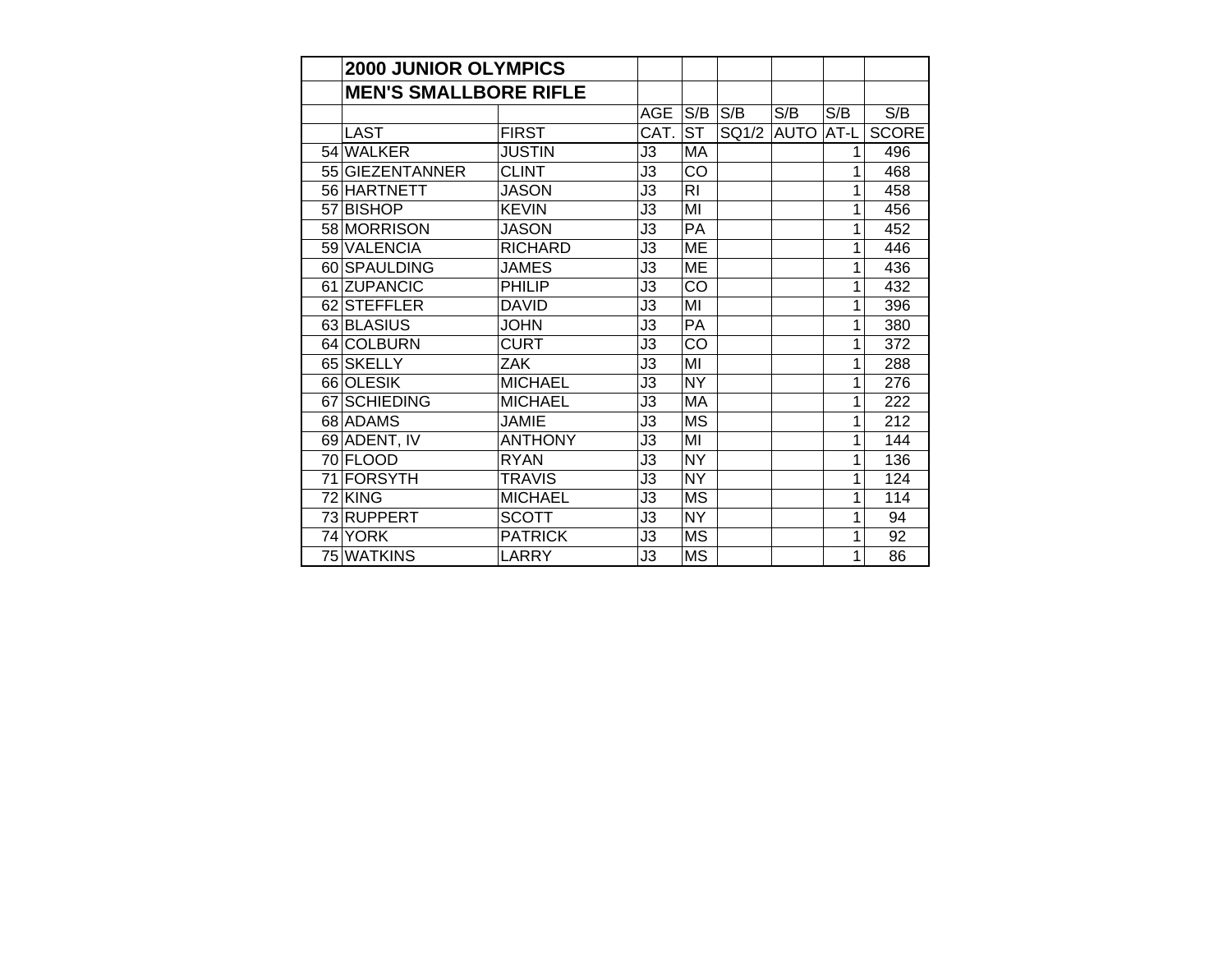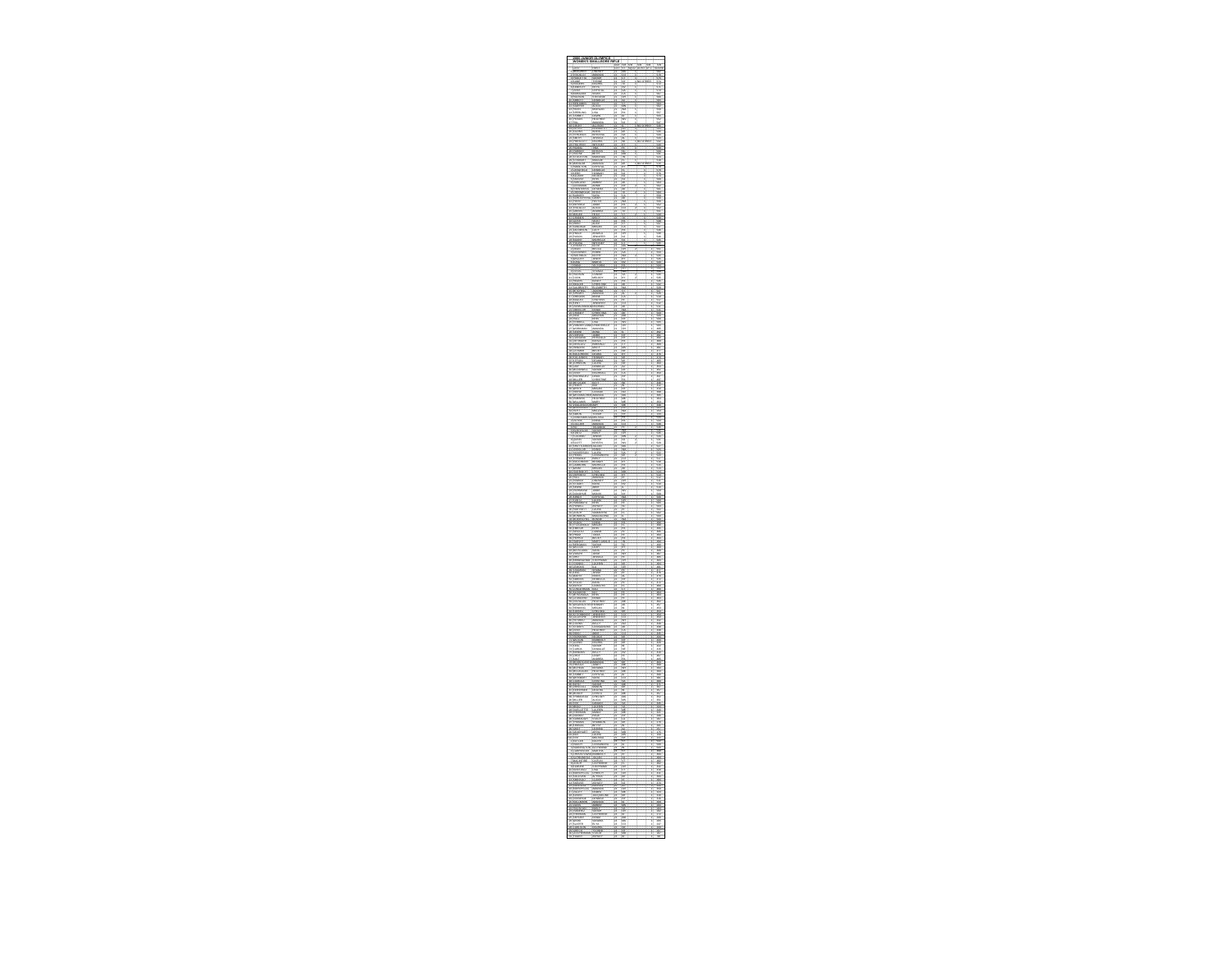| <b>2000 JUNIOR OLYMPICS</b> |                |                          |                |                 |             |     |              |  |
|-----------------------------|----------------|--------------------------|----------------|-----------------|-------------|-----|--------------|--|
| <b>MEN'S AIR RIFLE</b>      |                |                          |                |                 |             |     |              |  |
|                             |                | AGE                      | $A/R$ $A/R$    |                 | A/R         | A/R | A/R          |  |
| <b>LAST</b>                 | <b>FIRST</b>   | CAT.                     | <b>ST</b>      | SQ1/2 AUTO AT-L |             |     | <b>SCORE</b> |  |
| 1 RAWLINGS                  | <b>MATTHEW</b> | J2                       | TX             | 1               |             |     | 581          |  |
| $2$ <b>BELEW</b>            | <b>ADAM</b>    | J <sub>1</sub>           | CO             | 1               |             |     | 581          |  |
| 3 WHEELDON                  | <b>BRADLEY</b> | J <sub>1</sub>           | KY             | 1               |             |     | 578          |  |
| 4 NASH                      | <b>JAMES</b>   | J <sub>1</sub>           | GA             | 1               |             |     | 577          |  |
| 5 TANOUE                    | <b>RYAN</b>    | J2                       | HI             | 1               |             |     | 575          |  |
| 6 CULBERTSON                | <b>ALEX</b>    | J2                       | <b>OR</b>      | 1               |             |     | 575          |  |
| 7 CHARBONNEAU               | <b>PAUL</b>    | J <sub>1</sub>           | R <sub>l</sub> | 1               |             |     | 571          |  |
| 8BUSHEY                     | <b>RYAN</b>    | J2                       | VT             | 1               |             |     | 571          |  |
| 9 LOSTETTER                 | <b>JARED</b>   | $\overline{\mathsf{J2}}$ | TN             | 1               |             |     | 570          |  |
| 10 GRANT                    | <b>BILL</b>    | J <sub>1</sub>           | PA             | $\mathbf{1}$    |             |     | 570          |  |
| 11 BRADSHAW                 | <b>JOHN</b>    | J <sub>1</sub>           | <b>MD</b>      | 1               |             |     | 568          |  |
| 12 BLANCHARD                | <b>CODY</b>    | J2                       | <b>MT</b>      | 1               |             |     | 568          |  |
| 13 CZEKAJ                   | <b>BRANDON</b> | J2                       | MI             | 1               |             |     | 566          |  |
| 14 HENSIL                   | <b>ERIC</b>    | J1                       | WV             | 1               |             |     | 565          |  |
| $15$ LOOK                   | <b>TRAVIS</b>  | J <sub>1</sub>           | <b>NV</b>      | 1               |             |     | 565          |  |
| 16 MEGLICH                  | <b>GARY</b>    | J <sub>1</sub>           | OH             | 1               |             |     | 564          |  |
| 17 FITZGIBBON               | <b>JOSEPH</b>  | J <sub>1</sub>           | NY.            |                 | $1$  2ND OK |     | 564          |  |
| 18 ROBBINS                  | <b>TATE</b>    | J <sub>1</sub>           | <b>WA</b>      | 1               |             |     | 563          |  |
| 19 TORTORELLA               | <b>MARK</b>    | J <sub>1</sub>           | MA             |                 | 1 INV 2ND   |     | 562          |  |
| 20 SCHONERT                 | <b>CODY</b>    | J <sub>1</sub>           | <b>ND</b>      | 1               |             |     | 560          |  |
| 21 MILES                    | <b>JASON</b>   | J <sub>1</sub>           | AL             | 1               |             |     | 558          |  |
| 22 NUTTER                   | <b>JASON</b>   | J1                       | AK             | 1               |             |     | 558          |  |
| 23 HARRISON                 | <b>EDWARD</b>  | J <sub>1</sub>           | CA             | 1               |             |     | 558          |  |
| 24 PETERS                   | <b>JOSHUA</b>  | J2                       | VA             | 1               |             |     | 557          |  |
| 25 DUNNING                  | <b>JOHN</b>    | J <sub>1</sub>           | FL             | 1               |             |     | 557          |  |
| 26 DOBKINS                  | <b>PHILLIP</b> | J <sub>1</sub>           | <b>WY</b>      |                 | 1 INV 2ND   |     | 553          |  |
| 27 BERRIOS                  | <b>RAFAEL</b>  | J <sub>1</sub>           | IL             |                 | $1$ INV 2ND |     | 552          |  |
| 28 MILLER                   | <b>MIKE</b>    | J2                       | <b>NM</b>      |                 | 1 INV 2ND   |     | 551          |  |
| 29 HARRIS                   | <b>JACOB</b>   | J1                       | <b>CT</b>      | 1               |             |     | 550          |  |
| 30 GOFF                     | <b>BEAU</b>    | J2                       | AZ             | 1               |             |     | 548          |  |
| 31 FIDDES, III              | JOHN R.        | J2                       | <b>NJ</b>      | 1               |             |     | 547          |  |
| 32 HARRELI                  | <b>AARON</b>   | J1                       | IN             | 1               |             |     | 537          |  |
| 33 RIZZITELLO               | <b>PHILLIP</b> | J <sub>2</sub>           | SC             | 1               |             |     | 537          |  |
| 34 LAVOIE                   | <b>DANIEL</b>  | J2                       | ME             | 1               |             |     | 525          |  |
| 35 SMITH                    | <b>RYAN</b>    | J <sub>1</sub>           | OK             | 1               |             |     | 520          |  |
| 36 HUDSON                   | <b>ZACH</b>    | J <sub>2</sub>           | KS             | 1               |             |     | 513          |  |
| 37 GOLUEKE                  | <b>ERIC</b>    | J <sub>1</sub>           | WI             | 1               |             |     | 512          |  |
| 38 JOCHUM                   | <b>JARED</b>   | J <sub>1</sub>           | <b>NE</b>      | 1               |             |     | 504          |  |
| 39 POWELL                   | <b>STEVE</b>   | J <sub>1</sub>           | UT             | 1               |             |     | 501          |  |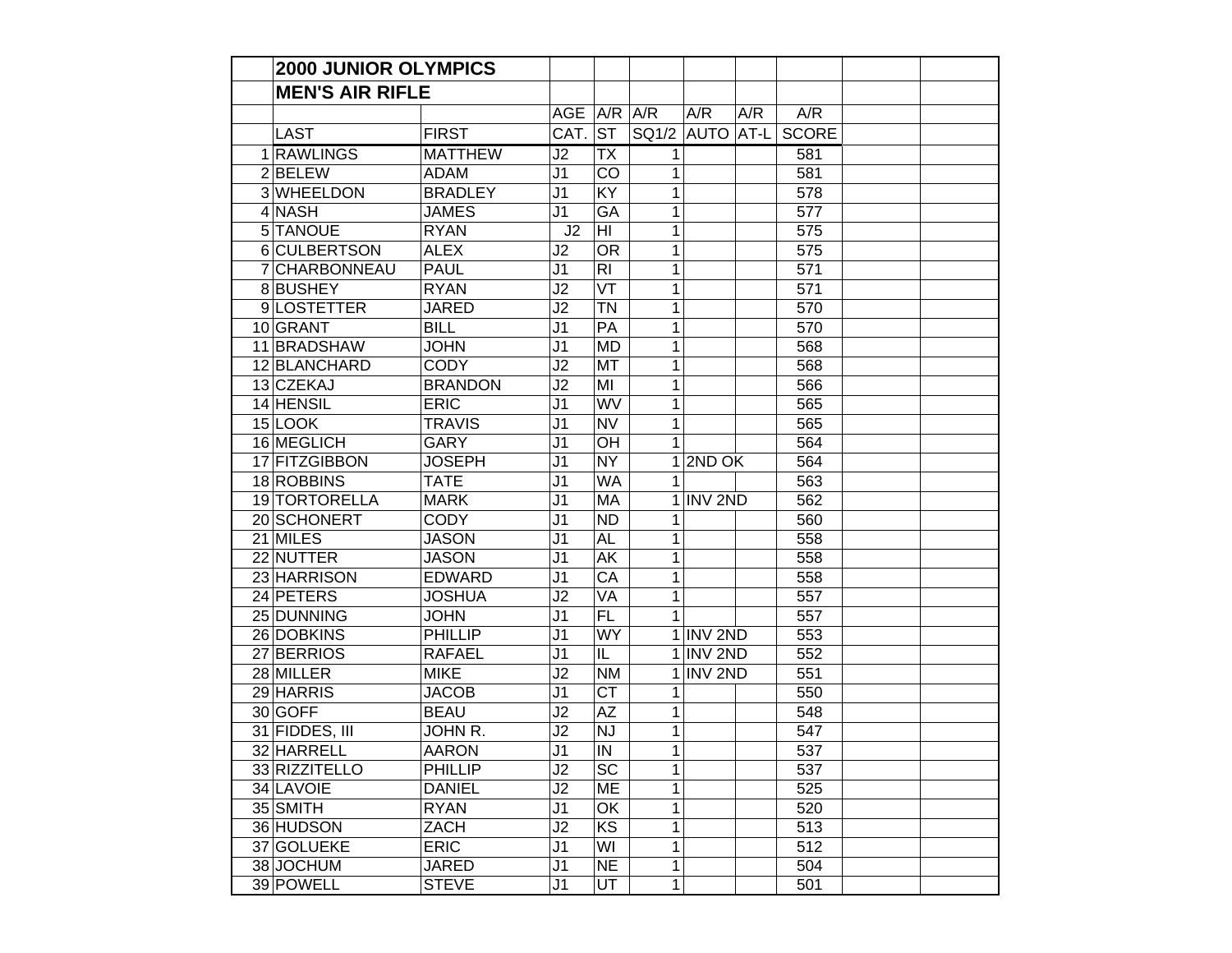| <b>2000 JUNIOR OLYMPICS</b> |                        |                          |                 |                 |              |              |              |  |
|-----------------------------|------------------------|--------------------------|-----------------|-----------------|--------------|--------------|--------------|--|
| <b>MEN'S AIR RIFLE</b>      |                        |                          |                 |                 |              |              |              |  |
|                             |                        | AGE                      | $AYR$ $AYR$     |                 | A/R          | A/R          | A/R          |  |
| <b>LAST</b>                 | <b>FIRST</b>           | CAT.                     | <b>ST</b>       | SQ1/2 AUTO AT-L |              |              | <b>SCORE</b> |  |
| 40 EGOLF                    | <b>JOSH</b>            | J2                       | IA              |                 | 1 NO OTHER   |              | 496          |  |
| 1 EMMONS                    | <b>MATTHEW</b>         | J1                       | AK              |                 | 1            |              | 590          |  |
| 2 PHILLIPS                  | <b>ROBERT AARON J2</b> |                          | GA              | $\overline{2}$  | 1            |              | 572          |  |
| 3BEYERLE                    | <b>MIKE</b>            | J <sub>1</sub>           | PA              |                 | 1            |              | 572          |  |
| 4 NELSON                    | LARRY                  | J1                       | <b>SD</b>       |                 | 1            |              | 572          |  |
| 5 SHUB                      | <b>MAXIM</b>           | J1                       | <b>NJ</b>       |                 | $\mathbf{1}$ |              | 571          |  |
| 6 KAUBER                    | <b>JAMES</b>           | J <sub>1</sub>           | <b>MD</b>       |                 | 1            |              | 571          |  |
| 7 COWAN                     | <b>BRANDON</b>         | J1                       | KY              | $\overline{2}$  | $\mathbf 1$  |              | 570          |  |
| 8 LENEVE                    | <b>DUSTIN</b>          | J2                       | <b>MT</b>       | $\overline{2}$  | $\mathbf{1}$ |              | 568          |  |
| 9 CREWS                     | FREDERICK D.           | J2                       | GA              |                 | $\mathbf 1$  |              | 568          |  |
| 10 SURBER                   | <b>ERIC</b>            | J2                       | KY              |                 | 1            |              | 568          |  |
| 11 FRITZ                    | <b>KODY</b>            | J2                       | ТX              | $\overline{2}$  | $\mathbf{1}$ |              | 566          |  |
| 12 FOSTER                   | <b>DOUG</b>            | J2                       | GA              |                 | 1            |              | 563          |  |
| 13 WEIL                     | M. ERIC                | J2                       | <b>OR</b>       | 2               | 1            |              | 562          |  |
| 14 BURKE                    | <b>ALEXANDER</b>       | J2                       | VT              | $\overline{2}$  | 1            |              | 561          |  |
| 15 DEPRIEST                 | <b>JACOB</b>           | J3                       | KY              |                 | 1            |              | 561          |  |
| 16 GEYER                    | <b>RAY</b>             | J3                       | KY              |                 | 1            |              | 561          |  |
| 17 KEMPLEY                  | <b>TARL</b>            | J2                       | <b>NV</b>       | $\overline{2}$  | 1            |              | 558          |  |
| 18 SPARKS                   | <b>JUSTIN</b>          | J2                       | PA              |                 | 1            |              | 557          |  |
| 19 SHADER                   | <b>AARON</b>           | J2                       | KY              |                 | 1            |              | 556          |  |
| 20 BLANCHARD                | <b>CHRIS</b>           | J2                       | <b>MT</b>       |                 | 1            |              | 556          |  |
| 21 BRACE                    | <b>GLEN</b>            | J2                       | CO              |                 | 1            |              | 555          |  |
| 22 GEURTS                   | <b>LEVI</b>            | $\overline{\mathsf{J3}}$ | <b>ND</b>       |                 | 1            |              | 538          |  |
| $23$ HALL                   | <b>JOSEPH</b>          | J3                       | <b>FL</b>       |                 | $\mathbf{1}$ |              | 537          |  |
| 24 BUTLER                   | J. WILLIAM             | J3                       | VT              |                 | 1            |              | 535          |  |
| 25 KERN                     | <b>BRIAN</b>           | J3                       | PA              |                 | 1            |              | 525          |  |
| 26 ROUTH                    | <b>AARON</b>           | J3                       | $\overline{CO}$ |                 | 1            |              | 524          |  |
| 1 RITENOUR                  | <b>MATTHEW</b>         | J1                       | KY              |                 |              | 1            | 569          |  |
| 2 POWELL                    | <b>STEVE</b>           | J1                       | WV              |                 |              | $\mathbf{1}$ | 567          |  |
| 3 SCHLUND                   | <b>KRISTOPHER</b>      | J1                       | VT              |                 |              | 1            | 567          |  |
| 4 SAWYER                    | <b>RICHARD</b>         | J1                       | CO              | 2               |              | 1            | 564          |  |
| $5$ RIEGER                  | <b>ERIK</b>            | J1                       | PA              | $\mathcal{D}$   |              | $\mathbf{1}$ | 563          |  |
| 6SEIFERT                    | <b>JAMES</b>           | J1                       | GA              |                 |              | 1            | 563          |  |
| 7 HAHN                      | <b>ERIK</b>            | J1                       | <b>KY</b>       |                 |              | 1            | 557          |  |
| 8 RENGGLI                   | <b>PETER</b>           | J1                       | <b>OR</b>       |                 |              | 1            | 557          |  |
| 9 MANSFIELD                 | <b>TODD</b>            | J1                       | VT              |                 |              | 1            | 557          |  |
| 10 LONGWELL                 | <b>GARY</b>            | J1                       | WV              | $\overline{2}$  |              | 1            | 556          |  |
| 11 SCOTT                    | A. J.                  | J1                       | WV              |                 |              | 1            | 555          |  |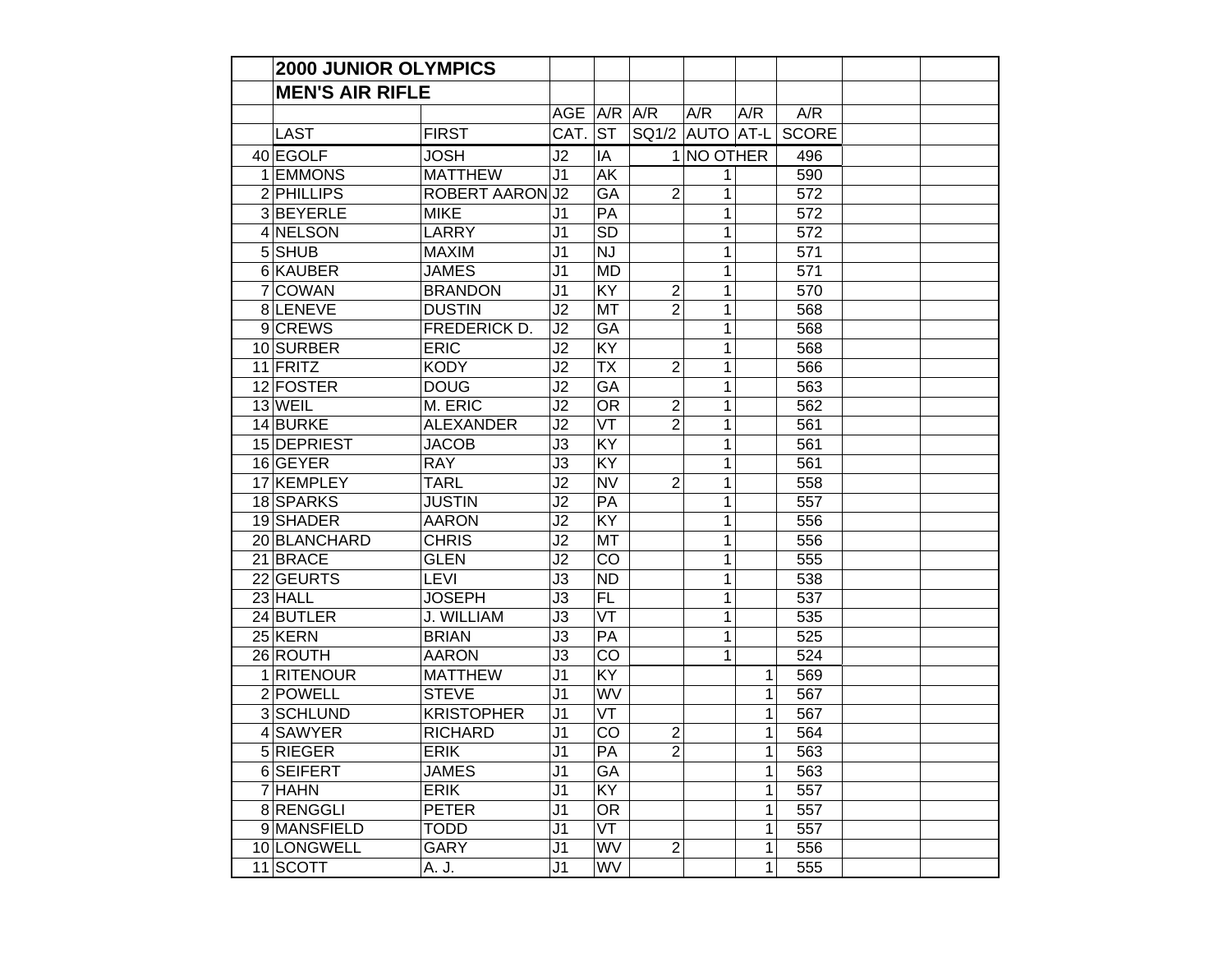| <b>2000 JUNIOR OLYMPICS</b> |                  |                |             |                 |     |              |              |  |
|-----------------------------|------------------|----------------|-------------|-----------------|-----|--------------|--------------|--|
| <b>MEN'S AIR RIFLE</b>      |                  |                |             |                 |     |              |              |  |
|                             |                  | AGE            | $A/R$ $A/R$ |                 | A/R | A/R          | A/R          |  |
| <b>LAST</b>                 | <b>FIRST</b>     | CAT.           | <b>ST</b>   | SQ1/2 AUTO AT-L |     |              | <b>SCORE</b> |  |
| 12 TOLSON                   | <b>WILLIAM</b>   | J <sub>1</sub> | <b>MD</b>   |                 |     | 1            | 555          |  |
| 13 LETOURNEAU               | <b>BRIAN</b>     | J <sub>1</sub> | VT          |                 |     | 1            | 555          |  |
| 14 SMITH                    | <b>NATHAN</b>    | J <sub>1</sub> | <b>WY</b>   | $\overline{2}$  |     | 1            | 553          |  |
| 15 LESTER                   | <b>ERIC</b>      | J <sub>1</sub> | <b>AL</b>   | $\overline{2}$  |     | $\mathbf{1}$ | 553          |  |
| 16 PURDY                    | <b>ROBERT</b>    | J <sub>1</sub> | ТX          |                 |     | 1            | 553          |  |
| 17 DEBRUHL                  | <b>BRIAN</b>     | J <sub>1</sub> | CO          |                 |     | $\mathbf{1}$ | 551          |  |
| 18 SIMON                    | <b>KEVIN</b>     | J <sub>1</sub> | <b>CT</b>   |                 |     | 1            | 550          |  |
| 19 WILSON                   | <b>BRETT</b>     | J1             | <b>OR</b>   |                 |     | 1            | 549          |  |
| 20 GODBEE                   | <b>BYRON</b>     | J <sub>1</sub> | AL          |                 |     | 1            | 548          |  |
| 21 TONG                     | <b>KENNETH</b>   | J <sub>1</sub> | HI          | $\overline{c}$  |     | 1            | 547          |  |
| $22$ COST                   | <b>ALEX</b>      | J1             | AΖ          | $\overline{2}$  |     | 1            | 547          |  |
| 23 CHABOT                   | <b>JOSH</b>      | J <sub>1</sub> | GA          |                 |     | 1            | 547          |  |
| 24 KRUKOSKI                 | <b>ROBERT</b>    | J1             | <b>KY</b>   |                 |     | 1            | 546          |  |
| 25 JOHNSTON                 | <b>KYLE</b>      | J <sub>1</sub> | <b>MD</b>   |                 |     | 1            | 545          |  |
| 26 RAMSEY                   | <b>JAMES</b>     | J <sub>1</sub> | KY          |                 |     | 1            | 544          |  |
| 27 TOKACH                   | <b>BROCK</b>     | J <sub>1</sub> | <b>ND</b>   | $\overline{2}$  |     | 1            | 543          |  |
| 28 LABONTE                  | <b>MATTHEW</b>   | J <sub>1</sub> | <b>CT</b>   |                 |     | 1            | 543          |  |
| 29 GURNSEY                  | <b>BRENT</b>     | J <sub>1</sub> | <b>WY</b>   |                 |     | 1            | 542          |  |
| 30 HANES                    | <b>MICHAEL</b>   | J <sub>1</sub> | PA          |                 |     | 1            | 542          |  |
| 31 PRAZINKO                 | <b>ERIC</b>      | J <sub>1</sub> | <b>AL</b>   |                 |     | 1            | 542          |  |
| 32 POFFENBERGER             | <b>CASEY</b>     | J <sub>1</sub> | <b>MD</b>   |                 |     | 1            | 541          |  |
| 33 FRANKLIN                 | <b>JEREMY</b>    | J <sub>1</sub> | AL          |                 |     | 1            | 541          |  |
| 34 HARROD                   | <b>JEREMY</b>    | J <sub>1</sub> | AK          |                 |     | 1            | 540          |  |
| 35 GALBRAITH                | <b>ANDREW</b>    | J <sub>1</sub> | <b>WA</b>   |                 |     | 1            | 540          |  |
| 36 BROWNYER                 | <b>RYAN</b>      | J1             | <b>WA</b>   |                 |     | 1            | 539          |  |
| 37 OGILVIE                  | SAM              | J <sub>1</sub> | <b>AL</b>   |                 |     | 1            | 539          |  |
| 38 YOUNG                    | <b>JEREMY</b>    | J1             | HI          |                 |     | 1            | 538          |  |
| 39 FERRIS                   | <b>BEN</b>       | J1             | <b>NY</b>   |                 |     | 1            | 538          |  |
| 40 PAQUETTE                 | <b>SEBASTIAN</b> | J1             | <b>CT</b>   |                 |     | 1            | 538          |  |
| 41 MILANO                   | JOE              | J1             | OН          |                 |     | 1            | 536          |  |
| 42 KNOEBEL                  | <b>IAN</b>       | J <sub>1</sub> | AL          |                 |     | 1            | 535          |  |
| 43 DAUTEL                   | <b>CHRIS</b>     | J1             | <b>CT</b>   |                 |     | 1            | 534          |  |
| 44 BAUGH                    | <b>RODNEY</b>    | J <sub>1</sub> | KY.         |                 |     | 1            | 533          |  |
| 45 SMITH                    | <b>NICHOLAS</b>  | J1             | <b>WA</b>   |                 |     | 1            | 533          |  |
| 46 GRAY                     | <b>ERIC</b>      | J <sub>1</sub> | PA          |                 |     | 1            | 533          |  |
| 47 SCHNELL                  | <b>JASON</b>     | J1             | MD          |                 |     | 1            | 532          |  |
| 48 MITCHELL                 | <b>JOSEPH</b>    | J1             | PA          |                 |     | 1            | 532          |  |
| 49 GENTEMANN                | <b>PAUL</b>      | J <sub>1</sub> | AΚ          |                 |     | 1            | 531          |  |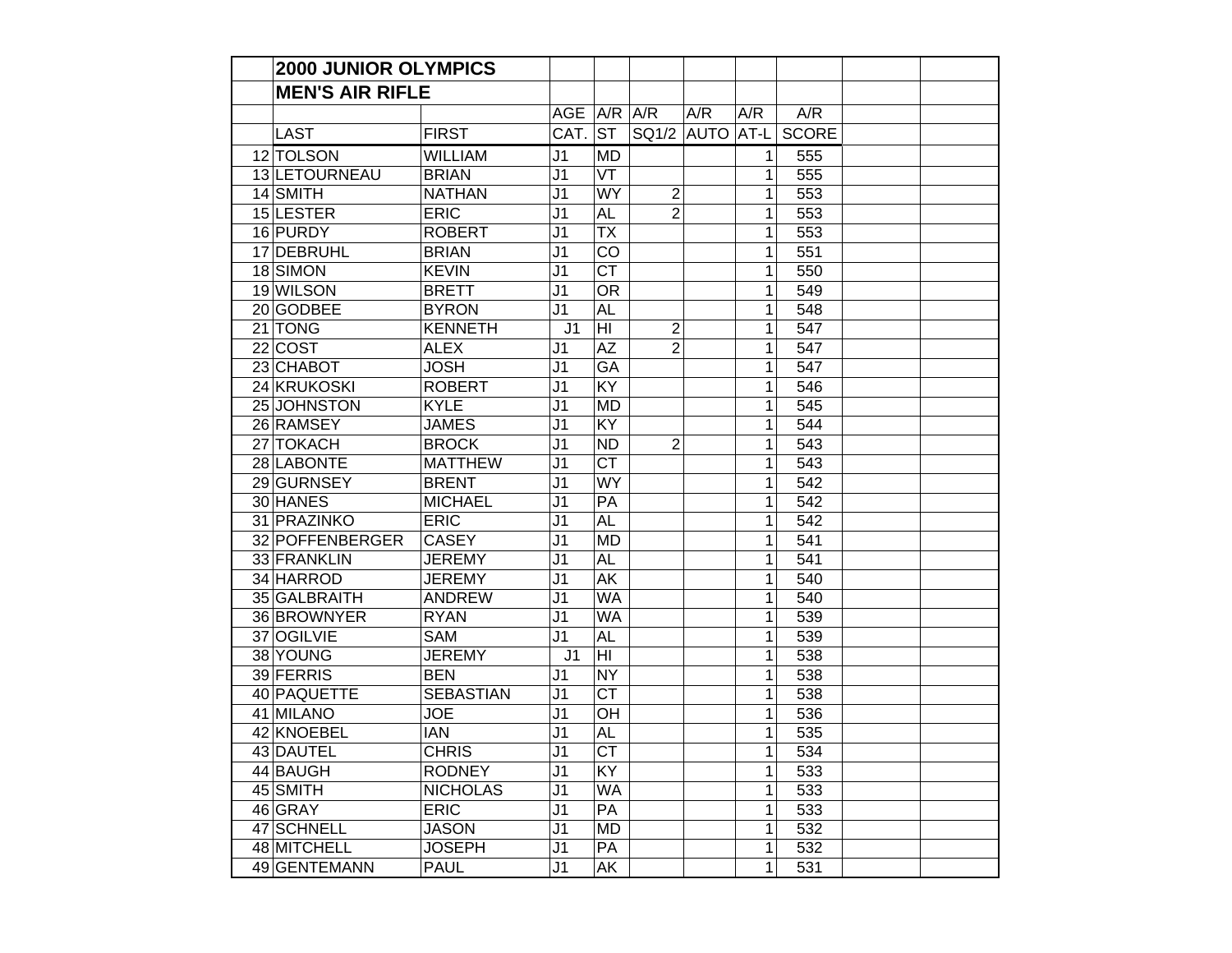| 2000 JUNIOR OLYMPICS   |                    |                |             |                 |     |              |              |  |
|------------------------|--------------------|----------------|-------------|-----------------|-----|--------------|--------------|--|
| <b>MEN'S AIR RIFLE</b> |                    |                |             |                 |     |              |              |  |
|                        |                    | AGE            | $AYR$ $AYR$ |                 | A/R | A/R          | A/R          |  |
| <b>LAST</b>            | <b>FIRST</b>       | CAT.           | <b>ST</b>   | SQ1/2 AUTO AT-L |     |              | <b>SCORE</b> |  |
| 50 STRACENER           | <b>SHAUN</b>       | J <sub>1</sub> | <b>AL</b>   |                 |     | $\mathbf{1}$ | 531          |  |
| 51 PARSONS             | <b>MICHAEL</b>     | J <sub>1</sub> | KY          |                 |     | 1            | 529          |  |
| 52 JOHNSON             | <b>DYLAN</b>       | J1             | KY          |                 |     | 1            | 527          |  |
| 53 JOLY                | <b>MICHAEL</b>     | J <sub>1</sub> | <b>CT</b>   |                 |     | 1            | 527          |  |
| 54 GORUM               | <b>ALTON</b>       | J <sub>1</sub> | <b>AL</b>   |                 |     | 1            | 527          |  |
| 55 SATO                | <b>MATTHEW</b>     | J <sub>1</sub> | HI          |                 |     | 1            | 526          |  |
| 56 RICHTER             | <b>JOSHUA</b>      | J <sub>1</sub> | <b>AL</b>   |                 |     | 1            | 524          |  |
| 57 SCHMER              | <b>ANDREW</b>      | J <sub>1</sub> | <b>NY</b>   |                 |     | $\mathbf{1}$ | 521          |  |
| 58 CASE                | <b>RICHARD</b>     | J1             | <b>AL</b>   |                 |     | $\mathbf{1}$ | 521          |  |
| 59 STRANEY             | <b>JOHN</b>        | J1             | KY          |                 |     | 1            | 519          |  |
| 60 SEMLER              | <b>AARON</b>       | J1             | <b>MD</b>   |                 |     | $\mathbf{1}$ | 519          |  |
| 61 CLAUSE              | <b>RYAN</b>        | J <sub>1</sub> | <b>NY</b>   |                 |     | $\mathbf{1}$ | 518          |  |
| 62 HOLZ                | <b>MATT</b>        | J1             | AK          |                 |     | 1            | 518          |  |
| 63 HAMPP               | <b>ADAM</b>        | J <sub>1</sub> | <b>CT</b>   |                 |     | 1            | 518          |  |
| 64 MADDEN              | <b>KENNETH</b>     | J <sub>1</sub> | <b>AL</b>   |                 |     | 1            | 518          |  |
| 65 BASA                | <b>MARK JOHN</b>   | J <sub>1</sub> | IL          |                 |     | 1            | 515          |  |
| 66 BUTTLER             | <b>JOHN (TREY)</b> | J <sub>1</sub> | <b>WA</b>   |                 |     | 1            | 513          |  |
| 67 RICKEL              | <b>AARON</b>       | J <sub>1</sub> | <b>NM</b>   |                 |     | 1            | 513          |  |
| 68 KARNAZE             | <b>NICK</b>        | J <sub>1</sub> | <b>NM</b>   |                 |     | 1            | 510          |  |
| 69 MORGAN              | <b>JUSTIN</b>      | J <sub>1</sub> | <b>MD</b>   |                 |     | 1            | 509          |  |
| 70 VESSELY             | <b>MIKE</b>        | J <sub>1</sub> | CO          |                 |     | 1            | 509          |  |
| 71 SHAFFER             | <b>MARK</b>        | J <sub>1</sub> | CA          | $\overline{2}$  |     | 1            | 508          |  |
| 72 ROHRER              | <b>JUSTIN</b>      | J <sub>1</sub> | <b>NY</b>   |                 |     | 1            | 508          |  |
| 73 BROOKS              | <b>MICHAEL</b>     | J <sub>1</sub> | <b>NY</b>   |                 |     | 1            | 507          |  |
| 74 DEL PONTE           | <b>THOMAS</b>      | J1             | AL          |                 |     | 1            | 506          |  |
| 75 WILDE               | <b>BENJAMIN</b>    | J <sub>1</sub> | FL          |                 |     | 1            | 501          |  |
| 76 STRODE              | <b>MANUEL</b>      | J1             | KY          |                 |     | 1            | 500          |  |
| 77 JACKSON             | <b>BRYAN</b>       | J <sub>1</sub> | WA          |                 |     | 1            | 500          |  |
| 78 GORS                | <b>ROBERT</b>      | J <sub>1</sub> | PA          |                 |     | 1            | 500          |  |
| 79 DEMASI              | <b>ANDREW</b>      | J1             | VT          |                 |     | 1            | 500          |  |
| 80 SMITH               | <b>RYAN</b>        | J <sub>1</sub> | KY          |                 |     | 1            | 499          |  |
| 81 COULTER             | <b>MIKE</b>        | J1             | AK          |                 |     | 1            | 499          |  |
| 82 ATWOOD              | <b>RYAN</b>        | J <sub>1</sub> | KY          |                 |     | 1            | 499          |  |
| 83 LINGAD              | <b>MARK</b>        | J1             | IL.         |                 |     | 1            | 499          |  |
| 84 DUTKOWSKI           | <b>JAMES</b>       | J1             | <b>KY</b>   |                 |     | 1            | 497          |  |
| 85 AGUINAGA            | <b>PHILLIP</b>     | J1             | IN          | $\overline{2}$  |     | 1            | 496          |  |
| 86 LUM                 | <b>WILLIAM</b>     | J1             | HI          |                 |     | 1            | 495          |  |
| 87 RUIZ                | <b>JASON</b>       | J <sub>1</sub> | <b>NY</b>   |                 |     | 1            | 495          |  |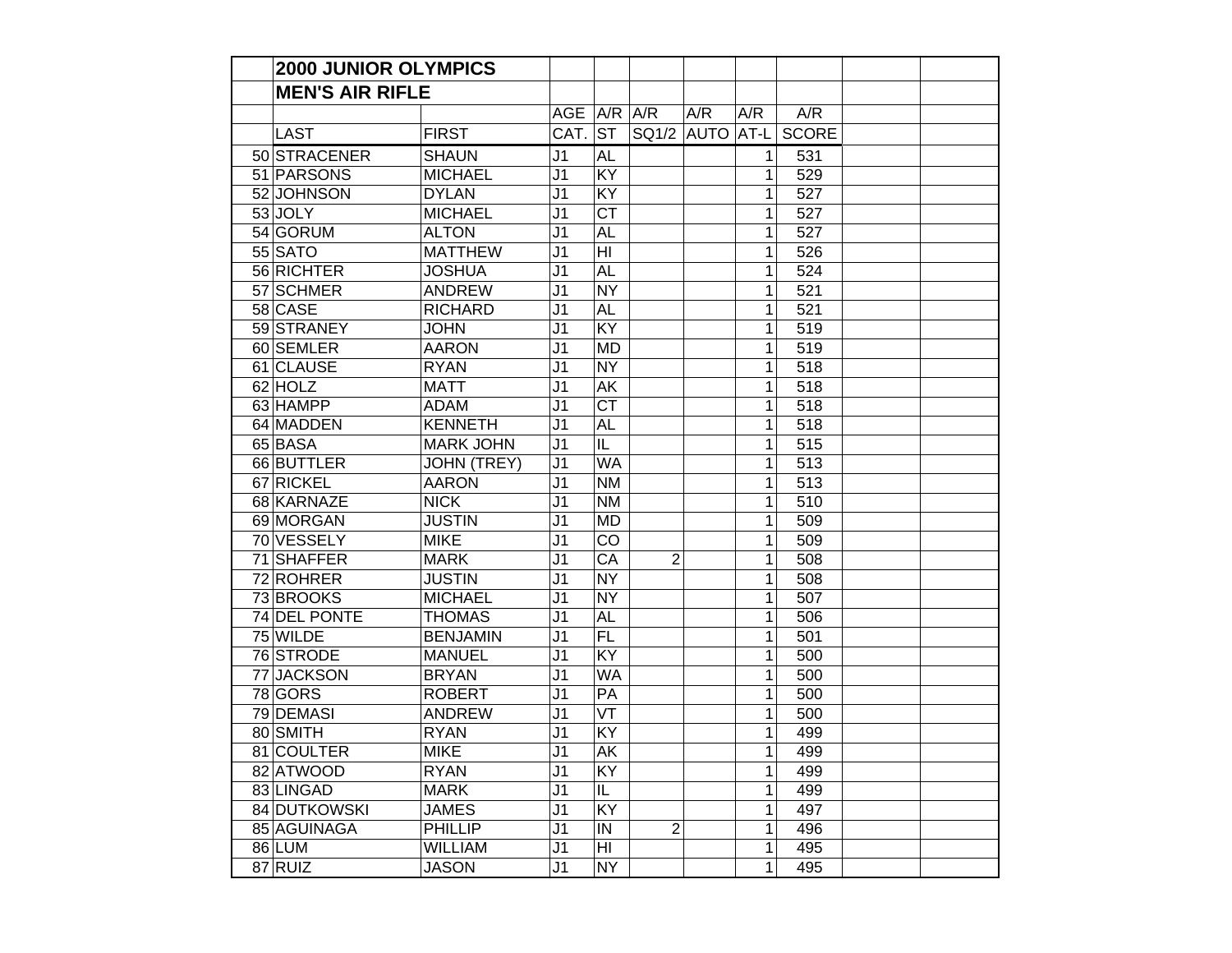| <b>2000 JUNIOR OLYMPICS</b> |                    |                |                 |                 |              |              |  |
|-----------------------------|--------------------|----------------|-----------------|-----------------|--------------|--------------|--|
| <b>MEN'S AIR RIFLE</b>      |                    |                |                 |                 |              |              |  |
|                             |                    | AGE            | $A/R$ $A/R$     | A/R             | A/R          | A/R          |  |
| <b>LAST</b>                 | <b>FIRST</b>       | CAT.           | <b>ST</b>       | SQ1/2 AUTO AT-L |              | <b>SCORE</b> |  |
| 88 SCHMIDT                  | J.D.               | J1             | MT              |                 | 1            | 494          |  |
| 89 POWELL                   | <b>CHRISTOPHER</b> | J <sub>1</sub> | UT              |                 | 1            | 494          |  |
| 90 SCHILLI                  | <b>KARL</b>        | J1             | IL              |                 | 1            | 493          |  |
| 91 BAGARELLA                | <b>NICHOLAS</b>    | J <sub>1</sub> | <b>WA</b>       |                 | 1            | 492          |  |
| 92 MCCHESNEY                | <b>BRETT</b>       | J <sub>1</sub> | <b>NE</b>       |                 | 1            | 492          |  |
| 93 FLANERY                  | <b>MICHAEL</b>     | J <sub>1</sub> | <b>SD</b>       |                 | 1            | 491          |  |
| 94 MARTY                    | <b>GORDON</b>      | J <sub>1</sub> | MT              |                 | 1            | 489          |  |
| 95 CLARK                    | <b>CHESTER</b>     | J <sub>1</sub> | <b>SD</b>       |                 | $\mathbf{1}$ | 489          |  |
| 96 KEENAN                   | <b>LUCAS</b>       | J1             | <b>NM</b>       |                 | 1            | 489          |  |
| 97 HAMEL                    | <b>BRYAN</b>       | J <sub>1</sub> | MA              |                 | 1            | 488          |  |
| 98 PRESLEY                  | <b>NICK</b>        | J <sub>1</sub> | KY              |                 | 1            | 487          |  |
| 99 HALBERSTADT              | <b>ANTHONY</b>     | J <sub>1</sub> | IN              |                 | 1            | 486          |  |
| 100 TONESHIGE               | <b>SEAN</b>        | J <sub>1</sub> | H <sub>II</sub> |                 | 1            | 482          |  |
| 101 BAKER                   | <b>ADAM</b>        | J <sub>1</sub> | OK              |                 | 1            | 482          |  |
| 102 BLEDSOE                 | <b>WILLIAM</b>     | J1             | KY              |                 | 1            | 481          |  |
| 103 NARDONE                 | CARLO              | J <sub>1</sub> | <b>NY</b>       |                 | 1            | 481          |  |
| 104 ERHART                  | <b>MICHAEL</b>     | J <sub>1</sub> | <b>SD</b>       |                 | 1            | 478          |  |
| 105 FISHER                  | <b>JAMES</b>       | J <sub>1</sub> | HI              |                 | 1            | 473          |  |
| 106 AGNEW                   | <b>JOHN</b>        | J <sub>1</sub> | <b>AL</b>       |                 | 1            | 473          |  |
| 107 KOPECKY                 | <b>KERRY</b>       | J <sub>1</sub> | <b>NE</b>       |                 | $\mathbf{1}$ | 473          |  |
| 108 PIRES                   | <b>BRANDON</b>     | J1             | HI              |                 | 1            | 472          |  |
| 109 BOYETT                  | <b>DENNIS</b>      | J <sub>1</sub> | <b>AL</b>       |                 | 1            | 472          |  |
| $110$ BERI                  | <b>JUSTIN</b>      | J <sub>1</sub> | <b>WY</b>       |                 | 1            | 469          |  |
| 111 BISSELL                 | <b>JAMES</b>       | J <sub>1</sub> | <b>OR</b>       |                 | 1            | 467          |  |
| 112 PERKINS                 | <b>FRANKLIN</b>    | J1             | <b>NM</b>       |                 | 1            | 465          |  |
| $113$ BELL                  | <b>BRENDAN</b>     | J <sub>1</sub> | <b>NY</b>       |                 | 1            | 464          |  |
| $114$ ELLIS                 | <b>JOSHUA</b>      | J1             | <b>ME</b>       |                 | 1            | 461          |  |
| 115 DOHRING                 | AARON              | J <sub>1</sub> | IN              |                 | 1            | 456          |  |
| 116 HAMBERG                 | <b>JEFFREY</b>     | J <sub>1</sub> | IN              |                 | 1            | 455          |  |
| 117 BRADTKE                 | <b>JOSHUA</b>      | J <sub>1</sub> | <b>NY</b>       |                 | 1            | 455          |  |
| 118 DAHME                   | <b>STEVE</b>       | J <sub>1</sub> | <b>SD</b>       |                 | 1            | 455          |  |
| 119 NAGLE                   | <b>KENNETH</b>     | J1             | <b>NY</b>       |                 | $\mathbf{1}$ | 451          |  |
| 120 SUBIDO                  | <b>MICHAEL</b>     | J1             | HI              |                 | 1            | 450          |  |
| $121$ COLE                  | <b>DWUANE</b>      | J1             | <b>NC</b>       |                 | 1            | 450          |  |
| 122 TRANEL                  | <b>MICAH</b>       | J1             | MT              |                 | 1            | 445          |  |
| 123 CHRISTNER               | <b>MATTHEW</b>     | J1             | WV              |                 | 1            | 443          |  |
| 124 BAUER                   | <b>NICK</b>        | J1             | <b>NM</b>       |                 | $\mathbf 1$  | 443          |  |
| 125 QUITMEYER               | <b>CASEY</b>       | J1             | <b>WY</b>       |                 | 1            | 442          |  |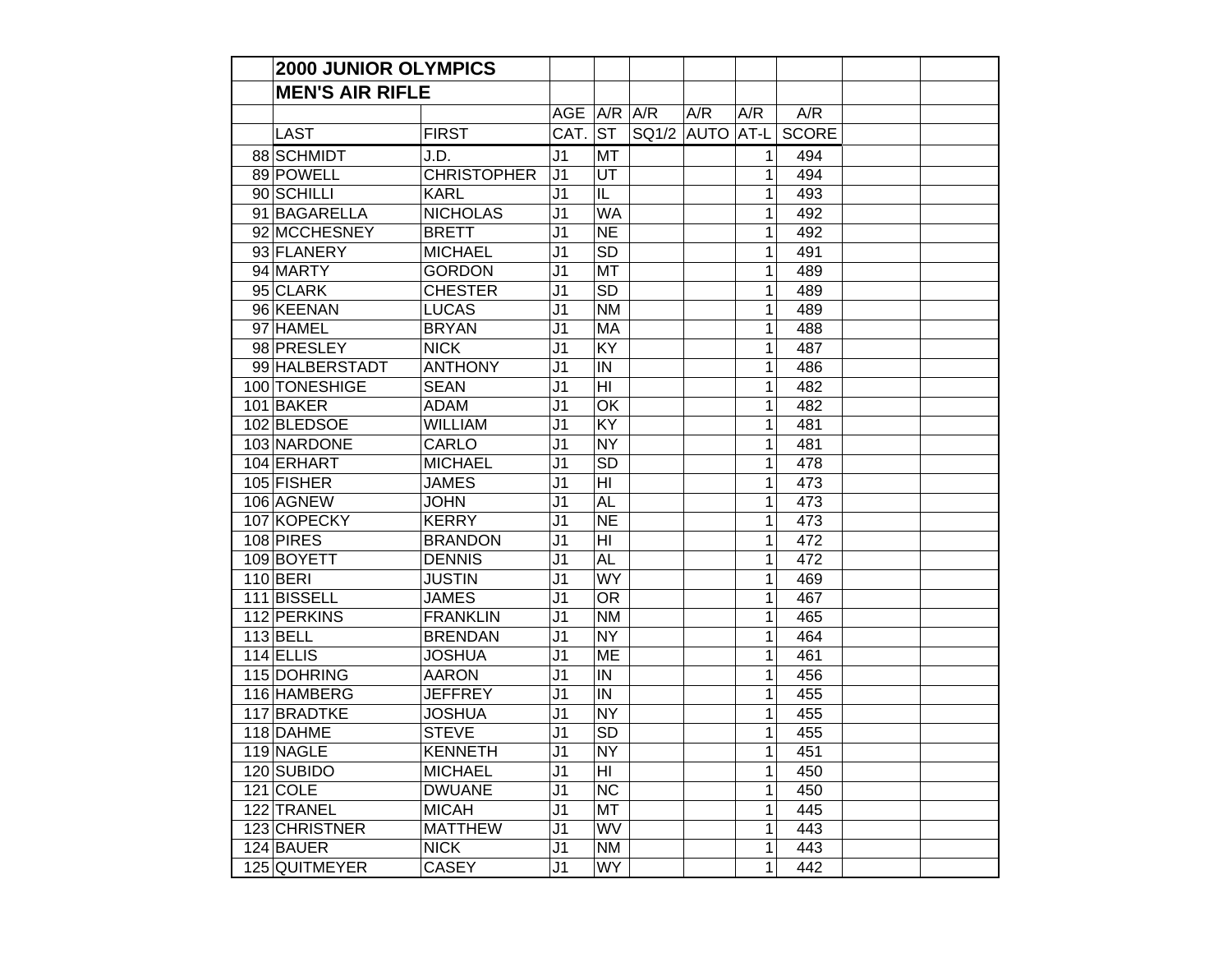| 2000 JUNIOR OLYMPICS    |                |                |             |                 |     |              |              |                   |  |
|-------------------------|----------------|----------------|-------------|-----------------|-----|--------------|--------------|-------------------|--|
| <b>MEN'S AIR RIFLE</b>  |                |                |             |                 |     |              |              |                   |  |
|                         |                | AGE            | $A/R$ $A/R$ |                 | A/R | A/R          | A/R          |                   |  |
| <b>LAST</b>             | <b>FIRST</b>   | CAT.           | <b>ST</b>   | SQ1/2 AUTO AT-L |     |              | <b>SCORE</b> |                   |  |
| 126 ROSS                | <b>DELBERT</b> | J <sub>1</sub> | <b>NC</b>   |                 |     | 1            | 441          |                   |  |
| 127 LINGERFELT          | <b>ANDREW</b>  | J <sub>1</sub> | <b>NM</b>   |                 |     | 1            | 437          |                   |  |
| 128 KNUTSON             | <b>BRIAN</b>   | J <sub>1</sub> | MN          |                 |     | 1            | 434          |                   |  |
| 129 LIDSTROM            | <b>KARL</b>    | J <sub>1</sub> | МT          |                 |     | 1            | 427          |                   |  |
| 130 WARNOCK             | <b>ADAM</b>    | J <sub>1</sub> | UT          |                 |     | $\mathbf{1}$ | 427          |                   |  |
| 131 MELNYK              | <b>JARRETT</b> | J <sub>1</sub> | <b>NY</b>   |                 |     | $\mathbf{1}$ | 425          |                   |  |
| 132 MCCUE               | <b>JEFF</b>    | J <sub>1</sub> | <b>NM</b>   |                 |     | $\mathbf{1}$ | 423          |                   |  |
| 133 PIERCE              | <b>JOHN</b>    | J1             | <b>ME</b>   |                 |     | 1            | 420          |                   |  |
| 134 THOMPSON            | <b>DANIEL</b>  | J1             | <b>MS</b>   |                 |     | $\mathbf{1}$ | 420          |                   |  |
| 135 MATHER              | <b>SAM</b>     | J1             | <b>NE</b>   |                 |     | 1            | 420          |                   |  |
| 136 HAMMONS             | <b>MIKE</b>    | J1             | <b>NE</b>   |                 |     | 1            | 417          |                   |  |
| 137 LINTZ               | <b>JON</b>     | J1             | <b>NE</b>   |                 |     | 1            | 415          |                   |  |
| 138 EVANS               | <b>NATHAN</b>  | J1             | IN          |                 |     | 1            | 414          |                   |  |
| 139 FRIESELL            | <b>TOM</b>     | J <sub>1</sub> | <b>NE</b>   |                 |     | 1            | 412          |                   |  |
| 140 GENSON              | <b>SEAN</b>    | J <sub>1</sub> | <b>NM</b>   |                 |     | 1            | 404          |                   |  |
| 141 GONZALES            | <b>BEN</b>     | J <sub>1</sub> | <b>NM</b>   |                 |     | 1            | 402          |                   |  |
| $\overline{142}$ THOMAS | <b>BRETT</b>   | J <sub>1</sub> | <b>NC</b>   |                 |     | 1            | 401          |                   |  |
| 143 PEAL                | <b>THOMAS</b>  | J <sub>1</sub> | WV          |                 |     | 1            | 398          |                   |  |
| 144 MEICHTRY            | <b>ERIC</b>    | J <sub>1</sub> | <b>NY</b>   |                 |     | 1            | 387          |                   |  |
| 145 MATYSKIEL           | <b>TREVOR</b>  | J <sub>1</sub> | <b>NJ</b>   |                 |     | 1            | 381          |                   |  |
| 146 SPIVEY              | <b>DAVID</b>   | J <sub>1</sub> | WV          |                 |     | 1            | 362          |                   |  |
| 147 WALKER              | <b>JASON</b>   | J <sub>1</sub> | <b>MS</b>   |                 |     | 1            | 348          |                   |  |
| 148 MAC DONALD          | <b>JAMES</b>   | J <sub>1</sub> | <b>NM</b>   |                 |     | 1            | 344          |                   |  |
| 149 FERGERSON           | <b>JOHN</b>    | J <sub>1</sub> | <b>ME</b>   |                 |     | 1            | 309          |                   |  |
| $150$ PATE              | <b>DUSTIN</b>  | J1             | <b>KY</b>   |                 |     | 1            | 301          |                   |  |
| 151 MCMANN              | <b>JUSTIN</b>  | J1             | ME          |                 |     | 1            | 273          |                   |  |
| 152 BENSON              | <b>ELIJAH</b>  | J1             | <b>NM</b>   |                 |     | $\mathbf{1}$ | 273          |                   |  |
| 153 AMES                | <b>CHRIS</b>   | J1             | <b>MN</b>   |                 |     | $\mathbf{1}$ | 196          |                   |  |
| $1$ $HILL$              | <b>CHRIS</b>   | J <sub>2</sub> | GA          |                 |     | 1            | 551          |                   |  |
| 2 WALLACE               | <b>MATT</b>    | J2             | AK          |                 |     | 1            | 549          | <b>BUT YES SB</b> |  |
| 3 KANE                  | <b>SEAN</b>    | J2             | <b>NY</b>   | 2               |     | 1            | 549          |                   |  |
| 4 KIMMEL                | <b>PAUL</b>    | J2             | WA          | $\mathfrak{p}$  |     | 1            | 548          |                   |  |
| 5 GOLIGHTLY             | <b>ZACK</b>    | J2             | WV          |                 |     | 1            | 548          |                   |  |
| 6 DAVIS                 | TIM            | J2             | GA          |                 |     | 1            | 548          |                   |  |
| 7 ALBRIGHT              | <b>MATTHEW</b> | J2             | <b>CT</b>   |                 |     | 1            | 548          |                   |  |
| 8 SANTIAGO              | <b>YARON</b>   | J2             | AL          |                 |     | 1            | 547          |                   |  |
| 9 CHAMBLEE              | <b>RUSTY</b>   | J2             | GA          |                 |     | 1            | 546          |                   |  |
| 10 BRESHEARS            | <b>JORDAN</b>  | J2             | WA          |                 |     | $\mathbf{1}$ | 546          |                   |  |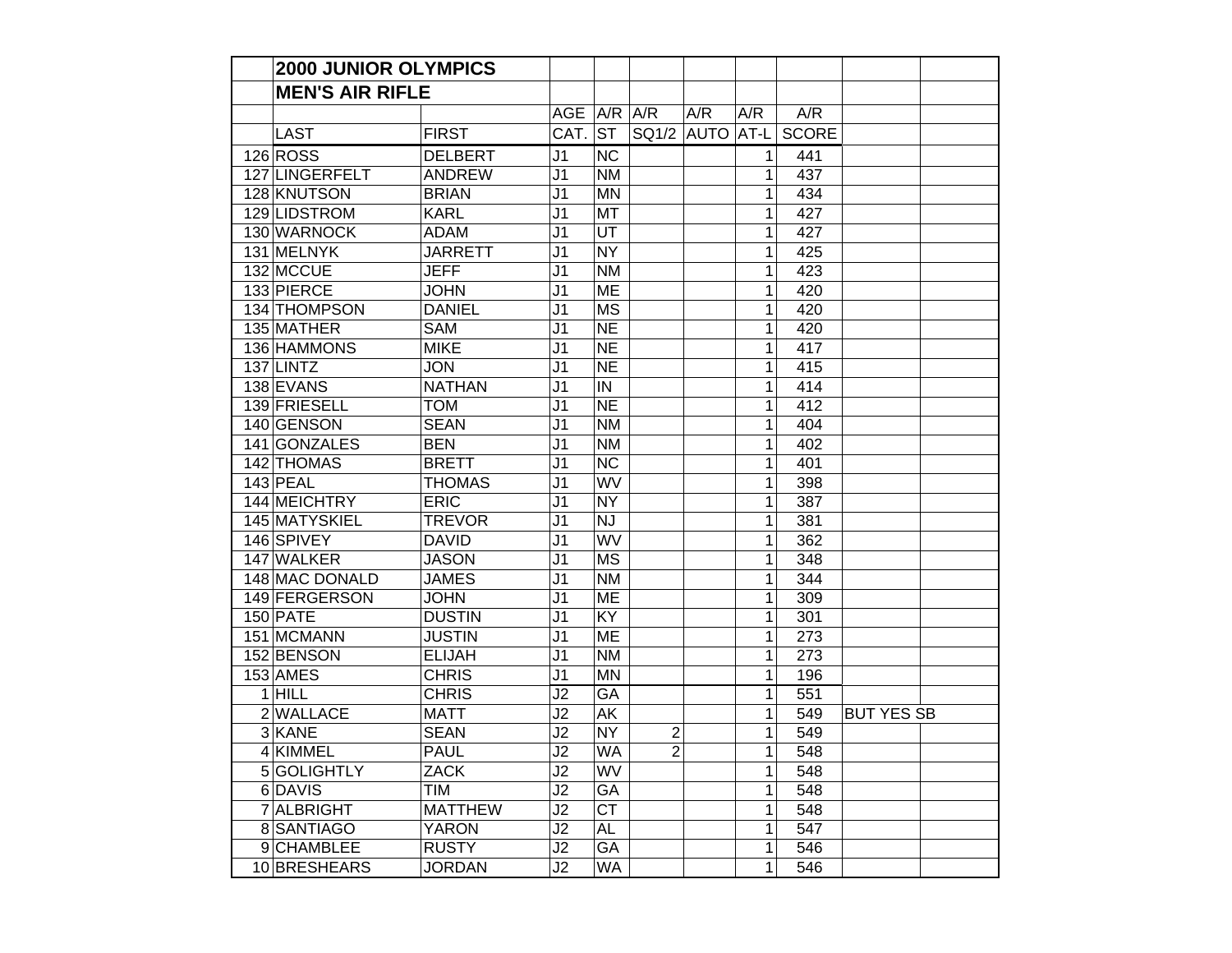| <b>2000 JUNIOR OLYMPICS</b> |                     |                          |                 |                |                 |              |              |  |
|-----------------------------|---------------------|--------------------------|-----------------|----------------|-----------------|--------------|--------------|--|
| <b>MEN'S AIR RIFLE</b>      |                     |                          |                 |                |                 |              |              |  |
|                             |                     | AGE                      | $A/R$ $A/R$     |                | A/R             | A/R          | A/R          |  |
| <b>LAST</b>                 | <b>FIRST</b>        | CAT.                     | <b>ST</b>       |                | SQ1/2 AUTO AT-L |              | <b>SCORE</b> |  |
| 11 WILSON                   | <b>KEVIN</b>        | J2                       | <b>NY</b>       |                |                 | 1            | 546          |  |
| 12 HALL                     | <b>JAMES</b>        | J2                       | FL              | $\overline{2}$ |                 | 1            | 545          |  |
| 13 COTTON                   | <b>JACOB</b>        | J2                       | <b>AL</b>       |                |                 | 1            | 545          |  |
| 14 AUGER                    | <b>COREY</b>        | J2                       | <b>CT</b>       |                |                 | $\mathbf{1}$ | 544          |  |
| 15 DUERR                    | <b>DAN</b>          | J2                       | <b>AL</b>       |                |                 | $\mathbf{1}$ | 541          |  |
| 16 WILL                     | <b>STRINGFELLOW</b> | J2                       | TN              | $\overline{2}$ |                 | 1            | 540          |  |
| 17 VAN NANE                 | <b>JARED</b>        | J2                       | <b>NJ</b>       |                |                 | $\mathbf{1}$ | 540          |  |
| 18 CARMELLA                 | <b>CODY</b>         | J2                       | PA              |                |                 | $\mathbf{1}$ | 540          |  |
| 19 BECKS                    | <b>PAUL</b>         | J2                       | OH              | 2              |                 | $\mathbf{1}$ | 538          |  |
| 20 WATSON                   | <b>BRIAN</b>        | J2                       | <b>MD</b>       |                |                 | $\mathbf{1}$ | 538          |  |
| 21 HASWELL                  | <b>JOSHUA</b>       | J2                       | <b>AL</b>       |                |                 | $\mathbf{1}$ | 538          |  |
| 22 KELLER                   | <b>CHRIS</b>        | J2                       | OH              |                |                 | $\mathbf{1}$ | 537          |  |
| 23 MILLER                   | <b>JOHN</b>         | J2                       | <b>NM</b>       | 2              |                 | 1            | 536          |  |
| 24 JONES                    | <b>ANDY</b>         | J2                       | <b>AL</b>       |                |                 | 1            | 536          |  |
| 25 JACOBSON                 | <b>MAX</b>          | J2                       | PA              |                |                 | 1            | 535          |  |
| 26 DANIELS                  | <b>TYLER</b>        | J2                       | VT              |                |                 | 1            | 535          |  |
| 27 STILES                   | <b>BRIAN</b>        | J2                       | <b>SC</b>       | 2              |                 | 1            | 534          |  |
| 28 STRICKLAND               | <b>JAKE</b>         | J2                       | GA              |                |                 | $\mathbf{1}$ | 534          |  |
| 29 YOUNG                    | <b>RON</b>          | J2                       | KY              |                |                 | $\mathbf{1}$ | 534          |  |
| 30 WITTERS                  | <b>JORDAN</b>       | J2                       | <b>WA</b>       |                |                 | 1            | 534          |  |
| 31 MATT                     | <b>BATHKE</b>       | J2                       | <b>TN</b>       |                |                 | $\mathbf{1}$ | 533          |  |
| 32 HIMPHILL                 | <b>RYAN</b>         | J2                       | <b>OR</b>       |                |                 | 1            | 533          |  |
| 33 TAFT                     | <b>DOUGLAS</b>      | $\overline{\mathsf{J2}}$ | VT              |                |                 | 1            | 533          |  |
| 34 PALUMBO                  | <b>PHILLIP</b>      | J2                       | R <sub>l</sub>  | $\overline{2}$ |                 | $\mathbf{1}$ | 532          |  |
| 35 LEY                      | <b>DANNY</b>        | J2                       | $\overline{SC}$ |                |                 | $\mathbf{1}$ | 531          |  |
| 36 DAGLEY                   | <b>MATT</b>         | J2                       | IL              | 2              |                 | $\mathbf{1}$ | 530          |  |
| 37 THOMAS                   | <b>WILL</b>         | J2                       | <b>GA</b>       |                |                 | $\mathbf{1}$ | 530          |  |
| 38 BAUCOM                   | <b>ANDREAS</b>      | J2                       | <b>FL</b>       |                |                 | 1            | 530          |  |
| 39 GALLAGHER                | <b>QUINN</b>        | J2                       | SC              |                |                 | $\mathbf{1}$ | 529          |  |
| 40 MYERS                    | <b>BRANDON</b>      | J2                       | <b>AL</b>       |                |                 | 1            | 527          |  |
| 41 ZUCKERMAN                | <b>CRAIG</b>        | J2                       | VA              | 2              |                 | 1            | 526          |  |
| 42 POTVIN                   | <b>PHILIP</b>       | J2                       | VT              |                |                 | $\mathbf{1}$ | 526          |  |
| 43 GRAY                     | <b>PAUL</b>         | J2                       | PA              |                |                 | 1            | 525          |  |
| 44 MCCARTHY                 | <b>JOSH</b>         | J2                       | <b>AL</b>       |                |                 | 1            | 524          |  |
| 45 THOMPSON                 | <b>BENJAMIN</b>     | J2                       | <b>AL</b>       |                |                 | 1            | 523          |  |
| 46 LEWIS                    | <b>SEAN</b>         | J2                       | <b>NM</b>       |                |                 | 1            | 522          |  |
| 47 ROBINSON                 | <b>ADAM</b>         | J2                       | <b>NM</b>       |                |                 | $\mathbf{1}$ | 522          |  |
| 48 BACH                     | <b>CHRIS</b>        | J2                       | <b>NM</b>       |                |                 | 1            | 522          |  |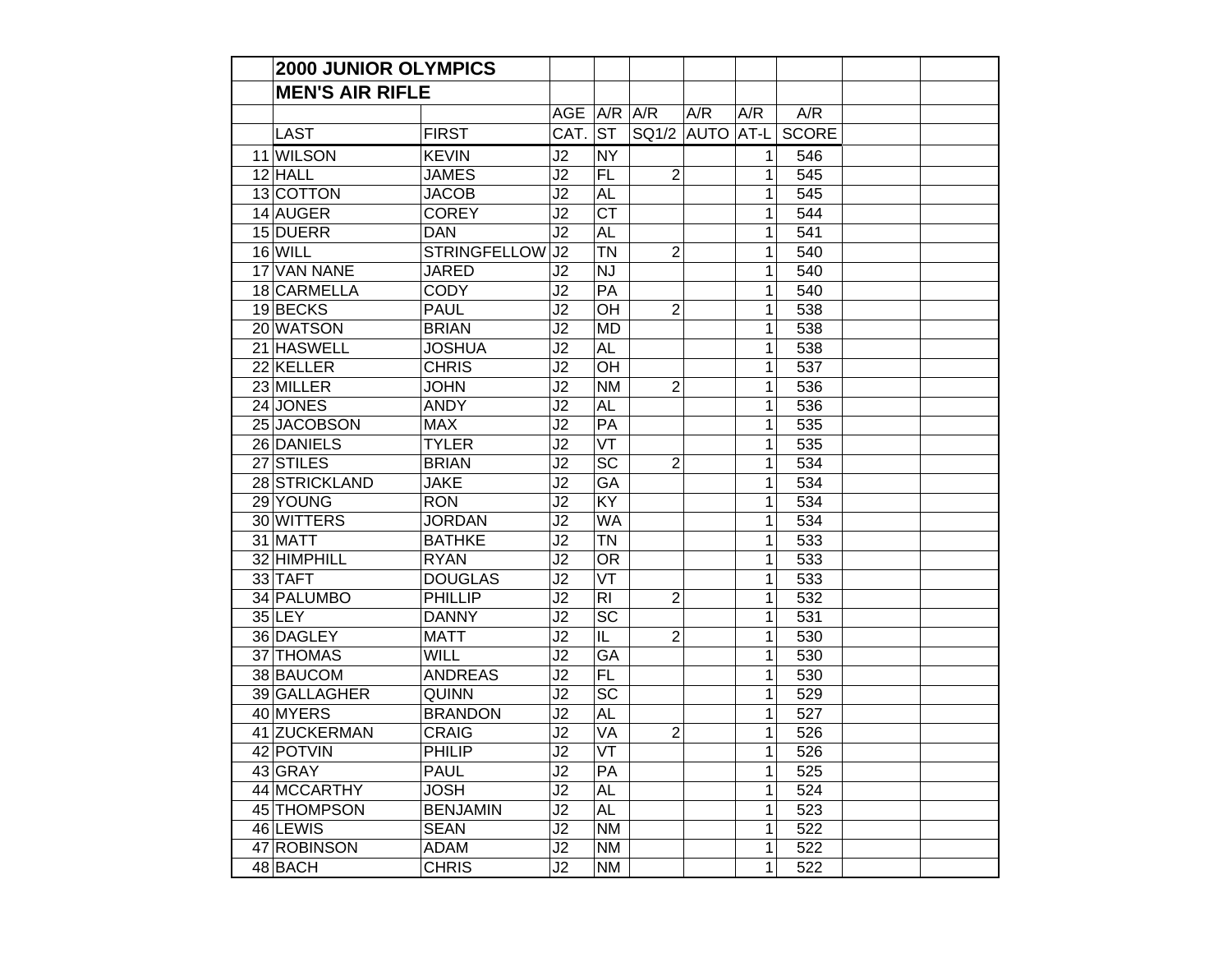| <b>2000 JUNIOR OLYMPICS</b> |                 |                |                |                |                  |              |              |  |
|-----------------------------|-----------------|----------------|----------------|----------------|------------------|--------------|--------------|--|
| <b>MEN'S AIR RIFLE</b>      |                 |                |                |                |                  |              |              |  |
|                             |                 | AGE            | $A/R$ $A/R$    |                | A/R              | A/R          | A/R          |  |
| <b>LAST</b>                 | <b>FIRST</b>    | CAT.           | <b>ST</b>      | SQ1/2          | <b>AUTO AT-L</b> |              | <b>SCORE</b> |  |
| 49 CONNER                   | <b>JEFFREY</b>  | J2             | GA             |                |                  | 1            | 520          |  |
| 50 CARTER                   | <b>LANDON</b>   | J2             | <b>AL</b>      |                |                  | 1            | 519          |  |
| 51 TRACEY                   | <b>NATHAN</b>   | J2             | <b>NM</b>      |                |                  | 1            | 519          |  |
| 52 MAROGLIO                 | <b>JOHN</b>     | J2             | <b>MD</b>      |                |                  | 1            | 517          |  |
| 53 KINGSBURY                | <b>CRAIG</b>    | J2             | <b>WA</b>      |                |                  | 1            | 516          |  |
| 54 KARADZA                  | <b>DAMIR</b>    | J2             | VT             |                |                  | 1            | 516          |  |
| 55 GARDNER                  | <b>MIKE</b>     | J2             | MI             | $\overline{2}$ |                  | 1            | 515          |  |
| 56 CLARK                    | <b>NATHAN</b>   | J2             | MA             |                |                  | 1            | 513          |  |
| 57 DOW                      | <b>WES</b>      | J2             | <b>OR</b>      |                |                  | 1            | 513          |  |
| 58 CABANISS                 | <b>JUSTIN</b>   | J2             | <b>AL</b>      |                |                  | 1            | 513          |  |
| 59 LOMINACK                 | <b>KENNETH</b>  | J2             | <b>SC</b>      |                |                  | 1            | 512          |  |
| 60 FERREIRA                 | <b>TIMOTHY</b>  | J2             | R <sub>l</sub> |                |                  | 1            | 510          |  |
| 61 MILLER                   | <b>JOSH</b>     | J <sub>2</sub> | PA             |                |                  | 1            | 510          |  |
| 62 TORTORA                  | <b>PAUL</b>     | J2             | MA             | 2              |                  | 1            | 509          |  |
| 63 HUNT                     | <b>JUSTIN</b>   | J2             | WV             |                |                  | 1            | 509          |  |
| 64 JACOBS                   | <b>DAVID</b>    | J2             | <b>NJ</b>      |                |                  | 1            | 508          |  |
| 65 STRAND                   | <b>TIM</b>      | J2             | <b>CT</b>      |                |                  | 1            | 508          |  |
| 66 DONOHO                   | <b>BRAD</b>     | J2             | KY             |                |                  | 1            | 507          |  |
| 67 SATO                     | <b>MICHAEL</b>  | J2             | HI             |                |                  | 1            | 506          |  |
| 68 BLAIR                    | <b>JIMMY</b>    | J2             | MT             |                |                  | 1            | 505          |  |
| 69 PEARSALL                 | <b>TAYLOR</b>   | J2             | <b>OR</b>      |                |                  | 1            | 504          |  |
| 70 SWIGERT                  | <b>JASON</b>    | J2             | PA             |                |                  | 1            | 503          |  |
| 71 WICKE                    | <b>JACOB</b>    | J2             | <b>AZ</b>      |                |                  | 1            | 503          |  |
| 72 PFAFF                    | <b>NATHAN</b>   | J2             | $\overline{C}$ |                |                  | 1            | 502          |  |
| 73 WHELAN                   | <b>MIKE</b>     | J2             | CO             |                |                  | 1            | 501          |  |
| 74 NORDIN                   | <b>JONATHAN</b> | J2             | R <sub>l</sub> |                |                  | 1            | 500          |  |
| 75 HERNANDEZ                | <b>STEVEN</b>   | J2             | OH             |                |                  | 1            | 500          |  |
| 76 KOHATSU                  | <b>RYAN</b>     | J2             | HI             |                |                  | 1            | 499          |  |
| 77 ALBRIGHT                 | <b>JOSH</b>     | J2             | CT             |                |                  | 1            | 499          |  |
| 78 NAGEL                    | <b>JOSHUA</b>   | J2             | R <sub>l</sub> |                |                  | 1            | 495          |  |
| 79 MONTES                   | <b>IVAN</b>     | J2             | IL             |                |                  | 1            | 495          |  |
| 80 COMMONS                  | <b>AUSTIN</b>   | J2             | VT             |                |                  | 1            | 495          |  |
| 81 ELLIS                    | <b>ERIC</b>     | J2             | MT             |                |                  | 1            | 495          |  |
| 82 FRAZIER                  | <b>JOHN</b>     | J2             | <b>SC</b>      |                |                  | 1            | 494          |  |
| 83 CLARK                    | <b>BLAKE</b>    | J2             | <b>OR</b>      |                |                  | 1            | 494          |  |
| 84 HOWARD                   | TIM             | J2             | МT             |                |                  | 1            | 493          |  |
| 85 MURRAY                   | <b>PATRICK</b>  | J2             | <b>NY</b>      |                |                  | $\mathbf{1}$ | 493          |  |
| 86 BARROW                   | <b>ANDY</b>     | J2             | ΝM             |                |                  | 1            | 493          |  |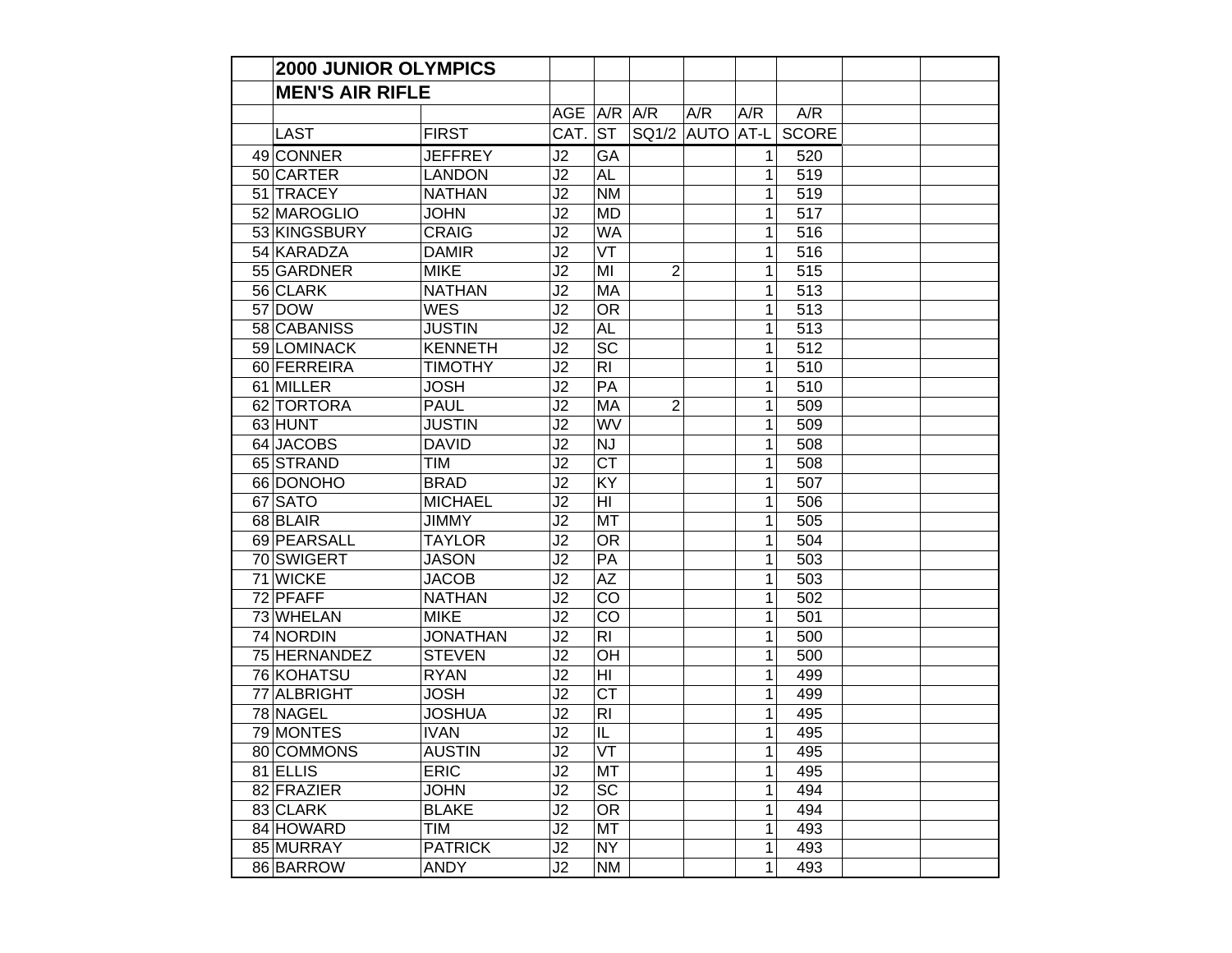| <b>2000 JUNIOR OLYMPICS</b> |                    |                          |                     |                 |              |              |  |
|-----------------------------|--------------------|--------------------------|---------------------|-----------------|--------------|--------------|--|
| <b>MEN'S AIR RIFLE</b>      |                    |                          |                     |                 |              |              |  |
|                             |                    | AGE                      | $A/R$ $A/R$         | A/R             | A/R          | A/R          |  |
| <b>LAST</b>                 | <b>FIRST</b>       | CAT.                     | <b>ST</b>           | SQ1/2 AUTO AT-L |              | <b>SCORE</b> |  |
| 87 WIEBE                    | <b>AARON</b>       | J2                       | KS                  |                 | 1            | 492          |  |
| 88 SKEUSE                   | <b>NOT</b>         | J2                       | <b>NJ</b>           |                 | 1            | 492          |  |
| 89 COLEMAN                  | <b>CHRIS</b>       | J2                       | GA                  |                 | 1            | 490          |  |
| $90$ FU                     | <b>NELSON</b>      | J2                       | <b>NY</b>           |                 | 1            | 490          |  |
| 91 COST                     | <b>CHRIS</b>       | J2                       | <b>AZ</b>           |                 | 1            | 490          |  |
| 92 COLLINS                  | <b>CHRIS</b>       | J2                       | AK                  |                 | 1            | 489          |  |
| 93 KOCHAN                   | <b>CHARLES</b>     | J2                       | <b>CT</b>           |                 | 1            | 489          |  |
| 94 ROBINSON                 | <b>JONATHAN</b>    | J2                       | AΖ                  |                 | 1            | 488          |  |
| 95 SHIMUNEK                 | <b>RUSSELL</b>     | J2                       | AL                  |                 | 1            | 487          |  |
| $\overline{96}$ LIN         | <b>ADRIAN</b>      | J2                       | H <sub>l</sub>      |                 | 1            | 486          |  |
| 97 ALGER                    | <b>NELSON</b>      | J2                       | AK                  |                 | 1            | 486          |  |
| 98 WARD                     | <b>CHRIS</b>       | J2                       | <b>AL</b>           |                 | 1            | 486          |  |
| 99 CHWICK                   | <b>ERIK</b>        | J2                       | <b>NY</b>           |                 | 1            | 485          |  |
| 100 WIEDEMANN               | <b>DAVID</b>       | J2                       | <b>AL</b>           |                 | 1            | 484          |  |
| 101 TANOUE                  | <b>MICHAEL</b>     | J2                       | HI                  |                 | 1            | 483          |  |
| 102 SHAFFER                 | <b>COLT</b>        | J2                       | <b>WY</b>           |                 | 1            | 482          |  |
| 103 MAFFEI                  | <b>NATHAN</b>      | J2                       | OH                  |                 | 1            | 482          |  |
| 104 AILLAND                 | <b>BRIAN</b>       | J2                       | AK                  |                 | 1            | 481          |  |
| 105 MATNER                  | <b>KEVIN</b>       | J2                       | <b>NE</b>           |                 | 1            | 481          |  |
| 106 DEMASI                  | <b>JOHN</b>        | J2                       | $\overline{\nabla}$ |                 | 1            | 480          |  |
| 107 TAYLOR                  | CHRIS              | J2                       | <b>AL</b>           |                 | 1            | 480          |  |
| 108 LEOPARDI                | <b>KEITH</b>       | J2                       | H <sub>l</sub>      |                 | 1            | 477          |  |
| 109 GAUVIN, JR.             | <b>RICHARD</b>     | $\overline{J2}$          | R <sub>l</sub>      |                 | 1            | 477          |  |
| 110 FRANCEL                 | <b>SHAUN</b>       | $\overline{\mathsf{J2}}$ | CO                  |                 | 1            | 477          |  |
| 111 CARTER                  | <b>JOHN</b>        | $\overline{\mathsf{J2}}$ | <b>AL</b>           |                 | 1            | 477          |  |
| 112 SMITS                   | <b>DOUGLAS</b>     | J2                       | <b>MA</b>           |                 | 1            | 474          |  |
| $113$ JOSH                  | <b>KUPERSHMIDT</b> | J2                       | <b>TN</b>           |                 | 1            | 472          |  |
| 114 WATERS                  | <b>TRISTEN</b>     | J2                       | CO                  |                 | 1            | 472          |  |
| 115 JOCHUM                  | <b>NATHAN</b>      | J2                       | <b>NE</b>           |                 | 1            | 472          |  |
| 116 ERNST                   | <b>PHILLIP</b>     | J2                       | <b>NM</b>           |                 | 1            | 471          |  |
| 117 JABLONSKI               | <b>MICHAEL</b>     | J2                       | <b>NM</b>           |                 | 1            | 470          |  |
| $118$ JUDD                  | NATHANIEL          | J2                       | <b>NE</b>           |                 | $\mathbf{1}$ | 470          |  |
| 119 MODINE                  | THOMAS             | J2                       | <b>OR</b>           |                 | 1            | 468          |  |
| 120 JOHNSON                 | <b>ZACHARY</b>     | J2                       | <b>AL</b>           |                 | 1            | 468          |  |
| 121 GOULDING                | <b>KEVIN</b>       | J2                       | <b>NM</b>           |                 | 1            | 468          |  |
| 122 TOBEY                   | <b>MIKE</b>        | J2                       | MT                  |                 | 1            | 467          |  |
| 123 BLOMSNESS               | <b>ROBERT</b>      | J2                       | IL                  |                 | 1            | 466          |  |
| 124 CRABTREE                | <b>ANDREW</b>      | J2                       | <b>CT</b>           |                 | $\mathbf{1}$ | 466          |  |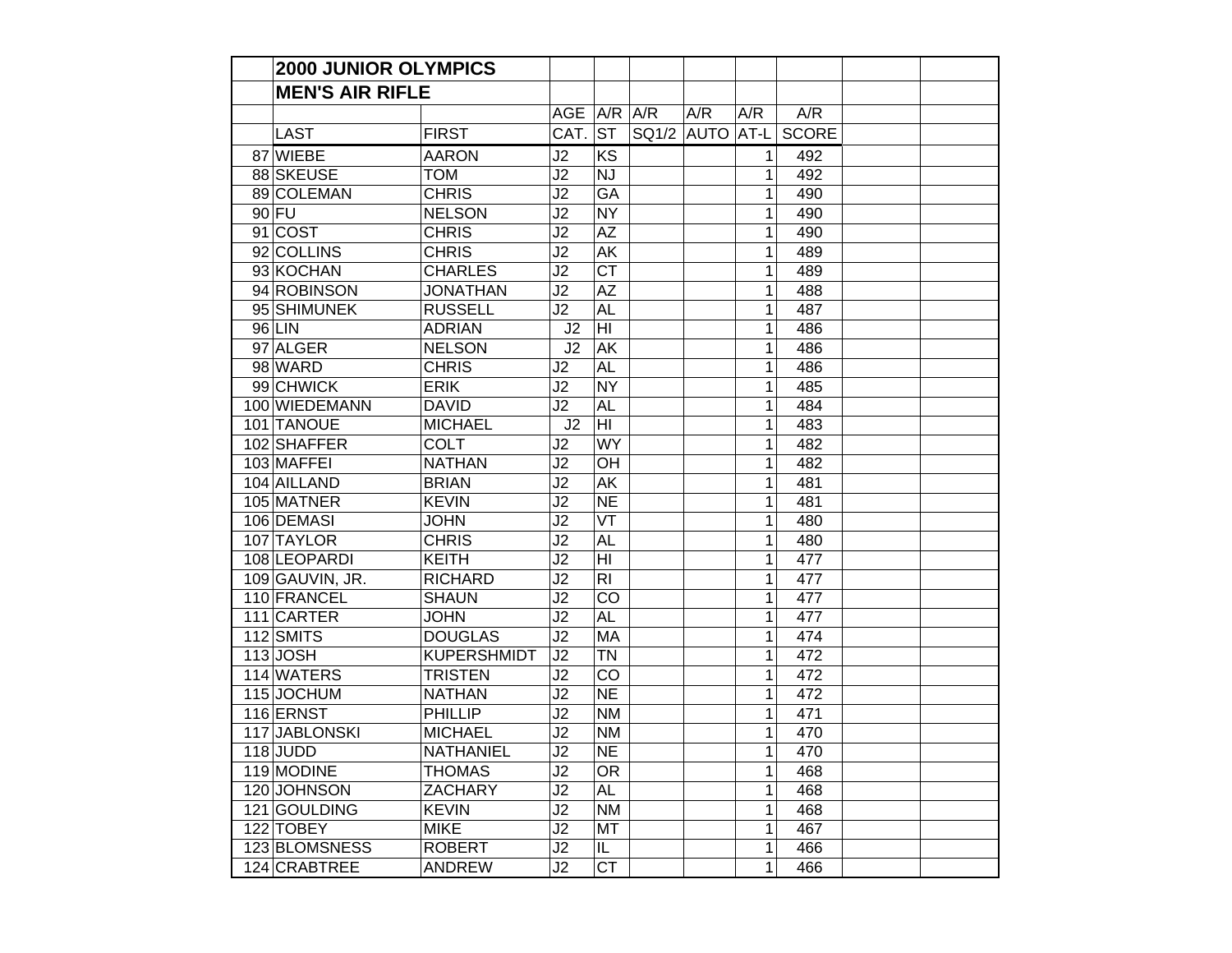| <b>2000 JUNIOR OLYMPICS</b> |                  |                   |                |       |                  |     |              |  |
|-----------------------------|------------------|-------------------|----------------|-------|------------------|-----|--------------|--|
| <b>MEN'S AIR RIFLE</b>      |                  |                   |                |       |                  |     |              |  |
|                             |                  | $AGE$ $AYR$ $AYR$ |                |       | A/R              | A/R | A/R          |  |
| <b>LAST</b>                 | <b>FIRST</b>     | CAT. ST           |                | SQ1/2 | <b>AUTO AT-L</b> |     | <b>SCORE</b> |  |
| 125 HUEBSCHER               | TIM              | J2                | AK             |       |                  | 1   | 465          |  |
| 126 QUERUBIN                | <b>ARCHIE</b>    | J2                | IL             |       |                  | 1   | 465          |  |
| $127$ CHOI                  | <b>BYUNG-SUK</b> | J2                | HI             |       |                  | 1   | 463          |  |
| 128 NELSON                  | <b>ZACK</b>      | J2                | МT             |       |                  | 1   | 462          |  |
| 129 EBERWEIN                | <b>BEN</b>       | J2                | KS             |       |                  | 1   | 461          |  |
| 130 WHITE                   | <b>TRAVIS</b>    | J2                | ID             |       |                  | 1   | 461          |  |
| <b>131 KENT</b>             | <b>JAMES</b>     | J2                | GA             |       |                  | 1   | 460          |  |
| 132 DIEFENDERFER            | <b>CRAIG</b>     | J2                | DE             |       |                  | 1   | 459          |  |
| 133 LOFRUMENTO              | <b>JOHN</b>      | J2                | <b>NY</b>      |       |                  | 1   | 458          |  |
| 134 JACKSON                 | <b>BALTHROP</b>  | J2                | <b>TN</b>      |       |                  | 1   | 456          |  |
| 135 TAKAHASHI               | <b>STEVE</b>     | J2                | HI             |       |                  | 1   | 456          |  |
| 136 TOTH                    | <b>BRYAN</b>     | J2                | <b>CT</b>      |       |                  | 1   | 455          |  |
| 137 GOSHERT                 | <b>BRIAN</b>     | J2                | IN             |       |                  | 1   | 454          |  |
| 138 GRADY                   | <b>TYLER</b>     | J2                | <b>WV</b>      |       |                  | 1   | 453          |  |
| 139 SCHMIDT                 | <b>ERIC</b>      | J2                | MT             |       |                  | 1   | 452          |  |
| 140 CHU                     | <b>KYLE</b>      | J2                | HI             |       |                  | 1   | 451          |  |
| $141$ QUON                  | <b>KYLE</b>      | J2                | HI             |       |                  | 1   | 451          |  |
| 142 KIEFER                  | <b>JOSH</b>      | J2                | <b>ND</b>      |       |                  | 1   | 451          |  |
| 143 NORTHCRAFT              | <b>CODY</b>      | J2                | VA             |       |                  | 1   | 451          |  |
| 144 CLEGG                   | <b>DANIEL</b>    | J2                | <b>FL</b>      |       |                  | 1   | 448          |  |
| 145 PORTER                  | <b>KNIGHT</b>    | J2                | AK             |       |                  | 1   | 447          |  |
| 146 JORDAN                  | <b>ROBERT</b>    | J2                | IN             |       |                  | 1   | 447          |  |
| 147 JOCHUM                  | <b>BEN</b>       | J2                | <b>NE</b>      |       |                  | 1   | 447          |  |
| 148 TAKAYAMA                | <b>RON</b>       | $\overline{J2}$   | HI             |       |                  | 1   | 446          |  |
| 149 SAVIEIR                 | <b>ERIC</b>      | $\overline{J2}$   | <b>ME</b>      |       |                  | 1   | 444          |  |
| 150 HEAD                    | <b>TERRANCE</b>  | J2                | KY             |       |                  | 1   | 444          |  |
| 151 HEAD                    | <b>GEORGE</b>    | J <sub>2</sub>    | <b>WA</b>      |       |                  | 1   | 443          |  |
| 152 JONES                   | JIMMY            | J2                | <b>NM</b>      |       |                  | 1   | 442          |  |
| 153 SOMERS                  | ADAM             | J <sub>2</sub>    | MD             |       |                  | 1   | 441          |  |
| 154 COTTLE                  | <b>BRIAN</b>     | J2                | R <sub>l</sub> |       |                  | 1   | 439          |  |
| 155 VICTORY                 | JON              | J2                | ID             |       |                  | 1   | 438          |  |
| 156 BLUE                    | <b>BILLLY</b>    | J2                | AL             |       |                  | 1   | 435          |  |
| 157 WILLIAMSON              | <b>DAVID</b>     | J2                | ΝM             |       |                  | 1   | 435          |  |
| 158 SANTIAGO                | <b>YAMIL</b>     | J2                | AL             |       |                  | 1   | 434          |  |
| 159 MYERS                   | <b>KELLY</b>     | J2                | <b>NE</b>      |       |                  | 1   | 432          |  |
| 160 FORTINO                 | <b>DOMINICK</b>  | J2                | <b>NY</b>      |       |                  | 1   | 431          |  |
| 161 HYDA                    | <b>CHRIS</b>     | J2                | <b>NE</b>      |       |                  | 1   | 431          |  |
| 162 BLAHUT                  | <b>CAMERON</b>   | J2                | ΜN             |       |                  | 1   | 430          |  |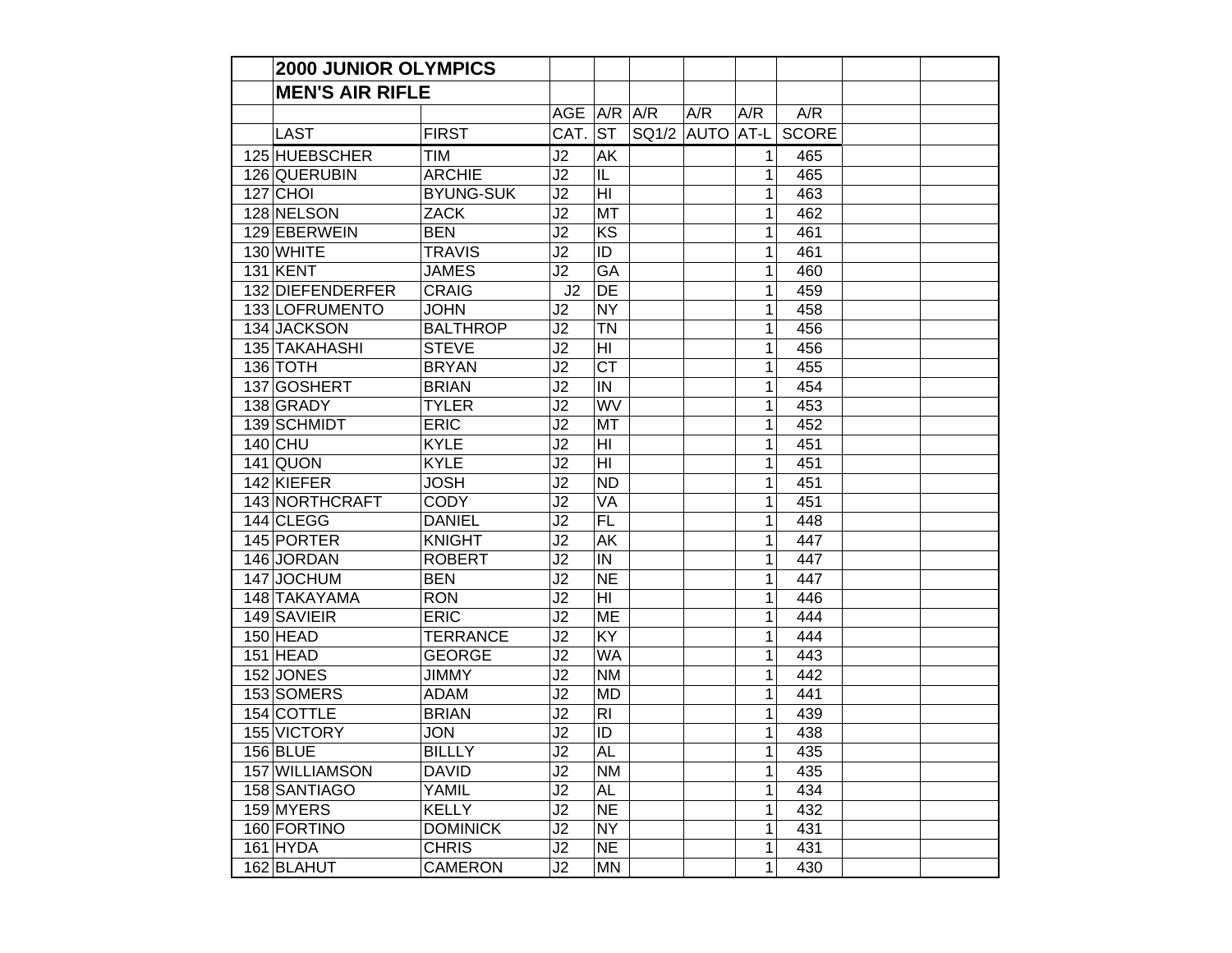| <b>2000 JUNIOR OLYMPICS</b> |                 |                          |                |                 |              |              |  |
|-----------------------------|-----------------|--------------------------|----------------|-----------------|--------------|--------------|--|
| <b>MEN'S AIR RIFLE</b>      |                 |                          |                |                 |              |              |  |
|                             |                 | AGE                      | $A/R$ $A/R$    | A/R             | A/R          | A/R          |  |
| <b>LAST</b>                 | <b>FIRST</b>    | CAT.                     | <b>ST</b>      | SQ1/2 AUTO AT-L |              | <b>SCORE</b> |  |
| 163 PLOGGER                 | <b>JOSHUA</b>   | J2                       | VA             |                 | 1            | 429          |  |
| 164 CARROLL                 | <b>BARTON</b>   | J2                       | <b>RI</b>      |                 | $\mathbf{1}$ | 428          |  |
| 165 ROSS                    | <b>LINWOOD</b>  | J2                       | KY             |                 | 1            | 428          |  |
| 166 SHEETS                  | <b>COREY</b>    | J2                       | KY             |                 | 1            | 428          |  |
| 167 VANDERLIE               | <b>ROSS</b>     | J2                       | <b>NM</b>      |                 | 1            | 427          |  |
| 168 BEVAN                   | <b>JERROD</b>   | J2                       | FL             |                 | 1            | 426          |  |
| 169 ZWART                   | <b>CAMERON</b>  | J2                       | MI             |                 | 1            | 424          |  |
| 170 BOUSQUET                | <b>RYAN</b>     | J2                       | <b>CT</b>      |                 | 1            | 424          |  |
| 171 RINKER                  | <b>JARED</b>    | J2                       | WV             |                 | 1            | 423          |  |
| 172 NULK                    | <b>MIKE</b>     | J2                       | <b>NM</b>      |                 | 1            | 423          |  |
| 173 FRATESI                 | <b>PATRICK</b>  | J2                       | <b>MS</b>      |                 | 1            | 422          |  |
| $174$ RULE                  | <b>SCOTT</b>    | J <sub>2</sub>           | <b>WY</b>      |                 | 1            | 421          |  |
| 175 TANG                    | <b>CALVIN</b>   | J2                       | HI             |                 | 1            | 420          |  |
| 176 KUSUNOKI                | <b>BRAD</b>     | J2                       | H <sub>l</sub> |                 | 1            | 420          |  |
| 177 ENNEN                   | <b>KELLY</b>    | J2                       | OK             |                 | 1            | 419          |  |
| 178 KELLY                   | ZAC             | J2                       | <b>NM</b>      |                 | 1            | 418          |  |
| 179 GRAZIANO                | <b>JOHN</b>     | J2                       | <b>NY</b>      |                 | 1            | 414          |  |
| 180 WIRTZ                   | <b>ETHAN</b>    | J2                       | IL             |                 | 1            | 413          |  |
| 181 FORTE                   | <b>PETER</b>    | J2                       | <b>NY</b>      |                 | 1            | 411          |  |
| 182 GERENA                  | <b>CARLOS</b>   | J2                       | IL             |                 | $\mathbf{1}$ | 410          |  |
| 183 NELSON                  | C. J.           | J2                       | <b>AZ</b>      |                 | 1            | 406          |  |
| 184 DESCHENE                | <b>JOSH</b>     | J2                       | <b>ND</b>      |                 | 1            | 405          |  |
| 185 BRYCE                   | <b>CAMERON</b>  | J2                       | <b>ME</b>      |                 | 1            | 404          |  |
| 186 BOKENKAMP               | JOSH            | J2                       | ID             |                 | 1            | 396          |  |
| 187 ROMINE                  | <b>BENJAMIN</b> | $\overline{\mathsf{J2}}$ | <b>AL</b>      |                 | 1            | 396          |  |
| 188 BROWN                   | <b>NICHOLAS</b> | J2                       | CO             |                 | 1            | 394          |  |
| 189 TOWATA                  | WAYLEN          | J <sub>2</sub>           | HI             |                 | 1            | 393          |  |
| 190 JONES                   | <b>ROBERT</b>   | J2                       | AL             |                 | 1            | 392          |  |
| 191 MASUNAGA                | <b>BRYCE</b>    | J <sub>2</sub>           | H <sub>l</sub> |                 | 1            | 391          |  |
| 192 YAGER                   | <b>CODY</b>     | J2                       | ID             |                 | 1            | 391          |  |
| 193 REEL                    | <b>RUSSELL</b>  | J2                       | IN             |                 | 1            | 389          |  |
| 194 OTT                     | ALEX            | J2                       | <b>NM</b>      |                 | $\mathbf{1}$ | 387          |  |
| 195 WILLIAMS                | <b>BYRON</b>    | J2                       | <b>NC</b>      |                 | 1            | 385          |  |
| 196 RINKER                  | <b>JUSTIN</b>   | J2                       | WV             |                 | 1            | 381          |  |
| 197 FUHRIMAN                | <b>ZACHARY</b>  | J2                       | <b>WY</b>      |                 | 1            | 380          |  |
| 198 VENSKOSKE               | <b>MATT</b>     | J2                       | VA             |                 | 1            | 380          |  |
| 199 KEARNS                  | <b>JEREMY</b>   | J2                       | FL             |                 | $\mathbf 1$  | 380          |  |
| 200 BOCKSNICK               | DAN             | J2                       | МT             |                 | $\mathbf{1}$ | 378          |  |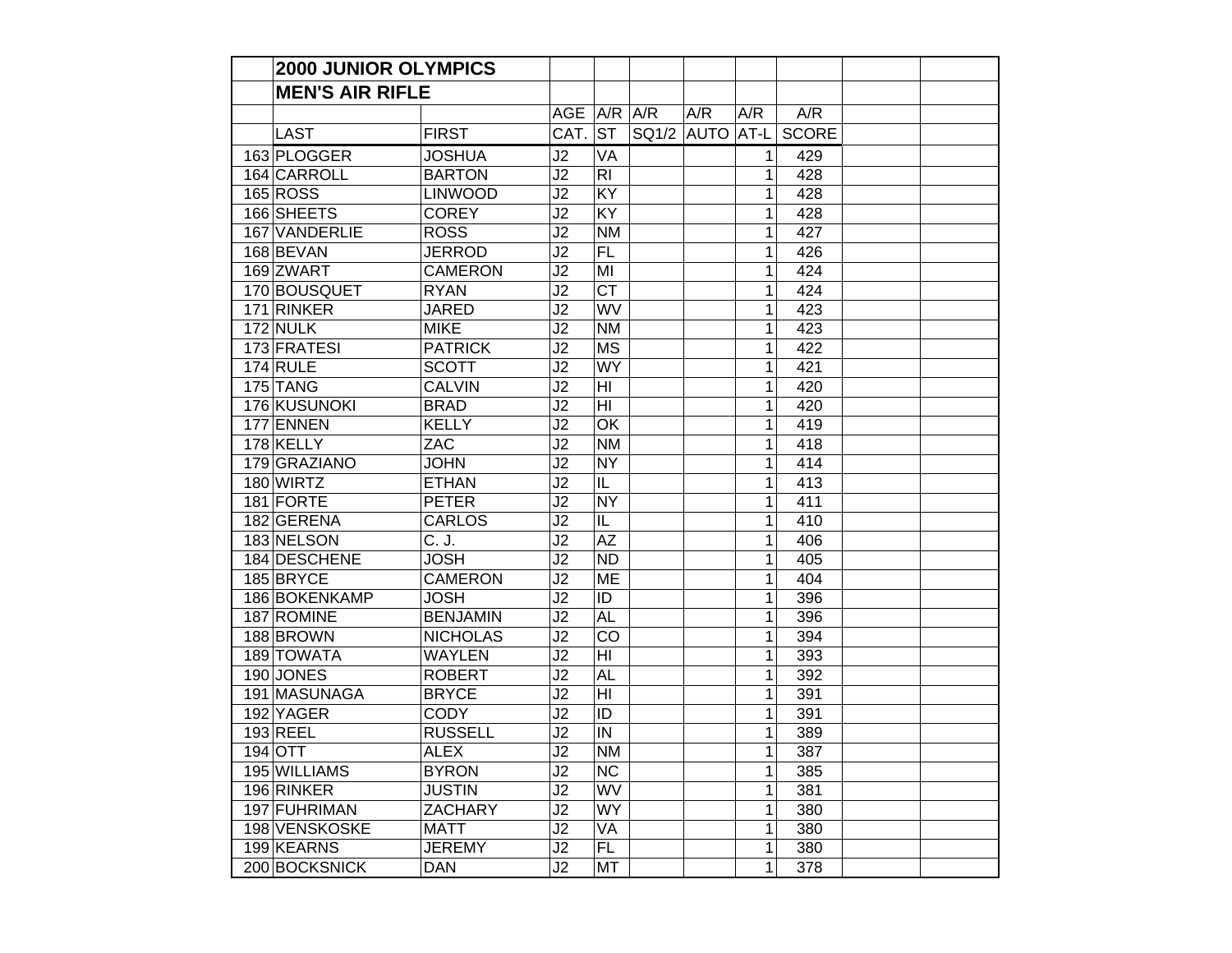| 2000 JUNIOR OLYMPICS   |                    |                |                |                 |     |              |              |  |
|------------------------|--------------------|----------------|----------------|-----------------|-----|--------------|--------------|--|
| <b>MEN'S AIR RIFLE</b> |                    |                |                |                 |     |              |              |  |
|                        |                    | AGE            | $A/R$ $A/R$    |                 | A/R | A/R          | A/R          |  |
| <b>LAST</b>            | <b>FIRST</b>       | CAT.           | <b>ST</b>      | SQ1/2 AUTO AT-L |     |              | <b>SCORE</b> |  |
| 201 SCHWARTZ           | <b>TIMOTHY</b>     | J <sub>2</sub> | KY             |                 |     | 1            | 375          |  |
| 202 BARICAR            | <b>JESSE</b>       | J2             | HI             |                 |     | 1            | 373          |  |
| 203 TONEY              | <b>RICKEY</b>      | J2             | <b>AL</b>      |                 |     | 1            | 372          |  |
| 204 EBERLY             | <b>KYLE</b>        | J2             | <b>NM</b>      |                 |     | $\mathbf{1}$ | 372          |  |
| 205 YORK               | <b>BRIAN</b>       | J2             | ME             |                 |     | 1            | 368          |  |
| 206 MOORE              | <b>ADAM</b>        | J2             | VA             |                 |     | 1            | 362          |  |
| 207 FUJIMOTO           | <b>GABRIEL</b>     | J2             | HI             |                 |     | 1            | 351          |  |
| 208 CHILTOSKIE         | <b>KEITH</b>       | J2             | <b>NC</b>      |                 |     | 1            | 348          |  |
| 209 JACKSON            | <b>JEREMY</b>      | J2             | <b>TN</b>      |                 |     | $\mathbf{1}$ | 345          |  |
| 210 PLATT              | <b>JOSHUA</b>      | J2             | OK             |                 |     | 1            | 344          |  |
| 211 PERSINGER          | <b>JOHN</b>        | J2             | WV             |                 |     | 1            | 342          |  |
| 212 PATTERSON          | <b>RYAN</b>        | J2             | CO             |                 |     | 1            | 338          |  |
| 213 WHITHAM            | <b>CHRISTOPHER</b> | J2             | ID             |                 |     | 1            | 336          |  |
| 214 JONES              | <b>ANDREW</b>      | J2             | R <sub>l</sub> |                 |     | 1            | 333          |  |
| 215 SARGENT            | <b>JASON</b>       | J2             | <b>WV</b>      |                 |     | 1            | 329          |  |
| 216 MCLAUGHLIN         | <b>CHRIS</b>       | J2             | ME             |                 |     | 1            | 325          |  |
| 217 PETERSON           | <b>BRIAN</b>       | J2             | WV             |                 |     | 1            | 323          |  |
| 218 LEDSWORTH          | <b>BRENDON</b>     | J2             | <b>RI</b>      |                 |     | 1            | 321          |  |
| 219 ROBINSON           | <b>MARK</b>        | J2             | <b>NM</b>      |                 |     | 1            | 319          |  |
| 220 DOWNS              | <b>JON</b>         | J2             | ME             |                 |     | 1            | 318          |  |
| 221 ROBERTS            | <b>RICHARD</b>     | J2             | KY             |                 |     | 1            | 317          |  |
| 222 FENNESSY           | <b>DAVID</b>       | J2             | MT             |                 |     | 1            | 310          |  |
| 223 MACKE              | <b>MATT</b>        | J2             | <b>NE</b>      |                 |     | 1            | 305          |  |
| <b>224 IMEL</b>        | <b>GABE</b>        | J2             | IN             |                 |     | 1            | 301          |  |
| 225 NUTGRASS           | <b>BRYAN</b>       | J2             | IL             |                 |     | $\mathbf{1}$ | 298          |  |
| 226 CURTIS             | <b>ANDREW</b>      | J2             | UT             |                 |     | 1            | 297          |  |
| 227 RHODES             | <b>ALEX</b>        | J2             | NY.            |                 |     | $\mathbf{1}$ | 295          |  |
| 228 SUNDVALL           | <b>TIMOTHY</b>     | J2             | FL             |                 |     | 1            | 295          |  |
| 229 ELLENBECKER        | TYLER              | J2             | <b>WY</b>      |                 |     | 1            | 285          |  |
| 230 FOSTER             | <b>JOE</b>         | J2             | IL             |                 |     | 1            | 279          |  |
| 231 CAPALDO            | <b>JEFF</b>        | J2             | WV             |                 |     | 1            | 276          |  |
| 232 HUNTER             | H.J.               | J2             | ME             |                 |     | 1            | 276          |  |
| 233 VALLEZ             | <b>DANIEL</b>      | J2             | <b>NM</b>      |                 |     | 1            | 270          |  |
| 234 COLLINS            | <b>RYAN</b>        | J2             | ME             |                 |     | 1            | 266          |  |
| 235 CLOUTIER           | <b>DANIEL</b>      | J2             | ΜN             |                 |     | 1            | 265          |  |
| 236 RICKER             | <b>MATTHEW</b>     | J2             | ME             |                 |     | 1            | 263          |  |
| 237 EVENSON            | <b>CHANCE</b>      | J2             | МT             |                 |     | 1            | 261          |  |
| 238 MCGAHEY            | <b>MICHAEL</b>     | J2             | KY.            |                 |     | 1            | 249          |  |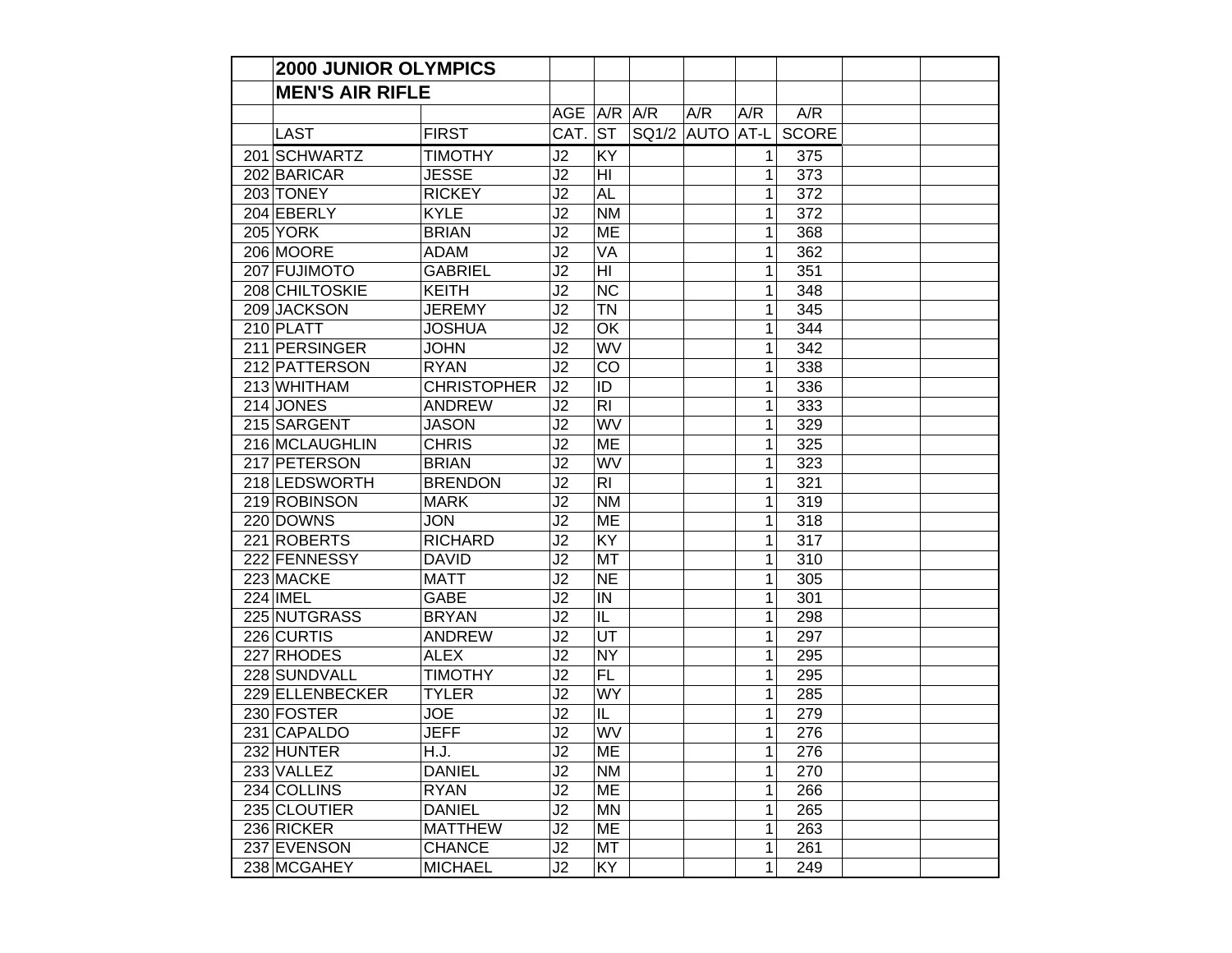| <b>2000 JUNIOR OLYMPICS</b> |                    |                          |                       |                 |     |              |              |  |
|-----------------------------|--------------------|--------------------------|-----------------------|-----------------|-----|--------------|--------------|--|
| <b>MEN'S AIR RIFLE</b>      |                    |                          |                       |                 |     |              |              |  |
|                             |                    | AGE                      | $A/R$ $A/R$           |                 | A/R | A/R          | A/R          |  |
| <b>LAST</b>                 | <b>FIRST</b>       | CAT.                     | <b>ST</b>             | SQ1/2 AUTO AT-L |     |              | <b>SCORE</b> |  |
| 239 HOWARD-ADAMS            | <b>JOEY</b>        | J2                       | ME                    |                 |     | 1            | 241          |  |
| 240 DUNN                    | <b>COLIN</b>       | J2                       | <b>MN</b>             |                 |     | 1            | 235          |  |
| 241 BURCHETT                | <b>TRISTAN</b>     | J2                       | <b>NC</b>             |                 |     | 1            | 224          |  |
| 1 SORENSEN                  | <b>DAVID</b>       | J3                       | $\overline{\nabla T}$ |                 |     | 1            | 524          |  |
| $2$  IRVINE                 | <b>REESE</b>       | J3                       | <b>WY</b>             |                 |     | 1            | 504          |  |
| 3ELSASS                     | TIM                | J3                       | VA                    |                 |     | 1            | 501          |  |
| 4 GAUTHIER                  | <b>HARRISON</b>    | J3                       | CO                    |                 |     | 1            | 501          |  |
| 5BURILLO                    | <b>DANIEL</b>      | J3                       | AΖ                    |                 |     | 1            | 500          |  |
| 6 LEMENAGER                 | <b>LEE</b>         | J3                       | CA                    |                 |     | $\mathbf{1}$ | 499          |  |
| 7 BLANCHARD                 | CADE               | J3                       | MT                    |                 |     | $\mathbf{1}$ | 497          |  |
| 8BARRON                     | <b>DANNY</b>       | J3                       | PA                    |                 |     | $\mathbf{1}$ | 487          |  |
| 9 NICHOLAS                  | <b>JON-MICHAEL</b> | J3                       | OH                    |                 |     | $\mathbf{1}$ | 487          |  |
| 10 HIGGINS                  | <b>ERIC</b>        | J3                       | MD                    |                 |     | 1            | 486          |  |
| 11 BLUNDELL                 | <b>LYLE</b>        | J3                       | IL                    |                 |     | 1            | 467          |  |
| 12 BEARD                    | <b>RYAN</b>        | J3                       | CO                    |                 |     | 1            | 465          |  |
| 13 MYERS                    | <b>BRAD</b>        | J3                       | <b>NE</b>             |                 |     | 1            | 465          |  |
| 14 DEWITT                   | <b>KEVIN</b>       | J3                       | <b>NJ</b>             |                 |     | 1            | 457          |  |
| 15 PEARCE                   | <b>RYAN</b>        | J3                       | OH                    |                 |     | 1            | 450          |  |
| 16 VANWYLEN                 | <b>BLAKE</b>       | J3                       | MI                    |                 |     | 1            | 450          |  |
| 17 SPEARS                   | <b>SEAN</b>        | J3                       | <b>AL</b>             |                 |     | 1            | 446          |  |
| 18 LEMLEY                   | <b>EDWARD</b>      | J3                       | KY                    |                 |     | 1            | 439          |  |
| 19 SNIDER                   | PJ                 | J3                       | МT                    |                 |     | 1            | 437          |  |
| 20 SPRECHER                 | <b>DAVID</b>       | $\overline{\mathsf{J3}}$ | FL                    |                 |     | 1            | 436          |  |
| 21 ADAMS                    | <b>JARROD</b>      | J3                       | MT                    |                 |     | 1            | 431          |  |
| 22 WILLIAMSON               | <b>SETH</b>        | J3                       | VA                    |                 |     | 1            | 426          |  |
| 23 GONZALES                 | <b>CLAY</b>        | J3                       | FL                    |                 |     | 1            | 422          |  |
| 24 GALLANIS                 | <b>THOMAS</b>      | J3                       | CO                    |                 |     | 1            | 418          |  |
| 25 WILBER                   | <b>ERIK</b>        | J3                       | WA                    |                 |     | 1            | 416          |  |
| 26 TARBET                   | <b>KURTIS</b>      | J3                       | ID                    |                 |     | 1            | 416          |  |
| 27 MCVICKER                 | <b>JEREMY</b>      | J3                       | МT                    |                 |     | 1            | 412          |  |
| 28 O'ROARK                  | <b>JAMES</b>       | J3                       | VA                    |                 |     | 1            | 412          |  |
| 29 BEGOBE                   | KYLE               | J3                       | KS                    |                 |     | 1            | 409          |  |
| 30 BARNEY                   | <b>RICHARD</b>     | J3                       | RI.                   |                 |     | 1            | 401          |  |
| 31 BLANCHARD                | CORD               | J3                       | MT                    |                 |     | 1            | 401          |  |
| 32 ADENT, IV                | <b>ANTHONY</b>     | J3                       | MI                    |                 |     | 1            | 395          |  |
| 33 BLAHUT                   | <b>COLLIN</b>      | J3                       | MN                    |                 |     | 1            | 393          |  |
| 34 WHITHAM                  | <b>PATRICK</b>     | J3                       | ID                    |                 |     | 1            | 384          |  |
| 35 ADENT                    | <b>ANTHONY</b>     | J3                       | WV                    |                 |     | 1            | 381          |  |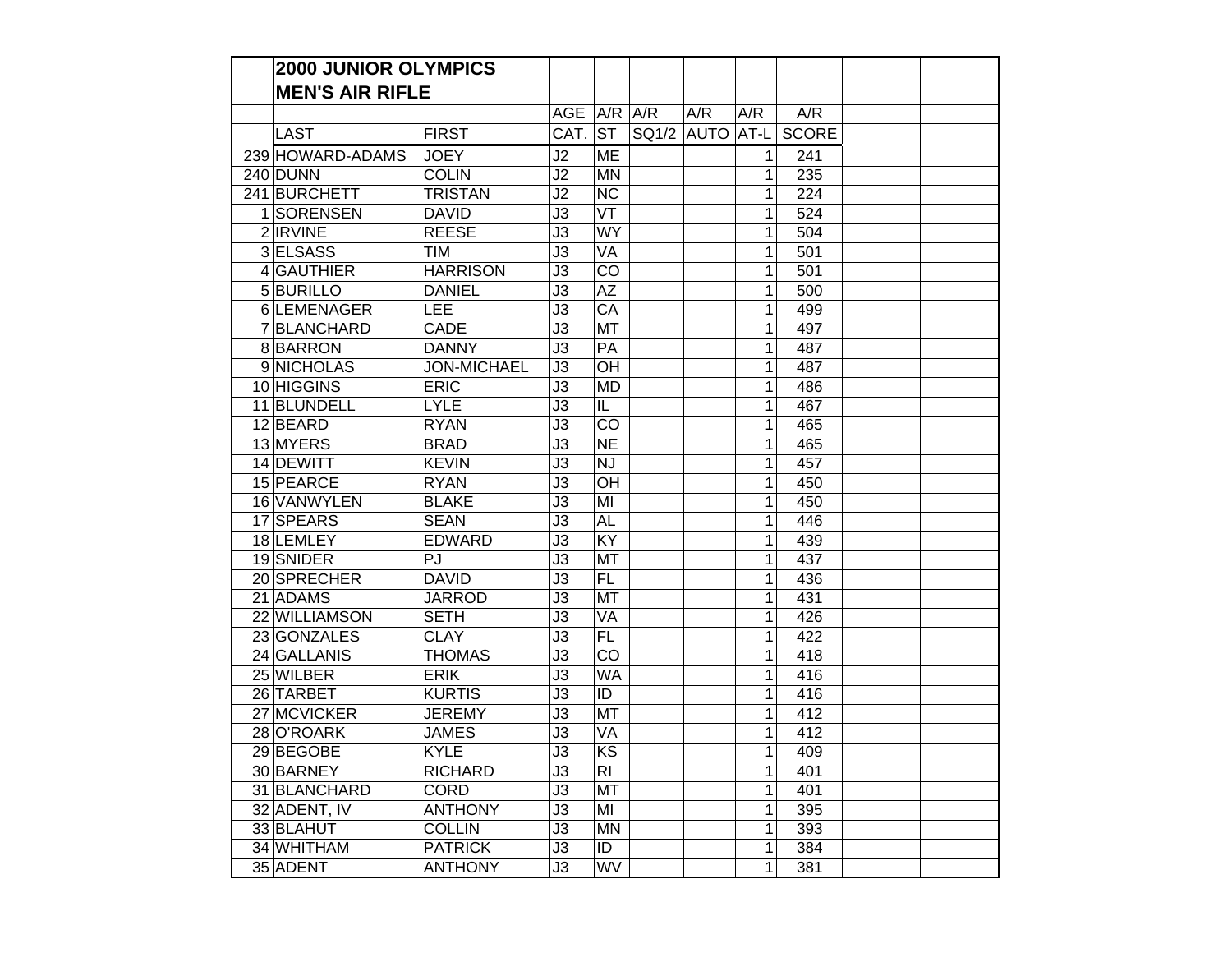| <b>2000 JUNIOR OLYMPICS</b> |                    |                          |             |       |             |      |              |  |
|-----------------------------|--------------------|--------------------------|-------------|-------|-------------|------|--------------|--|
| <b>MEN'S AIR RIFLE</b>      |                    |                          |             |       |             |      |              |  |
|                             |                    | AGE                      | $A/R$ $A/R$ |       | A/R         | A/R  | A/R          |  |
| <b>LAST</b>                 | <b>FIRST</b>       | CAT.                     | ST          | SQ1/2 | <b>AUTO</b> | AT-L | <b>SCORE</b> |  |
| 36 LEATHERMAN               | <b>MATT</b>        | J3                       | <b>MD</b>   |       |             | 1    | 378          |  |
| 37 ORVIN                    | <b>JACOB</b>       | J3                       | CO          |       |             | 1    | 377          |  |
| 38 LUKE                     | <b>DAVID</b>       | J3                       | <b>MT</b>   |       |             | 1    | 375          |  |
| 39 HOULAND                  | <b>PAUL</b>        | J3                       | <b>ND</b>   |       |             | 1    | 365          |  |
| 40 ERICKSON                 | ZANE               | J3                       | <b>ND</b>   |       |             | 1    | 358          |  |
| 41 REBMAN                   | <b>KEITH</b>       | J3                       | <b>FL</b>   |       |             | 1    | 338          |  |
| 42 ZELL                     | <b>PAUL</b>        | J3                       | VA          |       |             | 1    | 333          |  |
| 43 YOUNGS                   | <b>GREG</b>        | J3                       | CO          |       |             | 1    | 321          |  |
| 44 DEEPAK                   | <b>RAVI</b>        | J3                       | VA          |       |             | 1    | 312          |  |
| 45 JORDAN                   | <b>MATT</b>        | J3                       | <b>AL</b>   |       |             | 1    | 301          |  |
| 46 KAWECK                   | <b>JACOB</b>       | J3                       | <b>WY</b>   |       |             | 1    | 300          |  |
| 47 MURPHY                   | <b>ANDREW</b>      | J3                       | DE          |       |             | 1    | 291          |  |
| 48 SAXTON                   | <b>PATRICK</b>     | JЗ                       | <b>NE</b>   |       |             | 1    | 291          |  |
| 49 PORTER                   | <b>RUDY</b>        | J3                       | CO          |       |             | 1    | 276          |  |
| 50 PETERSON                 | <b>BEN</b>         | J3                       | <b>NE</b>   |       |             | 1    | 265          |  |
| 51 VON TAGEN                | WILL               | J3                       | ID          |       |             | 1    | 263          |  |
| 52 RAGUSA                   | <b>CODY</b>        | J3                       | IL          |       |             | 1    | 256          |  |
| 53 FUSSELL                  | <b>BROOKS</b>      | $\overline{\mathsf{J3}}$ | <b>AL</b>   |       |             | 1    | 231          |  |
| 54 TUTTLE                   | <b>RYAN</b>        | J3                       | UT          |       |             | 1    | 227          |  |
| 55 DIGBY                    | <b>TOMMY</b>       | $\overline{J3}$          | <b>ME</b>   |       |             | 1    | 222          |  |
| 56 BROWN                    | <b>JACOB</b>       | $\overline{J3}$          | <b>VA</b>   |       |             | 1    | 210          |  |
| 57 ZUPANCIC                 | PHILIP             | $\overline{J3}$          | CO          |       |             | 1    | 198          |  |
| 58 LETT                     | F.B.               | $\overline{\mathsf{J3}}$ | <b>AL</b>   |       |             | 1    | 196          |  |
| 59 STEFFLER                 | <b>DAVID</b>       | $\overline{\mathsf{J3}}$ | MI          |       |             | 1    | 185          |  |
| 60 RICKER                   | <b>MITCH</b>       | $\overline{\mathsf{J3}}$ | <b>ME</b>   |       |             | 1    | 178          |  |
| 61 YOUNGS                   | <b>KYLE</b>        | J3                       | CO          |       |             | 1    | 161          |  |
| 62 AWALT                    | <b>MIKE</b>        | J3                       | CO          |       |             | 1    | 150          |  |
| 63 SLATER                   | <b>DANIEL</b>      | J3                       | CO          |       |             | 1    | 141          |  |
| 64 TARDIF                   | <b>GREGORY</b>     | J3                       | <b>ME</b>   |       |             | 1    | 125          |  |
| 65 KORODY                   | <b>ROBERT</b>      | J3                       | CO          |       |             | 1    | 115          |  |
| 66 TARDIF                   | <b>MARK</b>        | J3                       | <b>ME</b>   |       |             | 1    | 104          |  |
| 67 BLAHUT                   | <b>CHRISTOPHER</b> | J3                       | <b>MN</b>   |       |             | 1    | 96           |  |
| 68 SKELLY                   | <b>ZAK</b>         | J3                       | MI          |       |             | 1    | 61           |  |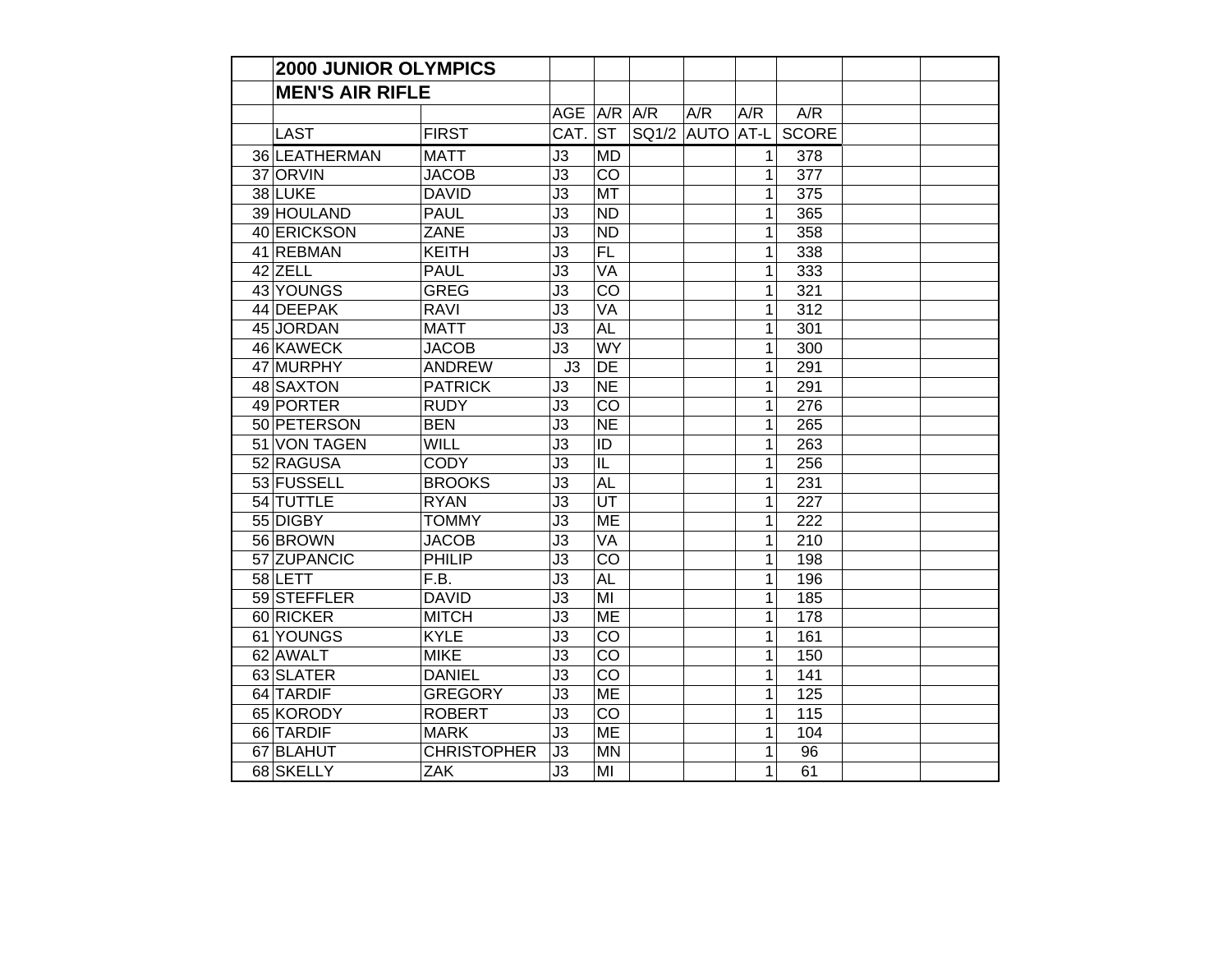| <b>2000 JUNIOR OLYMPICS</b> |                  |                |             |       |              |      |              |
|-----------------------------|------------------|----------------|-------------|-------|--------------|------|--------------|
| <b>WOMEN'S AIR RIFLE</b>    |                  |                |             |       |              |      |              |
|                             |                  | AGE.           | $A/R$ $A/R$ |       | A/R          | A/R  | A/R          |
| <b>LAST</b>                 | <b>FIRST</b>     | CAT.           | <b>ST</b>   | SQ1/2 | <b>AUTO</b>  | AT-L | <b>SCORE</b> |
| 1 MEAGHER                   | <b>LINDSEY</b>   | J <sub>1</sub> | МA          | 1     |              |      | 394          |
| 2 KANE                      | <b>THRINE</b>    | J <sub>1</sub> | <b>NY</b>   | 1     |              |      | 394          |
| 3 KERR                      | <b>HANNAH</b>    | J2             | <b>NJ</b>   | 1     |              |      | 392          |
| 4 KEMPLEY                   | <b>REYA</b>      | J <sub>1</sub> | <b>NV</b>   | 1     |              |      | 390          |
| 5BEYERLE                    | <b>JAMIE</b>     | J2             | PA          | 1     |              |      | 388          |
| 6 TRUJILLO                  | <b>AMANDA</b>    | J <sub>1</sub> | CO          | 1     |              |      | 386          |
| 7 RICHARDS                  | <b>TERIM</b>     | J <sub>1</sub> | <b>NE</b>   | 1     |              |      | 384          |
| 8 MAGEE                     | <b>HEIDI</b>     | J2             | VT          | 1     |              |      | 383          |
| 9ROGERS                     | <b>RACHEL</b>    | J <sub>1</sub> | <b>TX</b>   | 1     |              |      | 383          |
| 10 PAOLETTA                 | <b>SARAH</b>     | J1             | <b>CT</b>   | 1     |              |      | 383          |
| 11 SVEE                     | <b>CORRIE</b>    | J1             | МT          | 1     |              |      | 382          |
| 12 BARAZANI                 | <b>SIVAN</b>     | J <sub>2</sub> | CA          | 1     |              |      | 381          |
| 13 DOVE                     | <b>CRYSTAL</b>   | J1             | GA          | 1     |              |      | 381          |
| 14 HICKS                    | <b>MORGAN</b>    | J <sub>1</sub> | <b>WA</b>   | 1     |              |      | 381          |
| 15 FLASK                    | <b>CORI</b>      | J <sub>1</sub> | OH          | 1     |              |      | 381          |
| 16 AUZINS                   | <b>INARA</b>     | J <sub>1</sub> | MI          | 1     |              |      | 381          |
| 17 SCHEIBELHOOD             | <b>GAIL</b>      | J <sub>1</sub> | WV          |       | 12ND OK      |      | 380          |
| 18 STOCKTON                 | <b>MARANDA</b>   | J <sub>1</sub> | <b>TN</b>   | 1     |              |      | 379          |
| 19 COOK                     | <b>MELODY</b>    | J <sub>1</sub> | KY          |       | $1$  2ND INV |      | 377          |
| 20 PARKER                   | <b>KRISTIN</b>   | J1             | SC          | 1     |              |      | 375          |
| 21 REYES                    | <b>ELIZABETH</b> | J2             | <b>OR</b>   | 1     |              |      | 375          |
| 22 BALDWIN                  | <b>KARI</b>      | J <sub>1</sub> | AL          | 1     |              |      | 375          |
| 23 COURTER                  | <b>KILEE</b>     | J2             | <b>KS</b>   | 1     |              |      | 373          |
| 24 CRUEY                    | <b>ALLISON</b>   | J1             | IL          | 1     | 2ND INV      |      | 373          |
| 25 SAWYER                   | <b>ALICIA</b>    | J2             | <b>MN</b>   | 1     |              |      | 373          |
| 26 DUNKLEBARGER             | <b>RACHAEL</b>   | J1             | AK          | 1     |              |      | 372          |
| 27 REID                     | <b>MEGHAN</b>    | J1             | MD          | 1     |              |      | 372          |
| 28 CHROSTOWSKI              | <b>STEPHANIE</b> | J1             | <b>RI</b>   | 1     |              |      | 362          |
| 29 FEHLINGS                 | <b>KRISTINA</b>  | J2             | VA          | 1     |              |      | 362          |
| 30 HARRINGTON               | <b>KATHERINE</b> | JЗ             | IN          | 1     |              |      | 361          |
| $31$ HO                     | <b>TELIANNE</b>  | J2             | HI          | 1     |              |      | 359          |
| 32 PRESCOTT                 | <b>RACHEL</b>    | J1             | WI          |       | 1 NO OTHER   |      | 359          |
| 33 STEWART                  | <b>MAGGIE</b>    | J2             | FL.         | 1     |              |      | 359          |
| 34 ISAKSON                  | AMANDA           | J <sub>1</sub> | ID          | 1     |              |      | 359          |
| 35 LEWIS                    | <b>HEATHER</b>   | J <sub>1</sub> | <b>NM</b>   | 1     |              |      | 354          |
| 36 RAUCH                    | <b>CASSANDRA</b> | J3             | IA          | 1     |              |      | 346          |
| 37 CHILTOSKIE               | <b>RACHEL</b>    | J1             | NC          | 1     |              |      | 334          |
| 1 ALLAIRE                   | <b>NICOLE</b>    | J <sub>1</sub> | NJ          |       | $\mathbf{1}$ |      | 393          |
| $2$ HILL                    | <b>AMANDA</b>    | J1             | <b>NJ</b>   |       | 1            |      | 390          |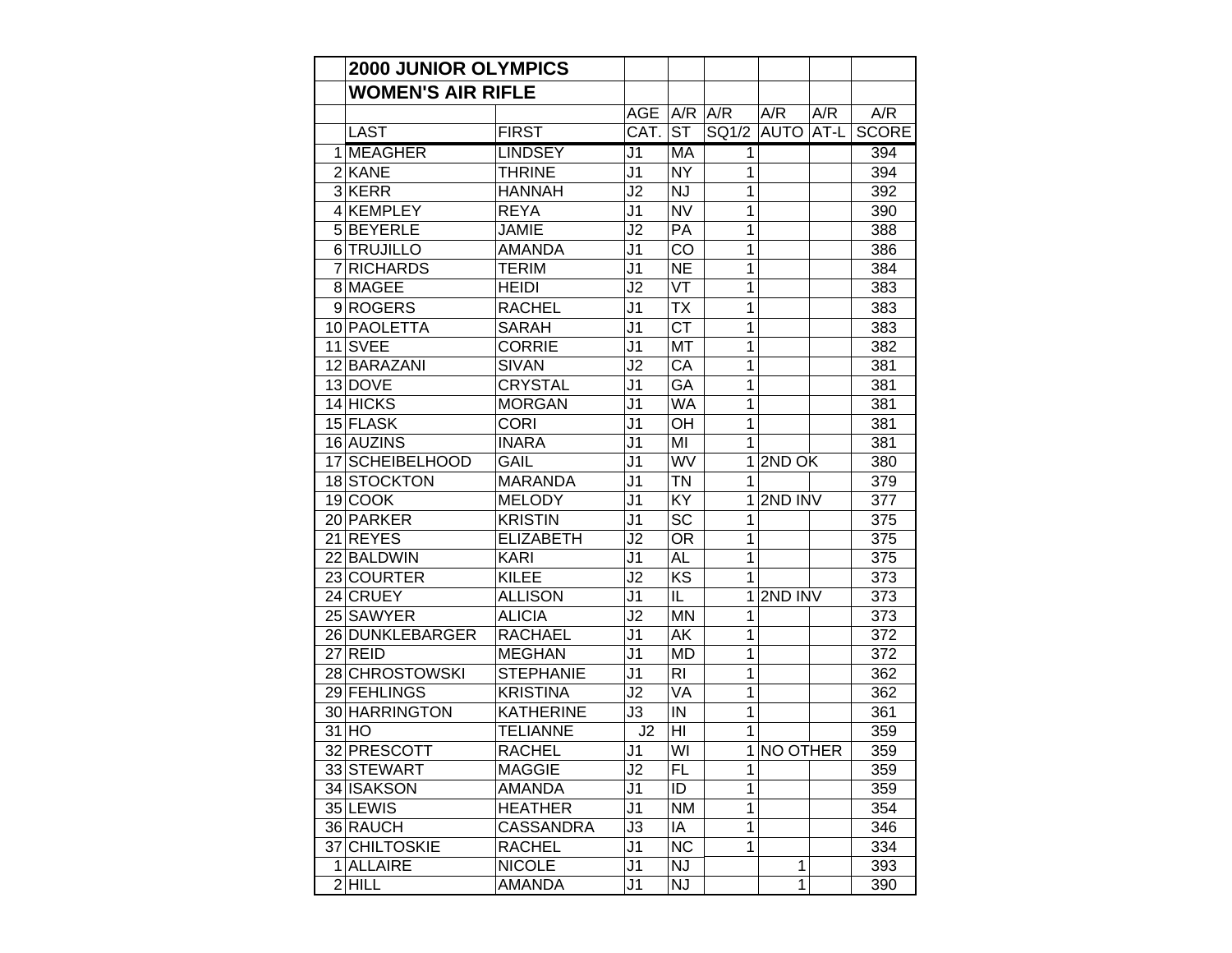| <b>2000 JUNIOR OLYMPICS</b> |                  |                |             |                |              |              |              |
|-----------------------------|------------------|----------------|-------------|----------------|--------------|--------------|--------------|
| <b>WOMEN'S AIR RIFLE</b>    |                  |                |             |                |              |              |              |
|                             |                  | AGE            | $AYR$ $AYR$ |                | A/R          | A/R          | A/R          |
| <b>LAST</b>                 | <b>FIRST</b>     | CAT.           | <b>ST</b>   | SQ1/2          | <b>AUTO</b>  | AT-L         | <b>SCORE</b> |
| 3 ABBOTT                    | <b>DANIELLE</b>  | J1             | AZ          |                | 1            |              | 390          |
| 4 SKEUSE                    | ERIN             | J2             | <b>NJ</b>   |                | 1            |              | 387          |
| 5 HAMILTON                  | <b>CRYSTAL</b>   | J <sub>1</sub> | KY          |                | 1            |              | 385          |
| 6 TRUJILLO                  | <b>ALICIA</b>    | J2             | CO          | $\overline{2}$ | 1            |              | 384          |
| <b>7 SCHLICHTING</b>        | <b>GINNY</b>     | J <sub>1</sub> | AK          |                | 1            |              | 383          |
| 8 LANGFIELD                 | <b>DANIELLE</b>  | J <sub>1</sub> | <b>FL</b>   |                | 1            |              | 383          |
| 9BENJAMIN                   | <b>KATE</b>      | J2             | VT          | $\overline{2}$ | 1            |              | 382          |
| 10 HUDSON                   | <b>STEFANIE</b>  | J <sub>1</sub> | OH          | $\overline{2}$ | $\mathbf 1$  |              | 381          |
| 11 SHEYNIS                  | <b>IRENE</b>     | J1             | CA          | $\overline{2}$ | $\mathbf{1}$ |              | 381          |
| 12 PISSOS                   | <b>HEATHER</b>   | J <sub>1</sub> | WV          | $\overline{2}$ | 1            |              | 380          |
| 13 TARBET                   | <b>DAWN</b>      | J2             | ID          |                | 1            |              | 380          |
| 14 JOINER                   | <b>APRIL</b>     | J2             | GA          | $\overline{2}$ | 1            |              | 378          |
| 15 CHANEK                   | <b>MISTY</b>     | J2             | ТX          | $\overline{2}$ | 1            |              | 378          |
| 16 BAUER                    | <b>MICHELLE</b>  | J3             | <b>NJ</b>   |                | 1            |              | 377          |
| 17 CRIST                    | <b>AMBER</b>     | J2             | GA          |                | 1            |              | 377          |
| 18 SCOTT                    | <b>KRISTIN</b>   | J2             | WV          |                | 1            |              | 376          |
| 19 CRENWELGE                | <b>KRISTI</b>    | J2             | TX          |                | 1            |              | 375          |
| 20 DOWNSBROUGH              | <b>MELISSA</b>   | J2             | PA          | $\overline{2}$ | 1            |              | 374          |
| 21 REED                     | <b>ALICE</b>     | J2             | VT          |                | 1            |              | 374          |
| 22 SANDAGE                  | <b>MEGAN</b>     | J2             | CA          |                | 1            |              | 374          |
| 23 JACOBSON                 | <b>LUCY</b>      | J2             | PA          |                | 1            |              | 373          |
| 24 RICHMOND                 | <b>JAMIE</b>     | J2             | WV          |                | 1            |              | 371          |
| 25 COURTER                  | <b>CALEE</b>     | J2             | KS          | $\overline{2}$ | $\mathbf{1}$ |              | 370          |
| 26 GOSS                     | <b>VICKI</b>     | J2             | PA          |                | 1            |              | 370          |
| 27 COLLIER                  | <b>AMANDA</b>    | J2             | CO          |                | 1            |              | 370          |
| 28 PASON                    | <b>JENNIFER</b>  | J3             | <b>NJ</b>   |                | 1            |              | 368          |
| 29 BUTLER                   | <b>EADYE</b>     | J3             | VT          |                | 1            |              | 358          |
| 30 CHROSTOWSKI              | <b>KIMBERLY</b>  | J3             | RI          |                | 1            |              | 356          |
| 31 KAM                      | <b>CHRISTEN</b>  | J3             | HI          |                | 1            |              | 349          |
| 1 FRENTRESS                 | <b>DESERA</b>    | J <sub>1</sub> | AΚ          |                |              | 1            | 379          |
| 2 SARLI                     | <b>CHRISTINE</b> | J <sub>1</sub> | <b>NY</b>   | $\overline{2}$ |              | 1            | 378          |
| 3DEAN                       | <b>BECCA</b>     | J1             | OH          |                |              | 1            | 377          |
| 4 MORGAN                    | <b>VIRGINIA</b>  | J <sub>1</sub> | KY          |                |              | 1            | 375          |
| 5 WALLER                    | <b>JENNY</b>     | J <sub>1</sub> | KY          |                |              | 1            | 375          |
| 6 DUVAL                     | <b>SHANDA</b>    | J <sub>1</sub> | WA          | $\overline{2}$ |              | 1            | 374          |
| 7 GOODWIN                   | <b>ROBIN</b>     | J1             | GA          |                |              | 1            | 374          |
| 8 RIDGE                     | <b>VICTORIA</b>  | J1             | PA          |                |              | 1.           | 374          |
| 9 HOUSE                     | <b>BETH</b>      | J <sub>1</sub> | MD          | $\overline{2}$ |              | 1            | 371          |
| 10 SMITH                    | <b>JESSICA</b>   | J <sub>1</sub> | AL          | $\overline{2}$ |              | $\mathbf{1}$ | 371          |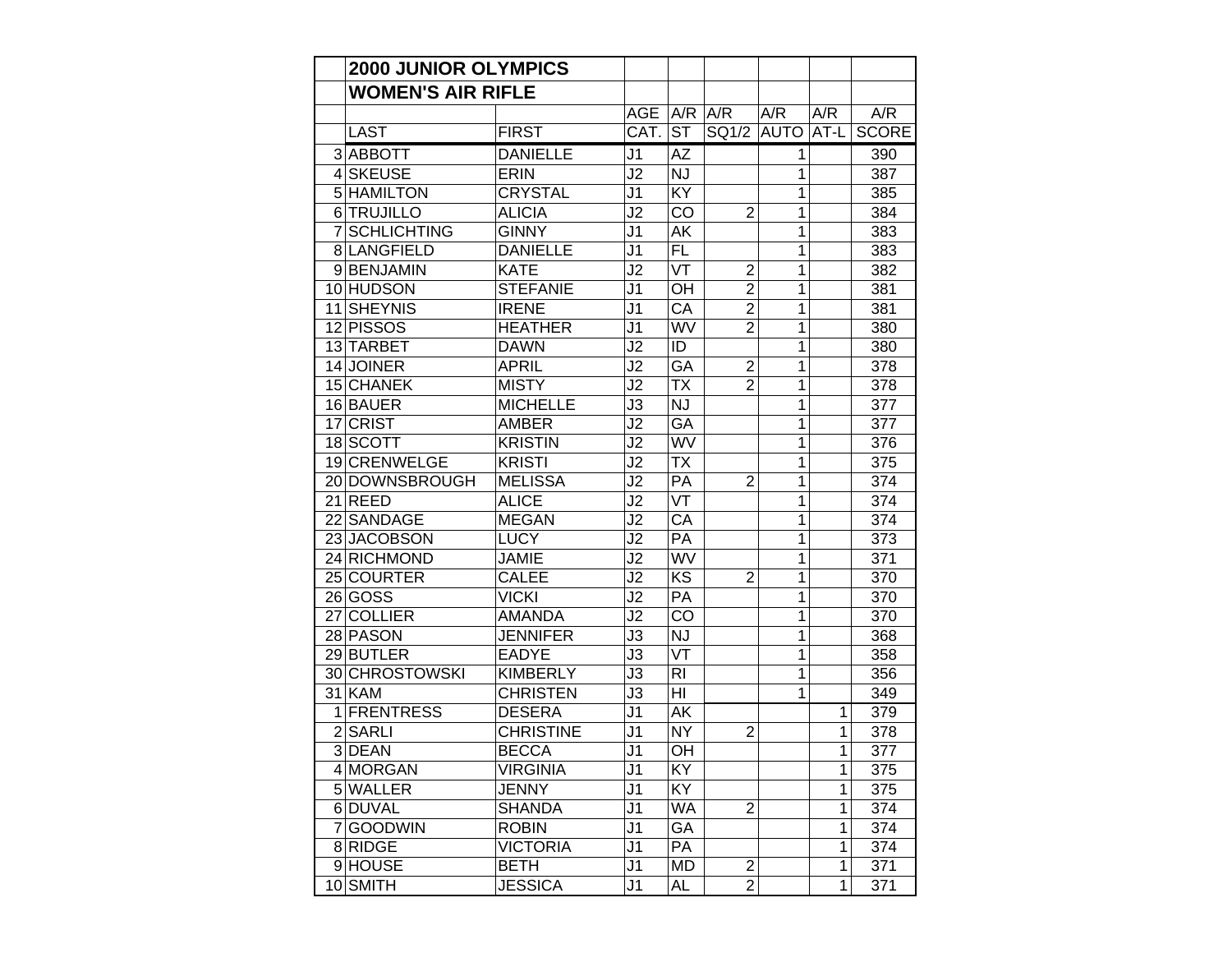| <b>2000 JUNIOR OLYMPICS</b> |                   |                |                |                |             |              |              |
|-----------------------------|-------------------|----------------|----------------|----------------|-------------|--------------|--------------|
| <b>WOMEN'S AIR RIFLE</b>    |                   |                |                |                |             |              |              |
|                             |                   | AGE            | $A/R$ $A/R$    |                | A/R         | A/R          | A/R          |
| <b>LAST</b>                 | <b>FIRST</b>      | CAT.           | <b>ST</b>      | SQ1/2          | <b>AUTO</b> | AT-L         | <b>SCORE</b> |
| 11 FERRELL                  | <b>LISA</b>       | J1             | WV             |                |             | 1            | 370          |
| 12 PONTI                    | <b>HATTIE</b>     | J <sub>1</sub> | <b>WA</b>      |                |             | 1            | 370          |
| 13 BARKER                   | <b>SARA</b>       | J <sub>1</sub> | CA             |                |             | 1            | 369          |
| 14 MITCHELL                 | <b>JOANNA</b>     | J <sub>1</sub> | VT             |                |             | 1            | 367          |
| 15 KENT                     | <b>JENNIFER</b>   | J <sub>1</sub> | CO             |                |             | 1            | 367          |
| 16 JUNG                     | <b>MARTA</b>      | J <sub>1</sub> | <b>NV</b>      | $\overline{2}$ |             | 1            | 365          |
| 17 TRICKETT                 | <b>KATIE</b>      | J <sub>1</sub> | MA             |                |             | 1            | 361          |
| 18 HUDSON                   | <b>CONNIE</b>     | J <sub>1</sub> | VA             | $\overline{2}$ |             | 1            | 356          |
| 19 SPEARS                   | <b>AMANDA</b>     | J1             | AL             |                |             | 1            | 354          |
| 20 HUANG                    | TINA              | J1             | HI             | $\overline{2}$ |             | 1            | 353          |
| 21 SINENI                   | <b>ANNA</b>       | J1             | IL             | 2              |             | 1            | 353          |
| 22 GUNNISON                 | <b>LISA</b>       | J1             | AK             | $\overline{2}$ |             | 1            | 352          |
| 23 BEALER                   | <b>CHRISTINE</b>  | J <sub>1</sub> | AK             |                |             | 1            | 350          |
| 24 WOJCIK                   | <b>KIMBERLY</b>   | J <sub>1</sub> | IL.            |                |             | 1            | 350          |
| 25 GALBRAITH                | <b>ELIZABETH</b>  | J <sub>1</sub> | <b>WA</b>      |                |             | 1            | 350          |
| 26 VANDER ZANDEN            | <b>CHANTRELLE</b> | J <sub>1</sub> | <b>OR</b>      | $\overline{2}$ |             | 1            | 340          |
| 27 HIBBARD                  | <b>SARAH</b>      | J <sub>1</sub> | KY             |                |             | 1            | 339          |
| 28 CERVINI                  | <b>JAIME</b>      | J <sub>1</sub> | <b>NY</b>      |                |             | 1            | 339          |
| 29 WORKMAN                  | <b>AMANDA</b>     | J <sub>1</sub> | OH             |                |             | 1            | 337          |
| 30 WARD                     | <b>MEGAN</b>      | J2             | AK             |                |             | 1            | 331          |
| 31 LATIMER                  | <b>BECKY</b>      | J <sub>1</sub> | <b>NE</b>      | $\overline{2}$ |             | 1            | 330          |
| 32 CASSANO                  | <b>PRISCILLA</b>  | J <sub>1</sub> | <b>NY</b>      |                |             | 1            | 330          |
| 33 MALONE                   | <b>KRISTIN</b>    | J <sub>1</sub> | R <sub>l</sub> |                |             | 1            | 328          |
| 34 BARKLEY                  | <b>NICOLE</b>     | J2             | AK             |                |             | 1            | 325          |
| 35 BAGUIO                   | <b>CHATESS</b>    | J1             | HI             |                |             | 1            | 325          |
| 36 DALEY                    | <b>HEATHER</b>    | J1             | AK             |                |             | 1            | 324          |
| 37 BRUNNEMER                | <b>SARAH</b>      | J1             | IN             |                |             | 1            | 321          |
| 38 KORAN                    | <b>OLIVIA</b>     | J1             | NM             |                |             | 1            | 320          |
| 39 URBAN                    | <b>TRUDI</b>      | J1             | MT             |                |             | 1            | 318          |
| 40 JOHNSON                  | <b>LAURA</b>      | J1             | <b>NE</b>      |                |             | 1            | 315          |
| 41 RAPOZO                   | <b>NOLANA</b>     | J1             | HI             |                |             | 1            | 306          |
| 42 WHITE                    | <b>MEGAN</b>      | J <sub>1</sub> | <b>NY</b>      |                |             | 1            | 297          |
| 43 HENDRIX                  | <b>MISTY</b>      | J <sub>1</sub> | MS             |                |             | 1            | 296          |
| 44 CHANEY                   | <b>CHRISTINA</b>  | J <sub>1</sub> | AK             |                |             | 1            | 295          |
| 45 RODRIGUEZ                | <b>LEIDA</b>      | J <sub>1</sub> | <b>NY</b>      |                |             | 1            | 293          |
| 46 RIDER                    | <b>AMANDA</b>     | J1             | WV             |                |             | 1            | 270          |
| 47 WILLIAMS                 | <b>MARY</b>       | J1             | ME             |                |             | 1            | 270          |
| 48 HOYT                     | <b>MELLISA</b>    | J <sub>1</sub> | WA             |                |             | 1            | 267          |
| 49 FLEMING                  | <b>AMBER</b>      | J <sub>1</sub> | МT             |                |             | $\mathbf{1}$ | 261          |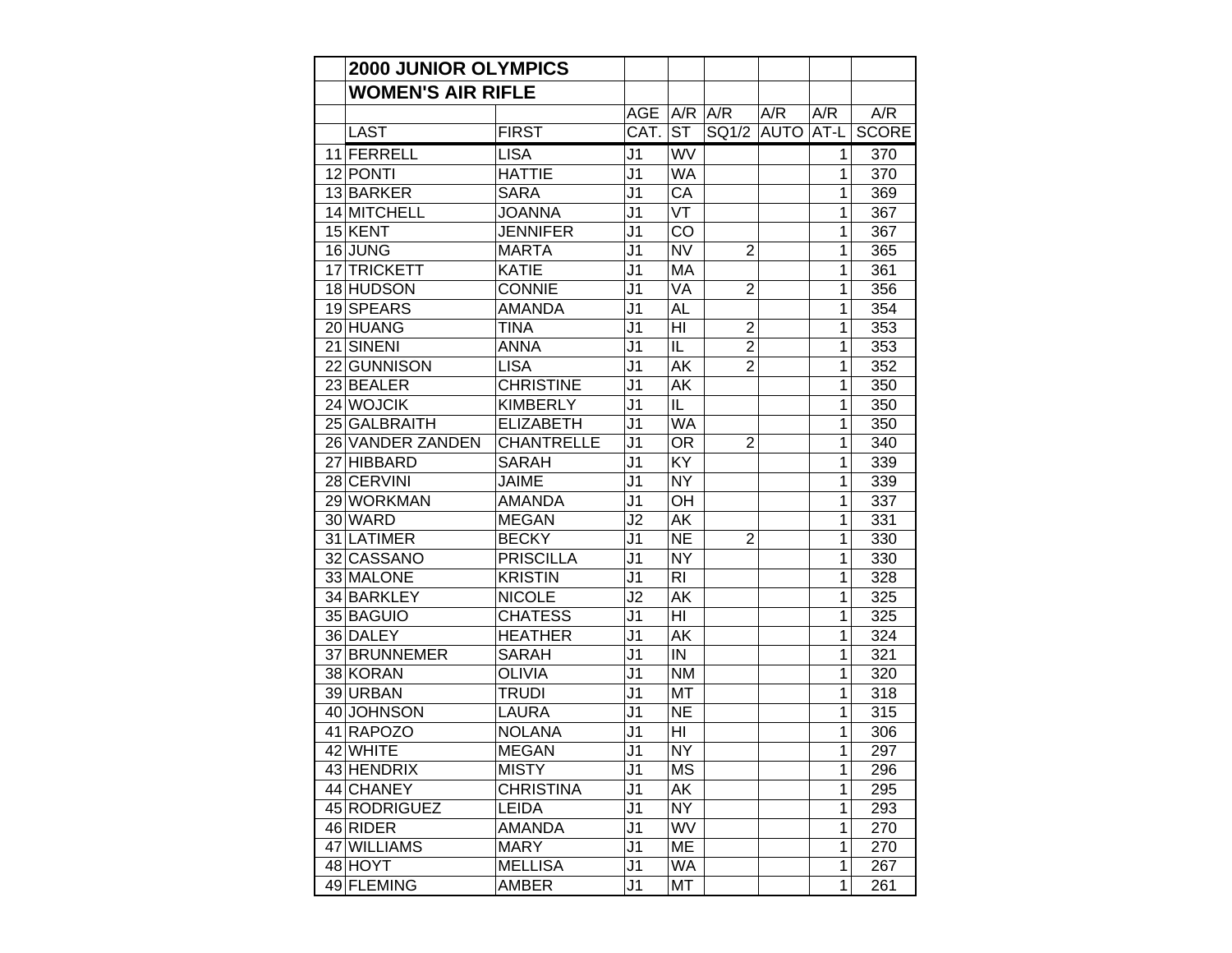| <b>2000 JUNIOR OLYMPICS</b> |                  |                |                |                |      |      |              |
|-----------------------------|------------------|----------------|----------------|----------------|------|------|--------------|
| <b>WOMEN'S AIR RIFLE</b>    |                  |                |                |                |      |      |              |
|                             |                  | <b>AGE</b>     | $A/R$ $A/R$    |                | A/R  | A/R  | A/R          |
| <b>LAST</b>                 | <b>FIRST</b>     | CAT.           | <b>ST</b>      | SQ1/2          | AUTO | AT-L | <b>SCORE</b> |
| 50 GILMORE                  | <b>BRITTNEY</b>  | J2             | AK             |                |      | 1    | 257          |
| 51 MCDOWELL                 | <b>SARAH</b>     | J1             | DE             |                |      | 1    | 253          |
| 52 VAILLANCOURT             | AMY              | J <sub>1</sub> | ME             |                |      | 1    | 249          |
| 53 GONZALES                 | <b>ANDREA</b>    | J <sub>1</sub> | <b>NM</b>      |                |      | 1    | 246          |
| 54 CONLEY                   | <b>MELISSA</b>   | J <sub>1</sub> | KY             |                |      | 1    | 245          |
| 55 WALTERS                  | <b>ALEXIS</b>    | J <sub>1</sub> | WV             |                |      | 1    | 224          |
| 56 DAWSON                   | <b>LORRIE</b>    | J1             | <b>NE</b>      |                |      | 1    | 217          |
| 57 DEHART                   | <b>CONCHETTA</b> | J1             | <b>NC</b>      |                |      | 1    | 207          |
| 1 ROBERTSON                 | <b>SABRINA</b>   | J2             | GA             |                |      | 1    | 368          |
| $2$ ENGLE                   | <b>ANGELA</b>    | J2             | OH             |                |      | 1    | 368          |
| 3 PRATHER                   | <b>WHITNEY</b>   | J2             | <b>KY</b>      | $\overline{2}$ |      | 1    | 366          |
| 4 SKRIP                     | <b>ELIZABETH</b> | J2             | MA             | $\overline{2}$ |      | 1    | 366          |
| 5 FLADEBO                   | <b>JENNIE</b>    | J2             | <b>MN</b>      | $\overline{2}$ |      | 1    | 366          |
| 6BERGMAN                    | <b>SARAH</b>     | J2             | <b>SC</b>      | $\overline{2}$ |      | 1    | 365          |
| 7 ABNER                     | <b>AMANDA</b>    | J2             | <b>KY</b>      |                |      | 1    | 365          |
| 8BOUCHERIE                  | <b>BRANDY</b>    | J2             | <b>KY</b>      |                |      | 1    | 364          |
| 9DEPRIEST                   | <b>CHELSEA</b>   | J2             | KY             |                |      | 1    | 361          |
| 10 SPERLING                 | <b>LISA</b>      | J2             | PA             |                |      | 1    | 361          |
| 11 JONES                    | <b>RACHEL</b>    | J2             | AL             |                |      | 1    | 361          |
| 12 TRISDALE                 | <b>EMILY</b>     | J2             | CO             |                |      | 1    | 360          |
| 13 YOUNG                    | <b>WHITNEY</b>   | J2             | <b>CT</b>      |                |      | 1    | 359          |
| 14 STANFIELD                | <b>DAWN</b>      | J2             | <b>AL</b>      |                |      | 1    | 359          |
| 15 HULL                     | <b>AMANDA</b>    | J2             | R <sub>l</sub> | $\overline{2}$ |      | 1    | 358          |
| 16 QUINN                    | <b>SARAH</b>     | J2             | <b>NJ</b>      |                |      | 1    | 357          |
| 17 SHUTTLEWORTH             | <b>JILLIAN</b>   | J2             | MA             |                |      | 1    | 356          |
| 18 PINKEL                   | <b>CASSANDRA</b> | J2             | MI             | $\overline{2}$ |      | 1    | 355          |
| 19 POWELL                   | <b>ASHLEY</b>    | J2             | SC             |                |      | 1    | 354          |
| 20 WARD                     | <b>MEREDITH</b>  | J2             | <b>NM</b>      | $\overline{2}$ |      | 1    | 353          |
| 21 NICKERSON                | <b>LAURA</b>     | J2             | GA             |                |      | 1    | 352          |
| 22 ROMICK                   | <b>LINDSEY</b>   | J2             | OH             |                |      | 1    | 352          |
| 23 MARTE                    | <b>IVEEN</b>     | J2             | <b>AL</b>      |                |      | 1    | 352          |
| 24 WILCOX                   | LEAH             | J2             | KY             |                |      | 1    | 350          |
| 25 HORNSETH                 | LYRA             | J2             | MD             |                |      | 1.   | 350          |
| 26 ARNDT                    | <b>CRYSTAL</b>   | J2             | <b>WA</b>      |                |      | 1.   | 348          |
| 27 SKRIP                    | <b>MEGAN</b>     | J2             | МA             |                |      | 1    | 347          |
| 28 DEYLIUS                  | <b>JESSICA</b>   | J2             | CO             |                |      | 1    | 342          |
| 29 KUNTZ                    | LAURA            | J2             | OH             |                |      | 1    | 340          |
| 30 PHAM                     | TANIA            | J <sub>2</sub> | HI             |                |      | 1.   | 337          |
| 31 LEACH                    | <b>SAMANTHA</b>  | J2             | FL             | $\overline{2}$ |      | 1    | 335          |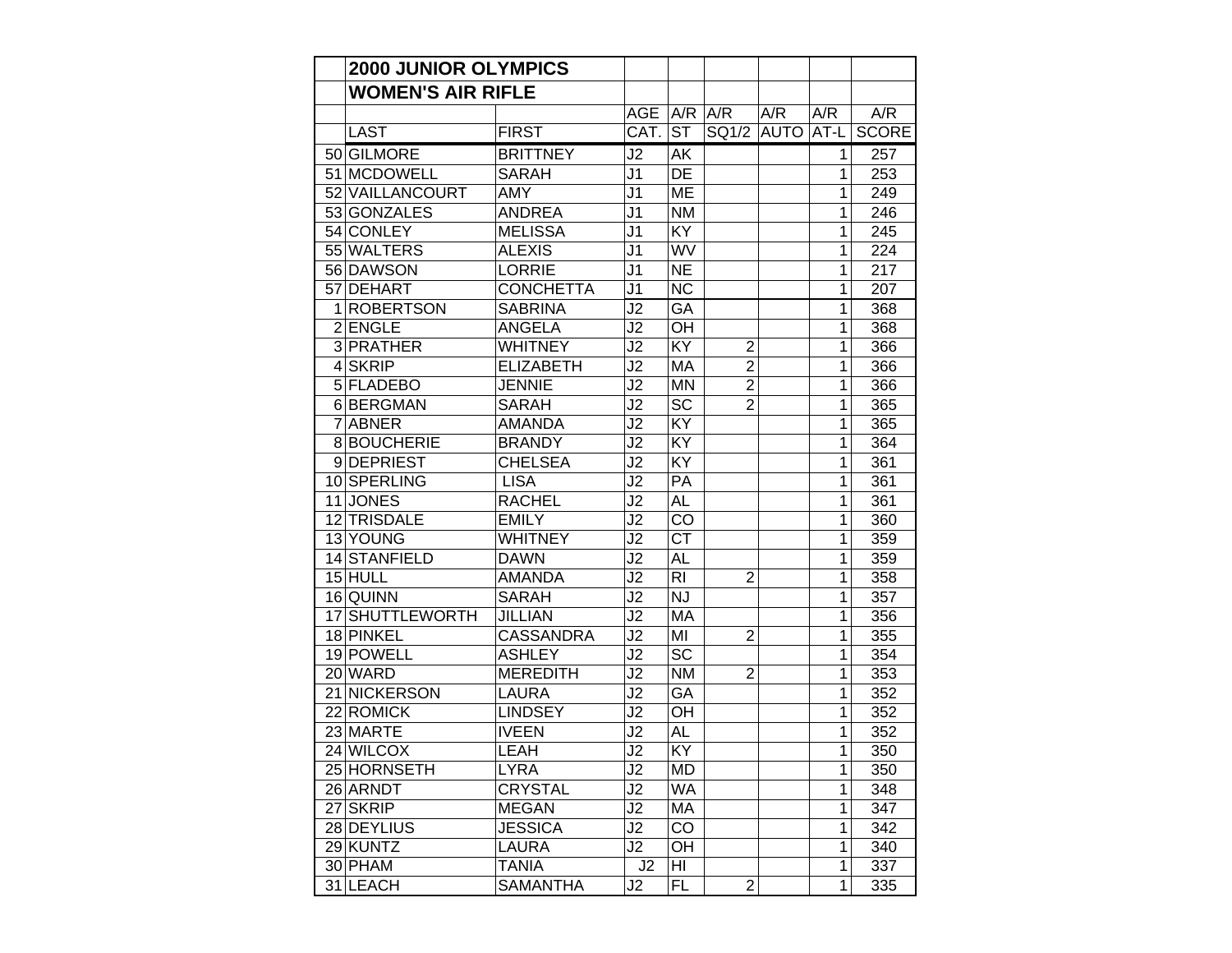| <b>2000 JUNIOR OLYMPICS</b> |                  |      |                |                |             |      |              |
|-----------------------------|------------------|------|----------------|----------------|-------------|------|--------------|
| <b>WOMEN'S AIR RIFLE</b>    |                  |      |                |                |             |      |              |
|                             |                  | AGE  | $A/R$ $A/R$    |                | A/R         | A/R  | A/R          |
| <b>LAST</b>                 | <b>FIRST</b>     | CAT. | <b>ST</b>      | SQ1/2          | <b>AUTO</b> | AT-L | <b>SCORE</b> |
| 32 KING                     | <b>JESSE</b>     | J2   | R <sub>l</sub> |                |             | 1    | 335          |
| 33 BARBOZA                  | <b>MARICELA</b>  | J2   | GA             |                |             | 1    | 335          |
| 34 MONREAL                  | <b>MAGDALENA</b> | J2   | IL             |                |             | 1    | 335          |
| 35 HARVEY                   | MARY-GRACE       | J2   | TN             | $\overline{2}$ |             | 1    | 332          |
| 36 TKACS                    | <b>DIANA</b>     | J2   | <b>PA</b>      |                |             | 1    | 330          |
| 37 KUNTZ                    | <b>EMILY</b>     | J2   | OH             |                |             | 1    | 329          |
| 38 DONOHUE                  | <b>MONI'K</b>    | J2   | <b>NY</b>      |                |             | 1    | 327          |
| 39 SINENI                   | <b>ABBY</b>      | J2   | IL             |                |             | 1    | 325          |
| 40 HARDING                  | <b>KRISTIN</b>   | J2   | AL             |                |             | 1    | 325          |
| 41 SMITH                    | <b>ASHLEY</b>    | J2   | GA             |                |             | 1    | 323          |
| 42 KAISER                   | <b>HEATHER</b>   | J2   | <b>NM</b>      |                |             | 1    | 318          |
| 43 UESATO                   | <b>LIANNE</b>    | J2   | HI             |                |             | 1    | 314          |
| 44 BRIMINGHAM               | <b>STEPHANIE</b> | J2   | OH             |                |             | 1    | 314          |
| 45 WILSON                   | <b>KIMBERLY</b>  | J2   | <b>NY</b>      |                |             | 1    | 313          |
| 46 HITSHEU                  | <b>AMANDA</b>    | J2   | <b>WY</b>      |                |             | 1    | 311          |
| 47 TARBET                   | <b>CRYSTAL</b>   | J2   | ID             |                |             | 1    | 311          |
| 48 ATTERBERRY               | <b>JENNIFER</b>  | J2   | CO             |                |             | 1    | 310          |
| 49 HODGES                   | <b>KRISTA</b>    | J2   | <b>AL</b>      |                |             | 1    | 309          |
| 50 KOENIG                   | <b>CHELSEA</b>   | J2   | МT             |                |             | 1    | 308          |
| 51 TAKAHASHI                | <b>SHANA</b>     | J2   | HI             |                |             | 1    | 307          |
| 52 KRAMER                   | <b>SARAH</b>     | J2   | МA             |                |             | 1    | 307          |
| 53 WOLF                     | <b>JENNIFER</b>  | J2   | OK             |                |             | 1    | 306          |
| 54 MATSUURA                 | <b>SARA</b>      | J2   | HI             |                |             | 1    | 304          |
| 55 BALENSUELA               | <b>SHALENE</b>   | J2   | HI             |                |             | 1    | 302          |
| 56 MCMILLIN                 | <b>AUDREY</b>    | J2   | AL             |                |             | 1    | 301          |
| 57 DELGADO                  | <b>STEPHANY</b>  | J2   | <b>NM</b>      |                |             | 1    | 301          |
| 58 FIFE                     | <b>MELISSA</b>   | J2   | VA             |                |             | 1    | 299          |
| 59 MAY                      | <b>KATELUN</b>   | J2   | AΖ             |                |             | 1    | 298          |
| 60 SULLIVAN                 | K.O.             | J2   | <b>NM</b>      |                |             | 1    | 298          |
| 61 CHOI                     | <b>CINDY</b>     | J2   | HI             |                |             | 1    | 296          |
| 62 BOWDEN                   | <b>KELLY</b>     | J2   | <b>NV</b>      |                |             | 1    | 296          |
| 63 STUART                   | KARA             | J2   | <b>NV</b>      |                |             | 1    | 291          |
| 64 DOUGLAS                  | <b>HEATHER</b>   | J2   | ME             |                |             | 1.   | 289          |
| 65 REED                     | ABBY             | J2   | CO             |                |             | 1    | 289          |
| 66 SIMKINS                  | <b>REBECCA</b>   | J2   | NY             |                |             | 1    | 285          |
| 67 GILLESPIE                | <b>JENNIFER</b>  | J2   | CO             |                |             | 1    | 285          |
| 68 TRAN                     | CRYSTAL          | J2   | NM             |                |             | 1    | 283          |
| 69 BRAUN                    | <b>CHANDRA</b>   | J2   | <b>NE</b>      |                |             | 1.   | 280          |
| 70 ESHBAUGH                 | <b>CASEY</b>     | J2   | OK             |                |             | 1    | 277          |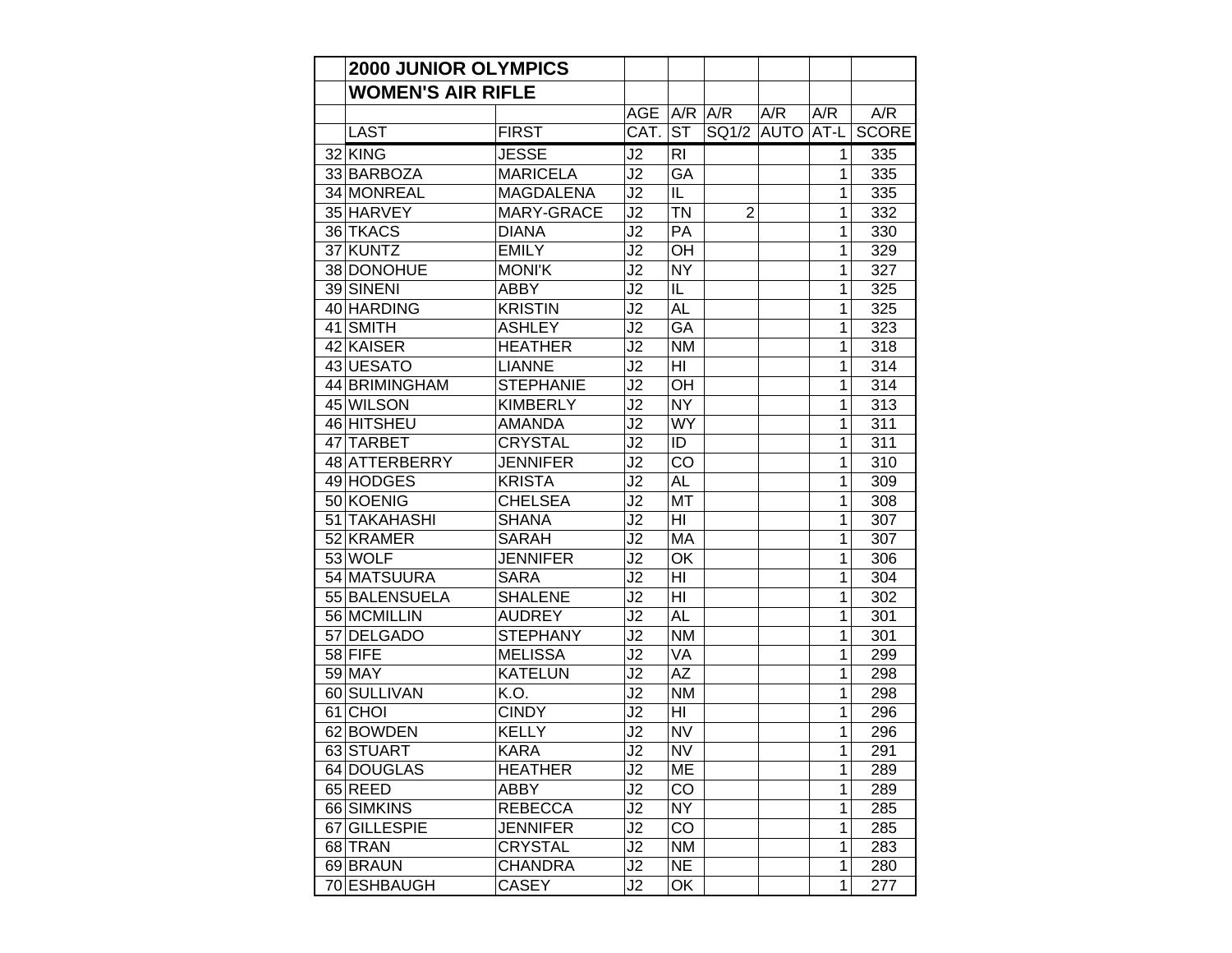| <b>2000 JUNIOR OLYMPICS</b> |                  |                |             |       |             |      |              |
|-----------------------------|------------------|----------------|-------------|-------|-------------|------|--------------|
| <b>WOMEN'S AIR RIFLE</b>    |                  |                |             |       |             |      |              |
|                             |                  | AGE            | $A/R$ $A/R$ |       | A/R         | A/R  | A/R          |
| <b>LAST</b>                 | <b>FIRST</b>     | CAT.           | <b>ST</b>   | SQ1/2 | <b>AUTO</b> | AT-L | <b>SCORE</b> |
| $71$ FIFE                   | <b>GINGER</b>    | J2             | VA          |       |             | 1    | 277          |
| 72 LA MONTAGNE              | <b>MONICA</b>    | J2             | HI          |       |             | 1    | 276          |
| 73 DOTSON                   | <b>JENNIFER</b>  | J2             | AL          |       |             | 1    | 276          |
| 74 CANTERBURY               | <b>LEE ANN</b>   | J2             | FL.         |       |             | 1    | 274          |
| 75 GEARHART                 | <b>APRIL</b>     | J2             | MD          |       |             | 1    | 266          |
| 76 URBAN                    | <b>STEPHANIE</b> | J2             | MT          |       |             | 1    | 265          |
| 77 MEAD                     | <b>LAUREN</b>    | J2             | VA          |       |             | 1    | 265          |
| 78 VOIGHT                   | <b>JOSIE</b>     | J2             | <b>WY</b>   |       |             | 1    | 261          |
| 79 REYNOLDS                 | <b>MARY BETH</b> | J <sub>2</sub> | AL          |       |             | 1    | 261          |
| 80 REBMAN                   | <b>DANIELLE</b>  | J2             | <b>FL</b>   |       |             | 1    | 258          |
| 81 MCPEAK                   | <b>KENDRA</b>    | J <sub>2</sub> | <b>WY</b>   |       |             | 1    | 256          |
| 82 REEVES                   | <b>KAREN</b>     | J2             | <b>NE</b>   |       |             | 1    | 255          |
| 83 FRAZIER                  | <b>MELISSA</b>   | J2             | МT          |       |             | 1    | 254          |
| 84 HALE                     | <b>ALICIA</b>    | J2             | <b>AL</b>   |       |             | 1    | 254          |
| 85 OALMANN                  | <b>KAITLYN</b>   | J2             | <b>FL</b>   |       |             | 1    | 253          |
| 86 FREEMAN                  | <b>MANDI</b>     | J2             | <b>ME</b>   |       |             | 1    | 251          |
| 87 MOODY                    | <b>CRISTA</b>    | J2             | ME          |       |             | 1    | 246          |
| 88 MOUNTCASTLE              | <b>AMANDA</b>    | J2             | MI          |       |             | 1    | 246          |
| 89 HARRELL                  | <b>VIRGINIA</b>  | J2             | <b>NC</b>   |       |             | 1    | 243          |
| 90 ICE                      | <b>KRISTINE</b>  | J2             | VA          |       |             | 1    | 225          |
| 91 CHRISTIE                 | <b>KATIE</b>     | J2             | <b>NM</b>   |       |             | 1    | 221          |
| 92 BRINSON                  | <b>CYNTHIA</b>   | J2             | IN          |       |             | 1    | 214          |
| 93 FLETCHER                 | <b>GRACE</b>     | J2             | IN          |       |             | 1    | 193          |
| 94 STONEBRAKER              | LACY             | J2             | OK          |       |             | 1    | 192          |
| 95 GLUSIEC                  | <b>KATHRYN</b>   | J2             | VA          |       |             | 1    | 165          |
| 96 PROULX                   | <b>JANET</b>     | J2             | ME          |       |             | 1    | 163          |
| 97 WHITCOMB-SPENC           | <b>BRIDGETT</b>  | J2             | ME          |       |             | 1    | 150          |
| 98 RICE                     | <b>JESSICA</b>   | J <sub>2</sub> | <b>NC</b>   |       |             | 1    | 136          |
| 1 MACINTIRE                 | <b>CAITLIN</b>   | J3             | VT          |       |             | 1    | 344          |
| 2 CARPENTER                 | <b>MARTHA</b>    | J3             | VT          |       |             | 1    | 339          |
| 3 MEECE                     | <b>ERICA</b>     | J3             | KY          |       |             | 1    | 328          |
| 4 PLACE                     | <b>BETHANY</b>   | J3             | AZ          |       |             | 1    | 326          |
| 5 ELMORE                    | <b>STEPHANIE</b> | J3             | <b>OR</b>   |       |             | 1    | 318          |
| 6 SKEUSE                    | <b>ASHLEY</b>    | J3             | <b>NJ</b>   |       |             | 1    | 311          |
| 7 SNIDER                    | <b>ELISA</b>     | J3             | МT          |       |             | 1    | 276          |
| 8 BOLLMANN                  | <b>AMANDA</b>    | J3             | IA          |       |             | 1    | 252          |
| 9SNYDER                     | <b>RANDI</b>     | J3             | MD          |       |             | 1    | 251          |
| 10 SLATER                   | <b>ELYA</b>      | J3             | <b>WY</b>   |       |             | 1.   | 238          |
| 11 TAKESHITA                | <b>TAMIKO</b>    | J3             | ID          |       |             | 1    | 225          |